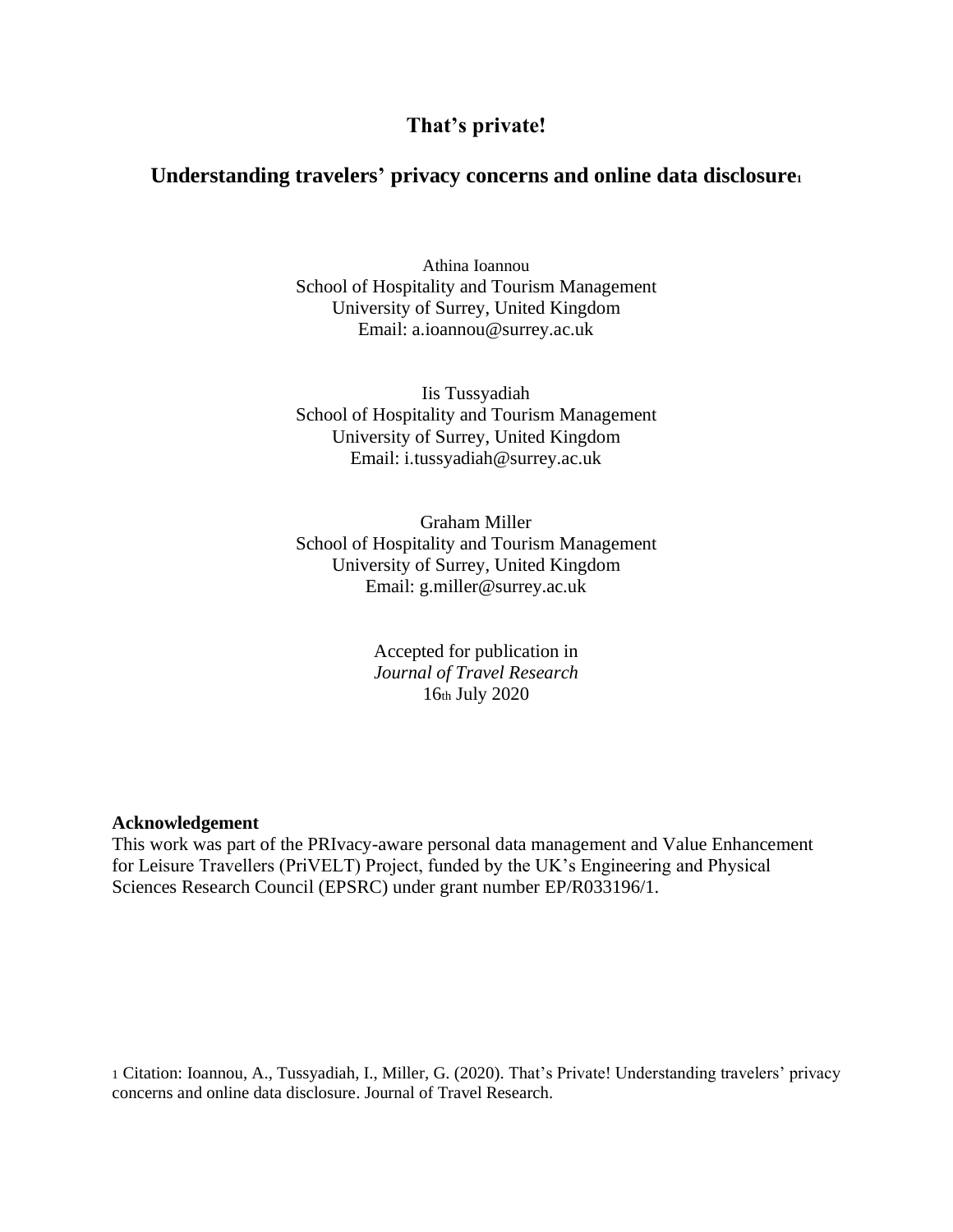#### **Abstract**

Against the backdrop of advancements in technology and its deployment by companies and governments to collect sensitive personal information, information privacy has become an issue of great interest for academics, practitioners, and the general public. The travel and tourism industry has been pioneering the collection and use of biometric data for identity verification. Yet, privacy research focusing on the travel context is scarce. This study developed a valid measurement of Travelers' Online Privacy Concerns (TOPC) through a series of empirical studies: pilot (*N*=277) and cross-validation (*N*=287). TOPC was then assessed for its predictive validity in its relationships with trust, risk, and intention to disclose four types of personal data: biometric, identifiers, biographic, and behavioral data (*N*=685). Results highlight the role of trust in mitigating the relationship between travelers' privacy concerns and data disclosure. This study provides valuable contribution to research and practice on data privacy in travel.

*Keywords*: privacy concerns, data disclosure, personal data, data sharing, traveler, online travel environment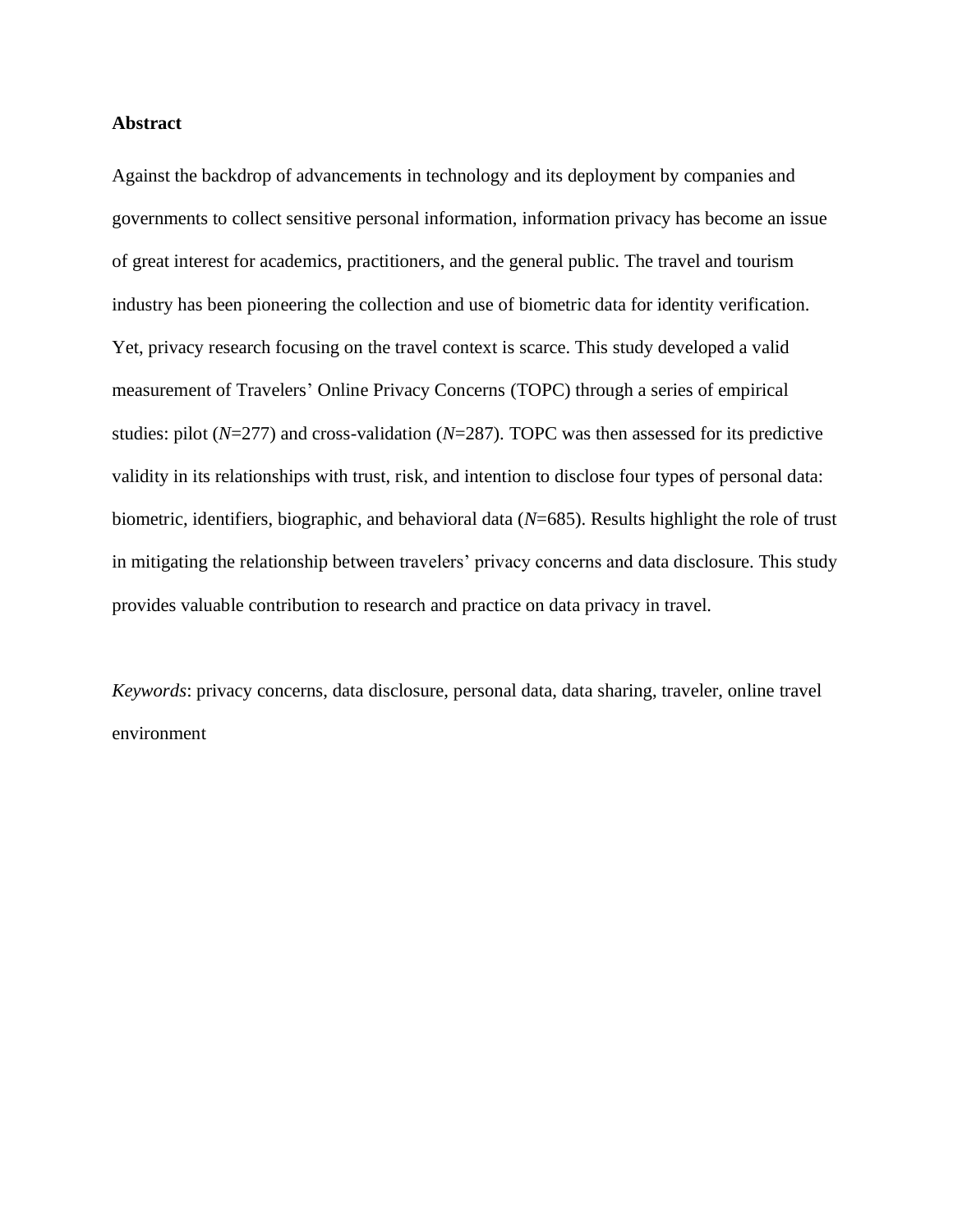#### **Introduction**

The year 2018 saw a total of 1.4 billion in international tourist arrivals, a 5% increase from the year prior, making it the ninth consecutive year of sustained expansion of travel and tourism worldwide (World Tourism Organization, 2019). While the World Tourism Organization (UNWTO) attributed this growth mainly to a strong global economy, digital technologies are also credited as driving the transformation in travelers' experience (World Tourism Organization, 2019). As more and more people engage in travel and tourism, the drive to ease travel facilitation through advanced technologies intensifies. As a result, an increasing number of travel service providers and tourism destinations rely on advanced technologies to offer hyperpersonalized services, measure tourism experiences in real time, and improve their business performance (World Tourism Organization, 2019). For example, a cruise line company offers passengers a coin-sized wearable device called the Ocean Medallion. With around 8,000 sensors installed on the ship, the medallion can be used to track passengers' real-time location and movements. Using the combination of these and other data gathered from passengers' personal profile they completed online before the trip, such as food preferences and allergies, hobbies, and lifestyle, crew members are able to offer highly personalized services (Hinson 2019). Approaches to personalization and travel facilitation are implemented at a much larger scale by government agencies and private companies around the globe to tackle the complexity of managing an increasing number of travelers. Booking engines and travel companies adopt personalized travel planning with artificial intelligence (AI), relying on customer profiles to send personalized recommendations and predictions of prices, delays, etc. Various travel consortia introduced travelers' digital identity, largely taking advantage of biometric verification, for secure and seamless border crossing (Sorrells, 2019). Ultimately, these solutions offer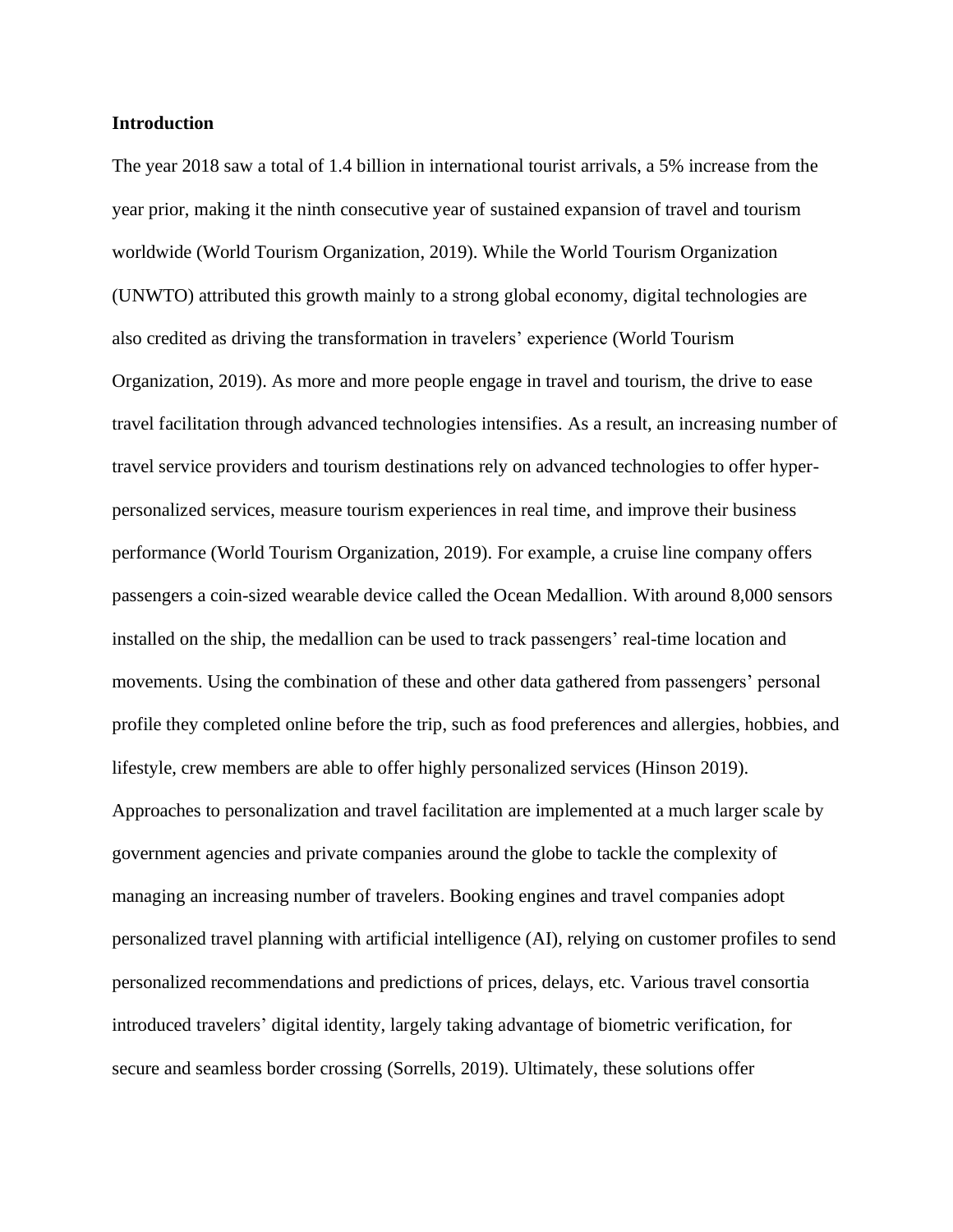frictionless end-to-end experience for travelers while at the same time contribute to geopolitical security worldwide (WEF, 2018). For such technological implementation to be effective, companies and government agencies depend on the availability of travelers' (personal) data and thus travelers' willingness to disclose information. This presents a challenge because while the collection and use of personal data can lead to more attractive tourism offers and more efficient travel, it can also create security risks, privacy concerns and so ultimately hinder data disclosure.

The continuous rise and development of new technological solutions, having significantly influenced the way travelers gain access and use travel environments, make the concept of privacy more current than ever (Xiang et al. 2015). Public awareness of information privacy has been shaped by recent 'eye-opening' events, such as the Cambridge Analytica scandal involving the collection and use of personal data on Facebook without user consent, US government's adoption of biometric verification through facial recognition for all travelers crossing the US border (Alba 2019), the Google health data scandal (Project Nightingale) collecting detailed personal health information of millions of US people without notifying them (Copeland 2019), and many others. However, despite the growing importance of this issue, studies about privacy concerns in the travel context remain relatively scarce (Ozturk et al. 2017; Wozniak et al. 2018). Extant literature generally focuses on the measurement of privacy concerns in generic online environments (Malhotra, Kim, and Agarwal 2004; Stewart and Segars 2002; Buchanan et al. 2007; Taddicken 2010). In these studies, privacy is investigated in an institutional context, whereby privacy concerns are suggested to originate from individuals' relationships with companies and organizations with regards to the collection and use of personal information (Ozdemir et al. 2017). The complexities of data sharing and use in the travel context might create privacy threats stemming not only from the aforementioned, but also from the specificities of the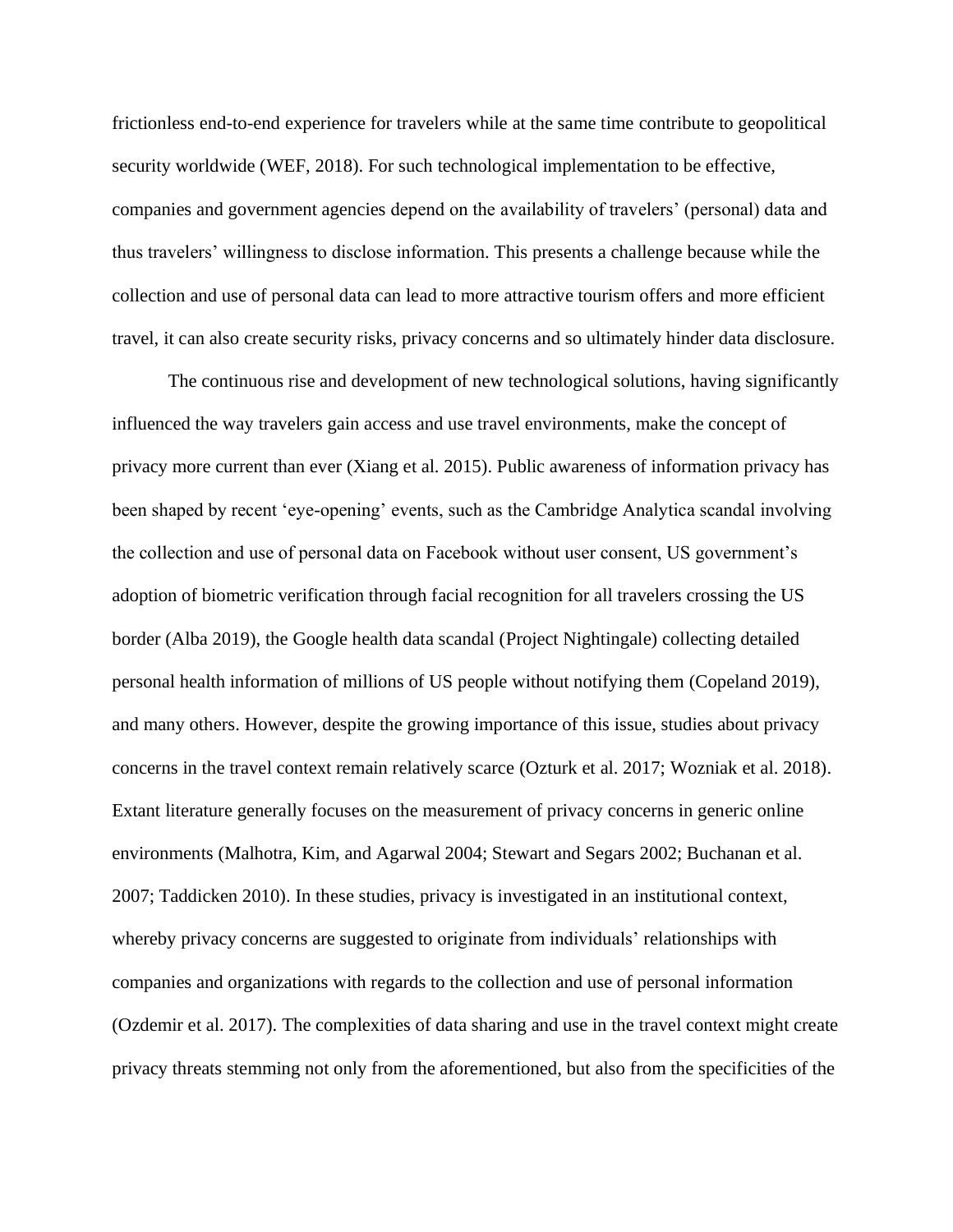context. Contextualizing privacy studies in travel is therefore important not only theoretically to gauge whether generic models of privacy concerns developed previously will apply in specific consumption context, but also practically to ameliorate business challenges around technological requirements for the collection and use of travelers' personal information.

Tussyadiah, Li, and Miller (2019) suggest that travelers may have less awareness of privacy threats and greater vulnerability to privacy violations due to existing and emerging issues contributing to the idiosyncrasy of information privacy. These include: (a) new technologies developed for collection and processing of travelers' data (e.g., AI-powered authentication) could induce additional layers of privacy concerns; (b) travelers being more inclined to share personal information due to inflated sense of urgency to obtain service or information; (c) limited opportunities for trust building to occur as the interactions between travelers and providers are short-lived; (d) travelers often feel the urge to share travel experiences online, which may contain sensitive information of selves and others; and (e) risks of compounded physical and digital information, where information exchanged during interactions with providers in physical environments (e.g., while on tour) could be captured and shared online (e.g., pictures posted with an online review). Therefore, it is considered necessary to refine existing measures of privacy concerns by incorporating different aspects of information privacy in the travel context and validating the measures with travelers (Tussyadiah, Li, and Miller 2019).

To address the gap in literature on data privacy in travel, the goals of this study are (1) to adapt existing measurements of privacy concerns to fit the travel context and (2) to test the predictive validity of the adapted measurements by assessing the effect of travelers' privacy concerns on intention to disclose various types of personal information to travel service providers online. Grounded on the trust–risk framework (Mcknight, Cummings, and Chervany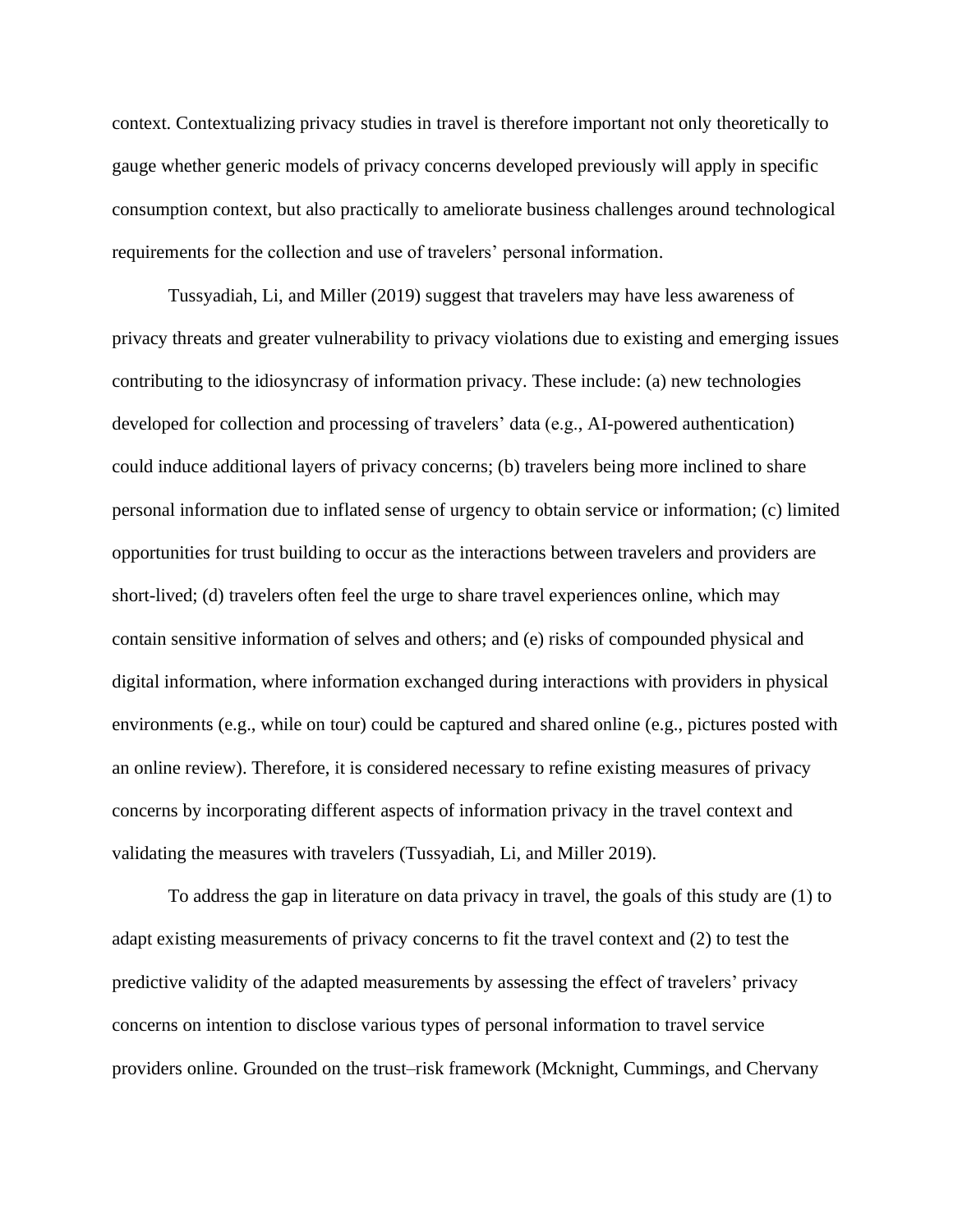1998), this study contributes to the operationalization of privacy concerns measurements in online travel environments and provides empirical support to explicate the relationship between privacy concerns, risk, trust, and disclosure intention for four types of personal information (i.e., biometric, identifiers, biographic, and behavioral information) relevant to the context of travel. This study provides managerial implications for travel providers with regards to aspects of data privacy to pay particular attention to when attempting to encourage travelers to disclose various types of personal data, especially for those relying on various travelers' personal information to create personalized offer or promotion.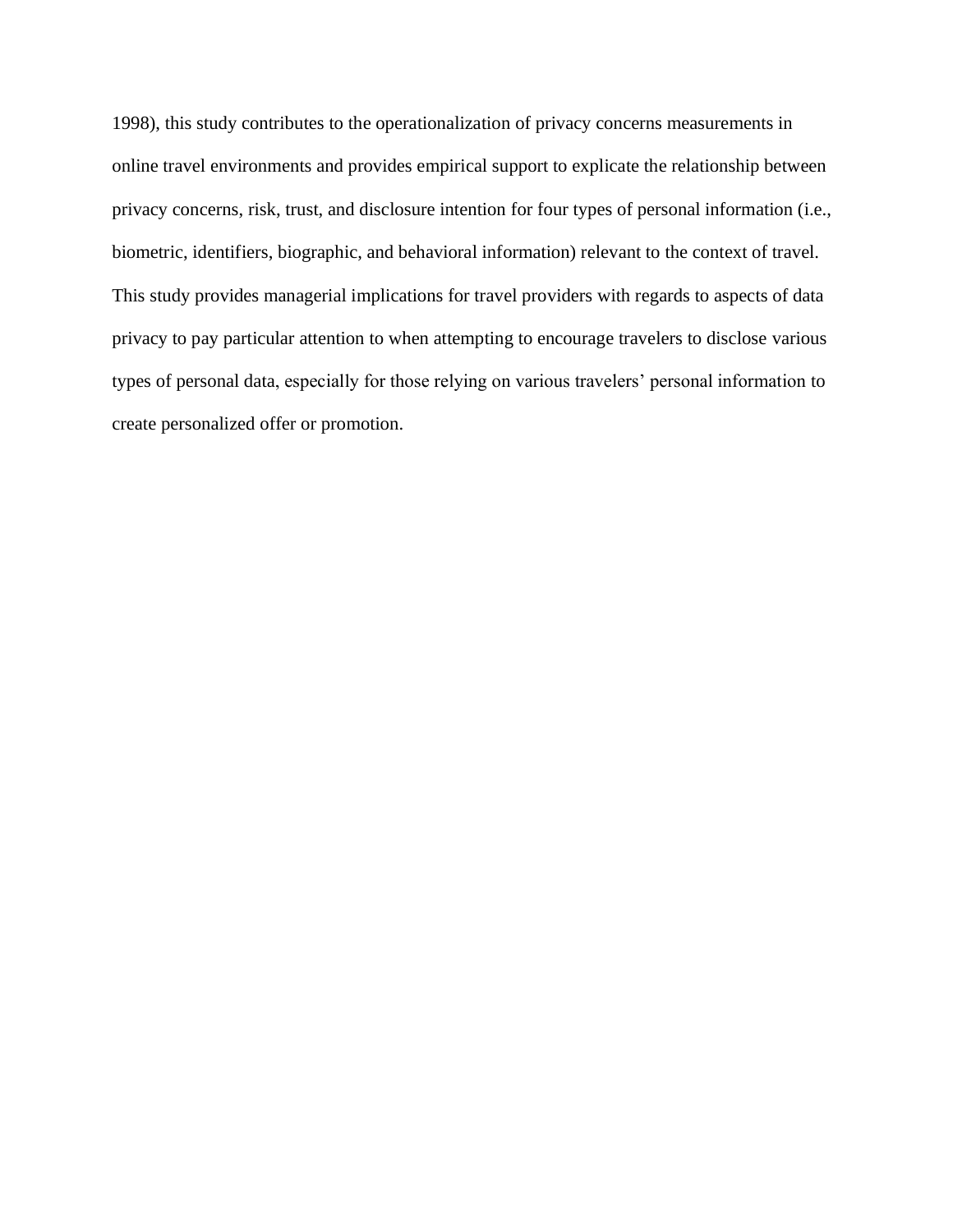#### **Theoretical Background**

#### *Privacy Concerns*

The concept of privacy has been described differently from various disciplinary perspectives. From a legal perspective, privacy is defined as a right to control the circulation of information about oneself, as manifested in such regulation as the 'right to be forgotten' or right to erasure (General Data Protection Regulation [GDPR], 2020). Exploring privacy in more depth, researchers uncovered the phenomenon of privacy paradox: although people reported a high level of privacy concerns regarding sharing sensitive personal information, their actual sharing behavior is inconsistent with these concerns (Kokolakis 2017; Gerber, Gerber, and Volkamer 2018). Thus, privacy is then defined as a commodity, encapsulating the idea of economic value and cost-trade benefit (Smith, Dinev, and Xu 2011). Another stream of research developed the control-based definition describing privacy as a state of control regarding the transactions between an individual and others in order to enhance autonomy and reduce vulnerability (Smith, Dinev, and Xu 2011). The latter conceptualization has been used to define information privacy in information systems (IS) literature, describing it as the desire and ability to control the acquisition of one's personal information and secondary uses of this information (Bélanger and Crossler 2011). In summary, extant literature does not provide one equivocal operational definition of privacy, reflecting the complexity and meaning of the concept.

Furthermore, several studies have attempted to develop methods to measure privacy; however "because of the near impossibility of measuring privacy itself" (Smith et al. 2011), (p. 997), past research has been using a proxy to measure privacy. One such proxy is privacy concerns. Several studies have attempted to operationalize the measure of privacy concerns. The most widely adopted scale is the Concern for Information Privacy (CFIP) instrument developed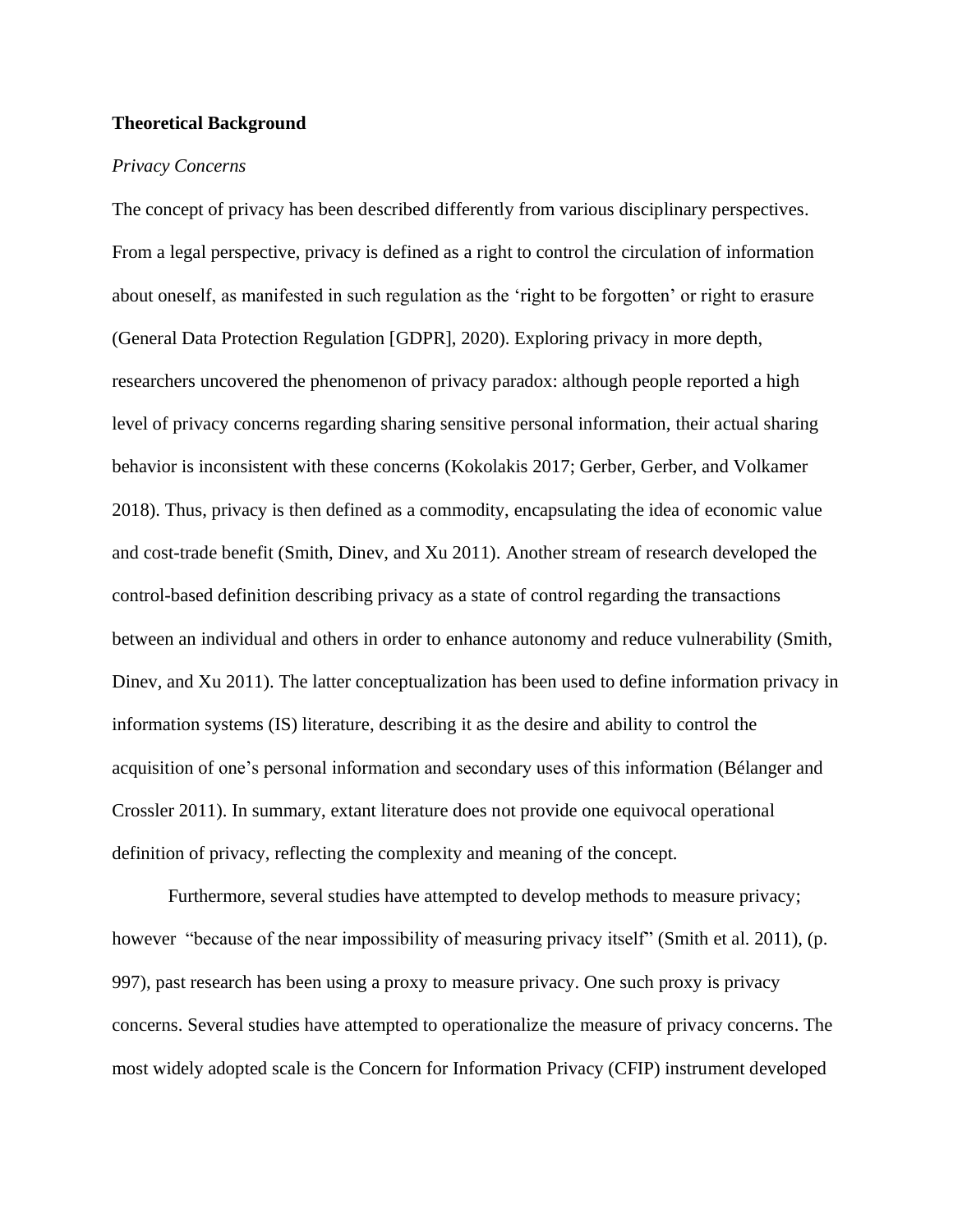by Smith et al. (1996). CFIP includes four dimensions of privacy concerns: collection, error, secondary uses, and unauthorized access (Bélanger and Crossler 2011). Collection reflects the perception and concerns of individuals that excessive amount of personal information is being collected, accumulated, and stored by various entities in society (Smith, Milberg, and Burke 1996). Error describes the concerns of individuals that the protection measures taken against accidental or deliberate errors are inadequate (Smith, Milberg, and Burke 1996). Secondary uses refer to individuals' concerns that collected personal information is used either internally or externally by organizations for other than the stated purposes, without peoples' authorization (Smith, Milberg, and Burke 1996). Unauthorized access describes the concerns of individuals that personal information is readily available to even unauthorized people or organizations (Smith, Milberg, and Burke 1996).

Following the CFIP instrument, the Internet Users' Information Privacy Concerns (IUIPC) instrument was developed to measure privacy concerns of consumers transacting in ecommerce environments (Malhotra, Kim, and Agarwal 2004). IUIPC includes three dimensions: control, awareness, and collection. *Control* describes the sense of control that people have over their personal information manifested by the existence of voice, such as approval or modification, or exit, such as opt out. *Awareness* of privacy practices refers to the passive dimension of information privacy, which is the degree that a consumer is aware of organizational information privacy practices. *Collection* refers to the degree that a person feels concerned about the amount of personal information that other entities are holding comparative to the benefits received in exchange (Malhotra, Kim, and Agarwal 2004). A number of studies followed, attempting either to improve the items of existing scales or adapting them in different contexts,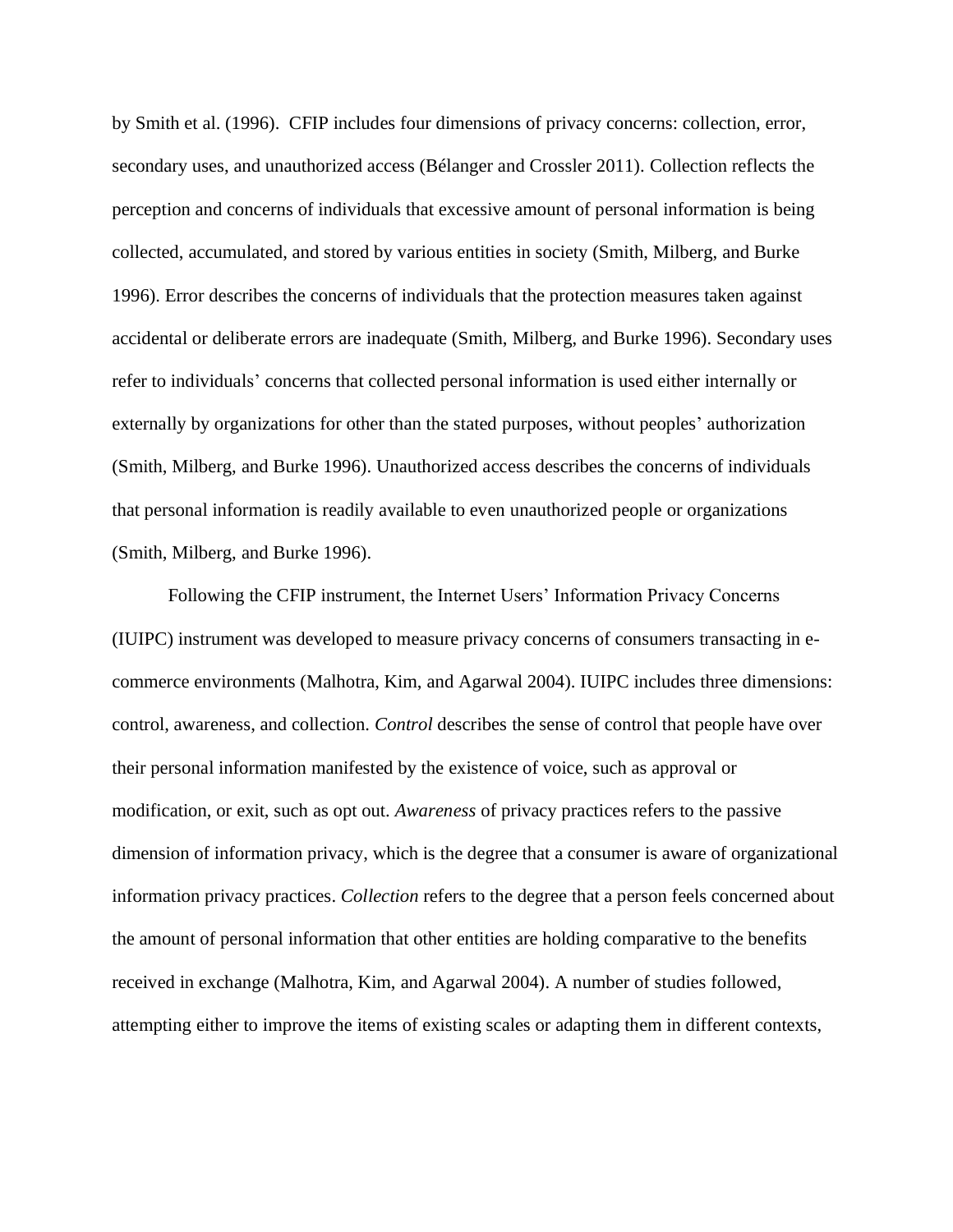such as Internet use (Malhotra, Kim, and Agarwal 2004; Stewart and Segars 2002; Buchanan et al. 2007; Taddicken 2010).

The issue of data privacy also revolves around specific types of data being shared. According to the General Data Protection Regulation (GDPR, 2020), personal data is any information related to an identified or identifiable natural person. This refers to any information that can identify an individual, such as biographical, workplace, education, location, physical, physiological, genetic, mental, economic, cultural, or social data of a person (GDPR, 2020). In consumer contexts, it may include basic demographic information (e.g., name, home address), health data (e.g., medical records), financial information (e.g., credit card, credit score), or biometric information (e.g., facial image, fingerprint) (Kim and Kim 2018; Morosan 2019; Y. Li 2011). From a comprehensive review of empirical studies on privacy, Li (2011) found that people are more sensitive to some types of information requests than others. That is, consumers feel more protective of the types of information they perceive as more sensitive as they associate the disclosure of these information with different levels of risk (Malhotra, Kim, and Agarwal 2004; Morosan 2019). Nevertheless, the focus of most privacy research has been limited to disclosure of basic demographic or financial information.

#### *Privacy and Travel*

Existing privacy research has focused mainly on generic online environments with less consideration on new aspects and contexts of use (e.g., Smith et al. 1996). There is a dearth of literature focusing on privacy in the travel context, particularly those providing empirical support to measure travelers' privacy concerns (Tussyadiah, Li, and Miller 2019). Among the few privacy studies in travel and tourism are investigations of privacy risks and breaches in location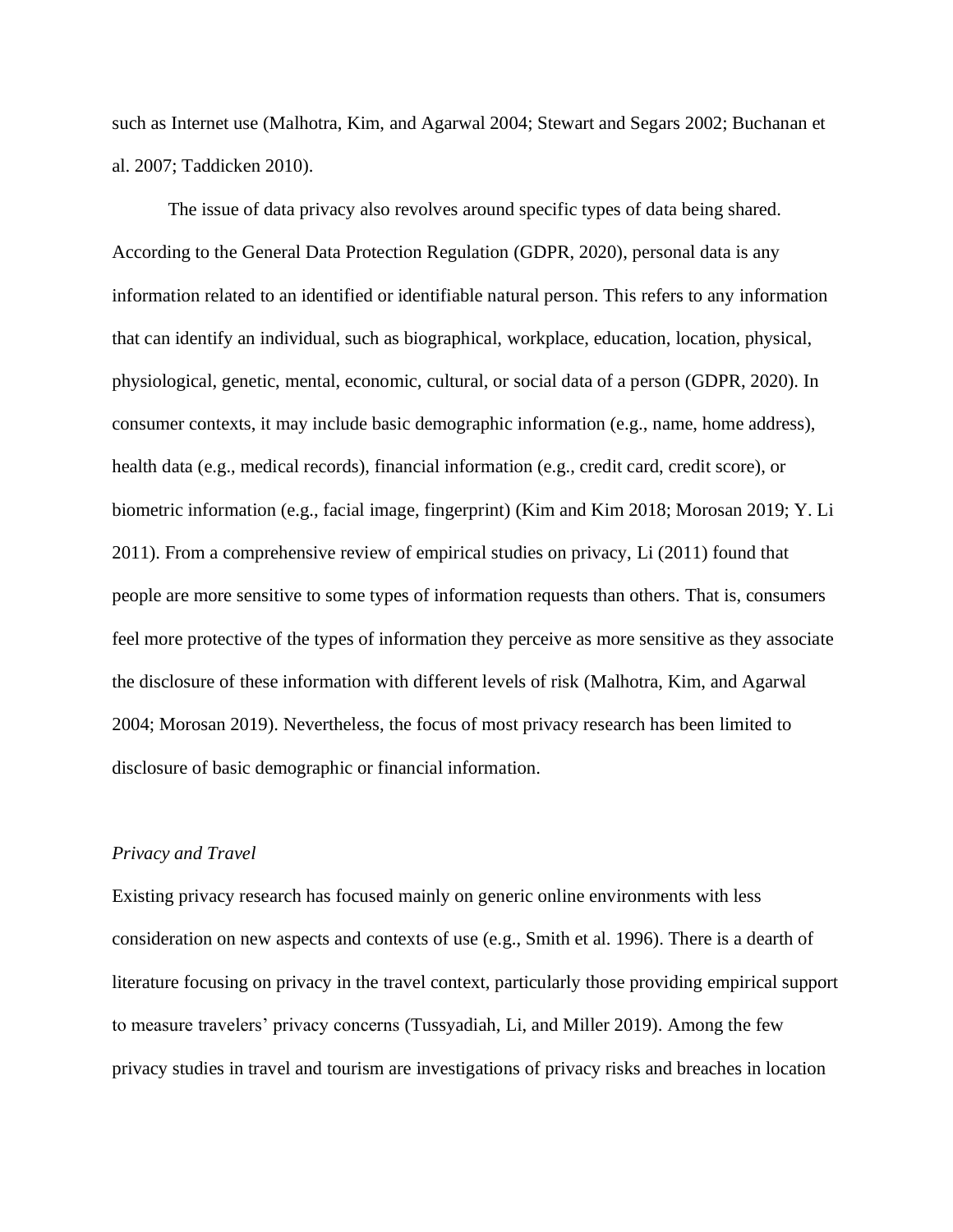based social media (LBSM) (Vu, Law, and Li 2018), travelers perceptions of privacy in smart tourism destinations (Femenia-Serra, Perles-Ribes, and Ivars-Baidal 2018), and users' privacy concerns when using mobile booking (Ozturk et al. 2017). Fewer studies have focused on privacy concerns and their impact on behavioral outcomes (Bonsón Ponte, Carvajal-Trujillo, and Escobar-Rodríguez 2015a, Hew et al. 2017). Research investigating privacy concerns and information disclosure in the travel context remains extremely limited (Wozniak et al. 2018).

Travelers using online applications throughout the spectrum of their customer journey are faced with numerous requests for personal information. These requests come from a myriad of service providers, such as airline companies, hotels, travel agencies, mobile app developers, location-based services (LBS), online review platforms, social networking sites, and others. Some of these providers are local to the destination (e.g., destination apps), thus are not familiar to the travelers, and some are connected to each other (e.g., hotels partnering with online travel agencies and tour operators), thus might share a certain amount of customer data with each other. As a result, the complexities around the amalgamation of various online travel providers may contribute to privacy concerns beyond those captured in general online interactions.

Additionally, privacy concerns could arise from the use of a wide range of new disruptive technologies, especially those converging the physical and digital worlds in order to enhance the travel experience. The use of wearables devices, sensors, and Internet-of-Things (IoT) in smart cities and smart tourism destinations, collecting continuous flow of data in real time, might augment or create new aspects of privacy concerns for travelers as they might be unfamiliar with local regulations regarding (or unaware of giving consent to) the collection and use of personal data.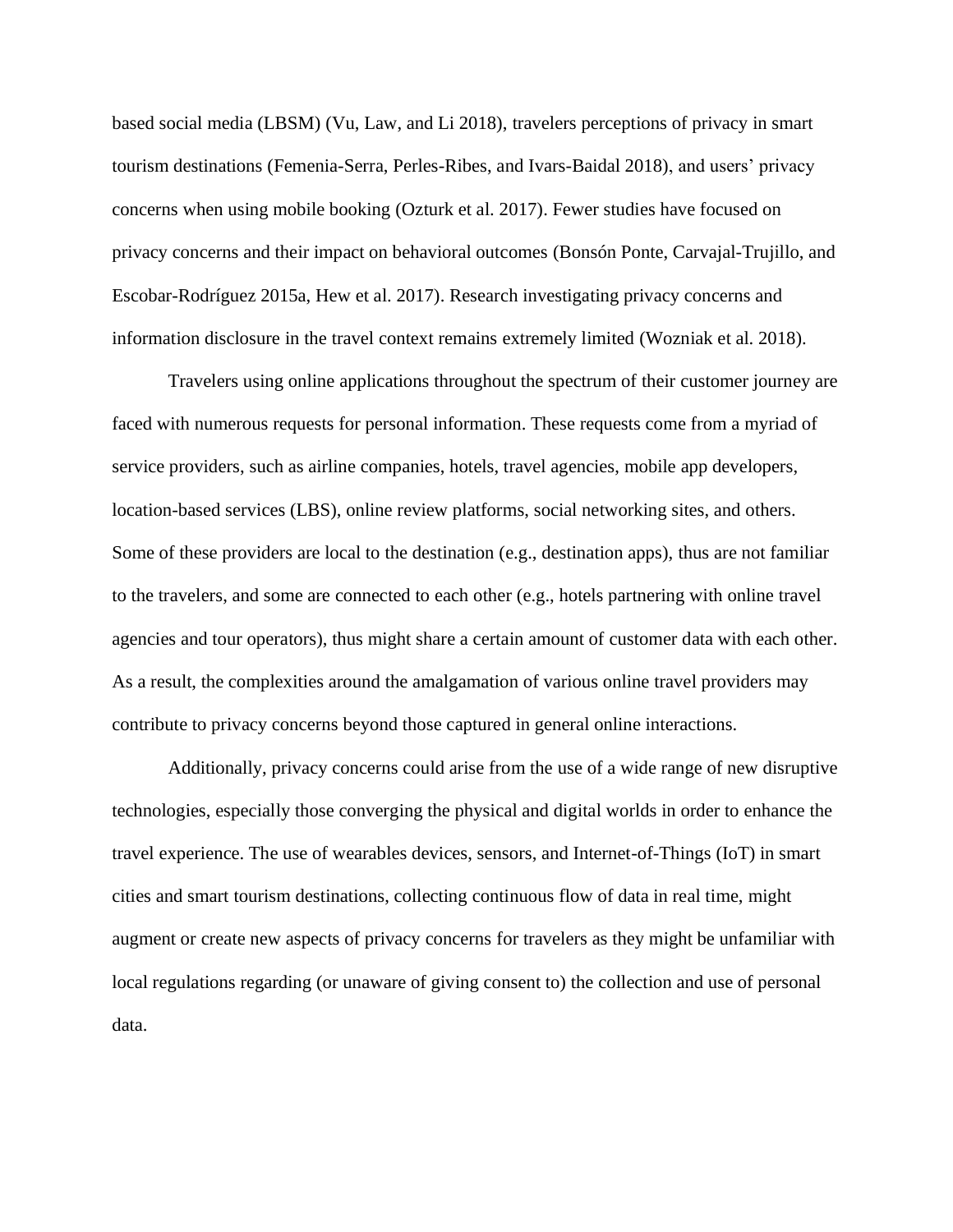The use smartphones and LBS during travel can create additional value and enhance overall travel experience via relevant tourist information on the go, but can also raise plenty of privacy issues and threats for users. The collection, storage, and use of geographical location as well as the probability of privacy abuse constitutes a major concern for users of LBS (Anuar and Gretzel 2011). Aiming to provide unique travel experiences, more and more travel providers offer personalized services, such as travel packages (e.g., bundling flight and hotel) tailored to travelers' browsing and purchasing preferences (i.e., behavioral data) (Lee and Cranage 2011). Although travelers value the benefits of personalization from the fit of the provided products and the convenience of them being delivered proactively (Chellapa and Sin 2005), personalization provokes information privacy concerns as travelers become aware of the amount of personal behavioral information collected and used to create the personalized products (Karwatzki et al. 2017). Lee and Cranage (2011) argue that personalized travel products may be perceived as less invasive as they usually require much less sensitive information compared to those from financial agencies or medical services. However, emerging travel technologies such as biometric verification at airports require the collection, use, and storage of new types of information that are considered highly sensitive, such as face and retina images, fingerprints, and speech recognition (i.e. biometric data). At times, travelers may perceive that they did not have a choice to opt out from sharing their biometric data for processing at airports, or that they were not appropriately notified or asked to give consent in advance of collection and use of their biometric data (Street, 2019).

In sum, contextualizing online privacy concerns in travel requires careful consideration of *who* collects, uses, stores, and shares travelers' personal information (e.g., online travel companies), *why*, *how*, and *what* types of data are collected, used, stored, and shared (e.g.,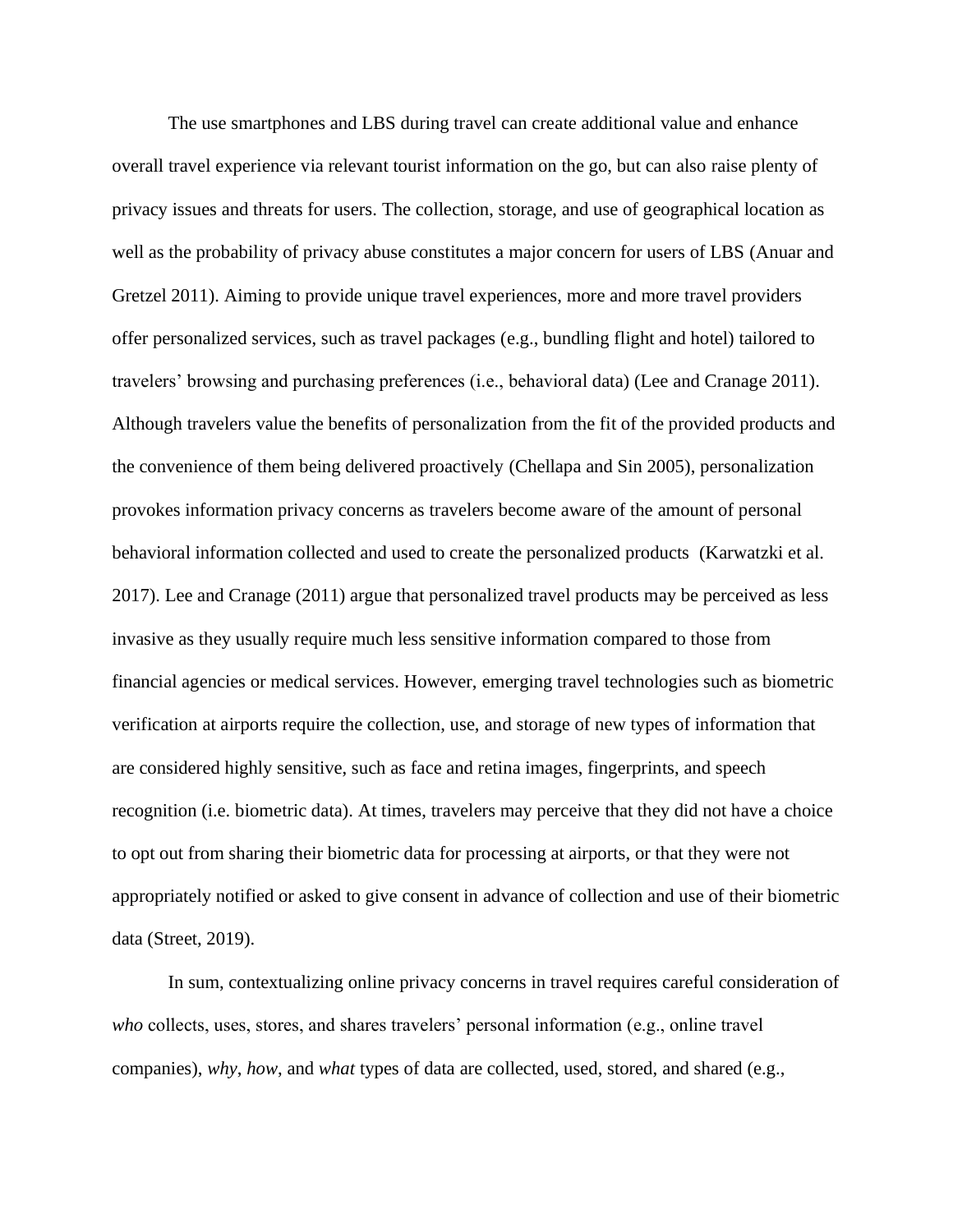behavioral data, biometric data). It is crucial to refine the measurements of travelers' privacy concerns to incorporate awareness of collection and potential misuse of personal information with the aforementioned considerations in mind.

#### *Hypotheses Development*

This study draws its theoretical foundation from the Antecedents–Privacy Concerns–Outcomes (APCO) (Smith, Dinev, and Xu 2011) and trust–risk frameworks (Mcknight, Cummings, and Chervany 1998). Smith, Dinev, and Xu (2011) offer a macro model, Antecedents–Privacy Concerns–Outcomes, to explain the relationship between privacy concerns and other constructs, such as behavioral reactions (e.g., information disclosure), privacy risks, and benefits. The trust– risk framework has been adopted to explain various behaviors in uncertain environments; in cases where potential risks are present, trust plays a major role in determining an individual's behavior (Malhotra, Kim, and Agarwal 2004). Studies show that individuals with higher concerns over their privacy are more likely to show less trust in companies/providers, affecting their privacy decisions and willingness to disclose information (Ozturk et al. 2017). Following the study of Malhotra, Kim, and Agarwal (2004), the trust–risk framework was adopted in this study to evaluate the predictive validity of the context specific measurement scale of privacy concerns in a causal model, and more specifically to test the influence of travelers' privacy concerns on willingeness to disclose personal information.

#### *Effects of Travelers' Online Privacy Concerns on Trust and Risk*

Belief constructs, such as risk and trust, have been associated with privacy concerns and privacyrelated behaviors in a wealth of literature. Perceived privacy risk can be defined as the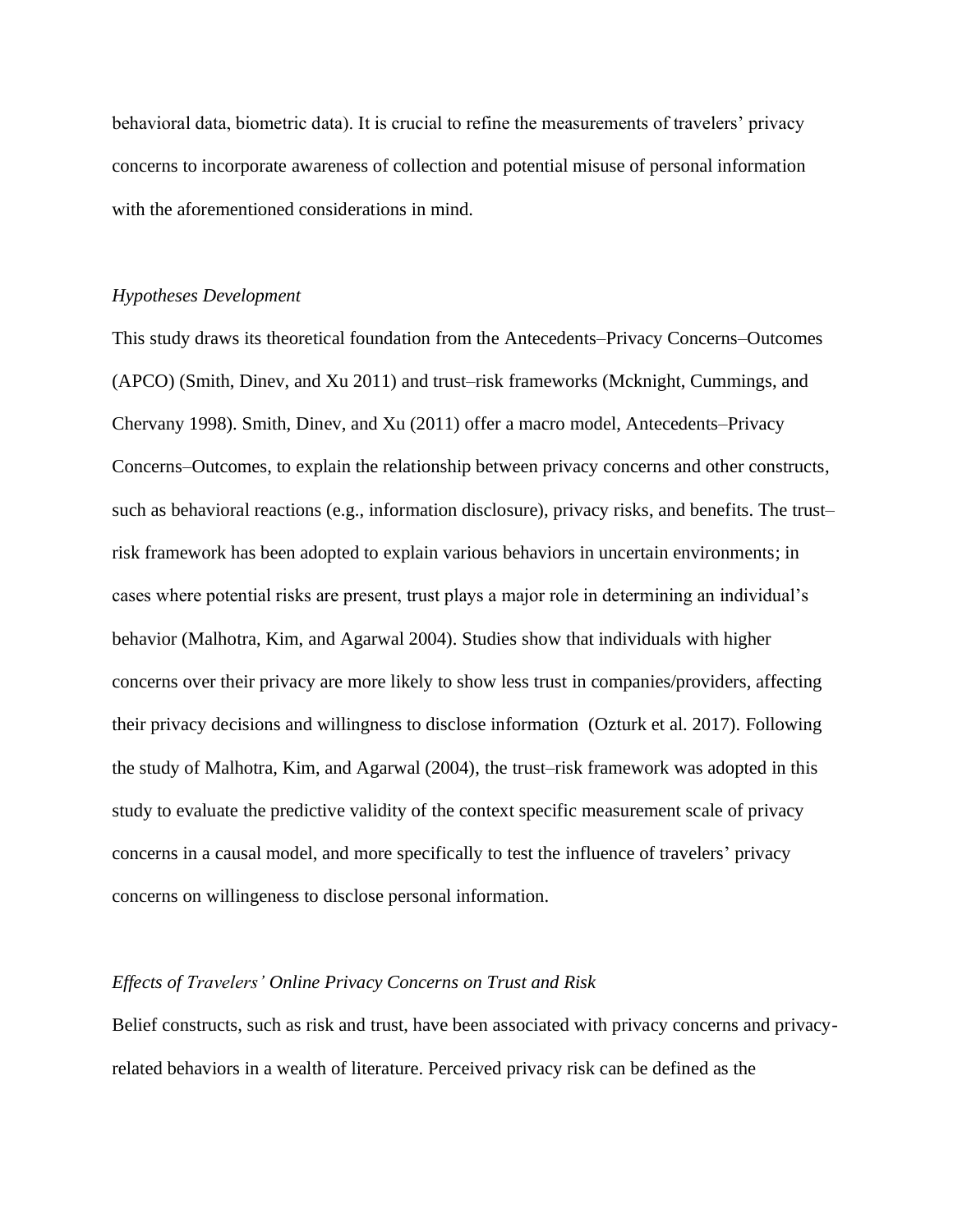"expectation of losses associated with the disclosure of personal information online" (Xu et al. 2008, 5), while trust can be described as one's "willingness to be vulnerable to the actions of another" (Benamati, Ozdemir, and Smith 2017, 588). It has been shown that people with high privacy concerns exhibit lower trust in online providers and higher perceived risk (Malhotra, Kim, and Agarwal 2004). Confirming this finding, Ozturk et al. (2017) demonstrated that mobile users who are concerned about their information privacy show less trust in mobile hotel booking systems. Thus, it can be hypothesized that travelers with high privacy concerns will be likely to have lower trusting beliefs and higher risk beliefs:

*H1*. Travelers' online privacy concerns are negatively associated with trusting beliefs.

*H2*. Travelers' online privacy concerns are positively associated with risk beliefs.

#### *Relationship between Trust and Risk*

The use of new technologies is often associated with a higher perceived risk by consumers (Ozturk et al. 2017). However, previous studies have demonstrated that sufficient level of trust in a provider or a vendor can actually outweigh the perceived risk (Ozturk et al. 2017). It has been shown that the higher trust beliefs a consumer has over an online business provider, the less likely s/he is to foresee risk during an interaction or transaction that includes disclosure of personal information (Malhotra, Kim, and Agarwal 2004). Ozturk et al. (2017) found that trust improves consumers' beliefs in hotel booking platforms and their infrastructure, thus decreases the risk associated with potential transactions. Likewise, Agag and El-Masry (2017) showed that consumer trust in online travel websites negatively influences the perceived risk of online shopping. Therefore, it can be hypothesized that: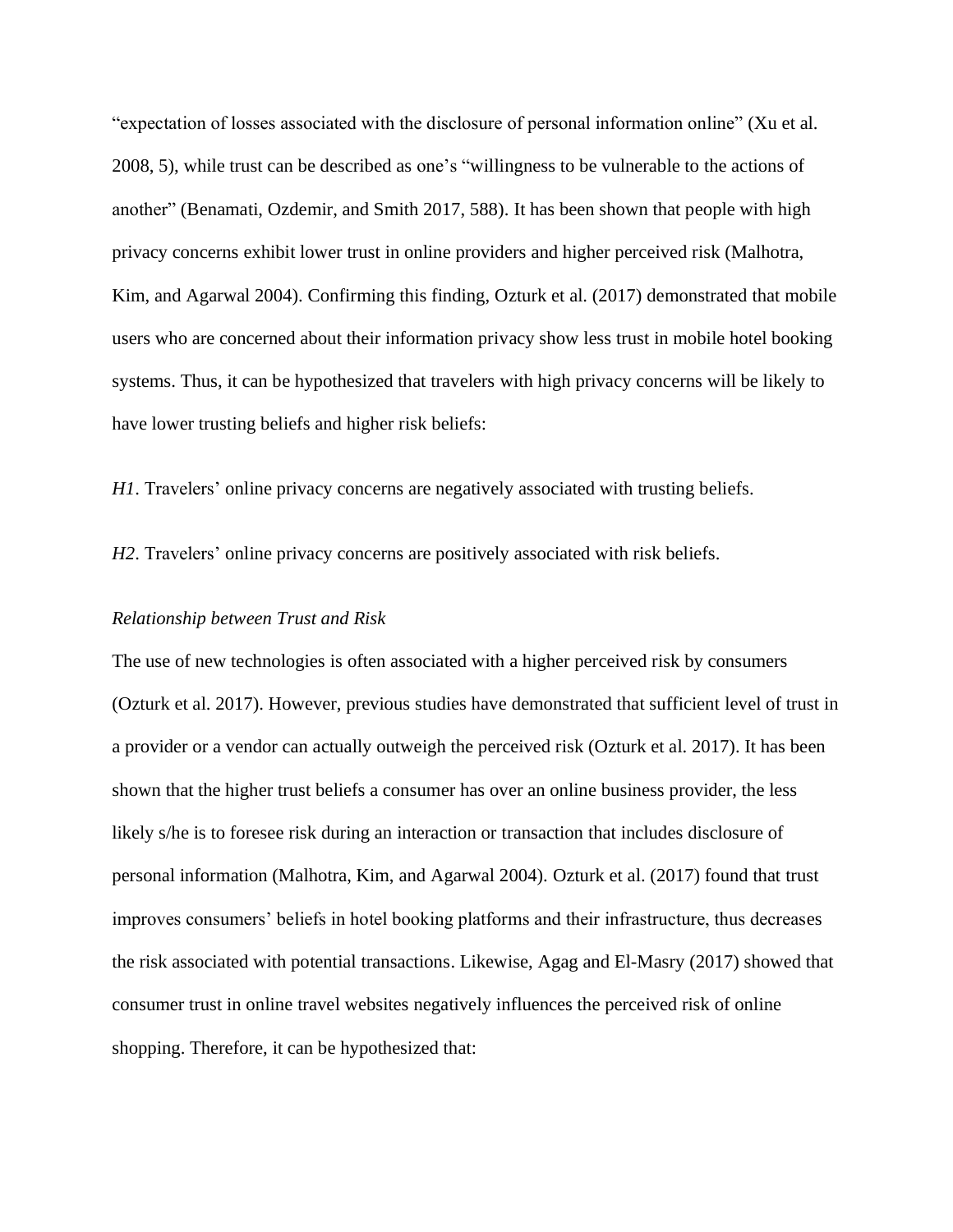*H3*. Trusting beliefs will have a negative association with risk beliefs.

#### *Effects of Trust and Risk on Willingness to Share Information*

In existing trust–risk research (Mcknight, Cummings, and Chervany 1998), trusting and risk beliefs are considered critical in significantly affecting behavioral intention. Trust has a positive impact on willingness to share information (Malhotra, Kim, and Agarwal 2004; Benamati, Ozdemir, and Smith 2017), while higher perceived risk can decrease willingness to share information with online providers (Keith et al. 2013; Malhotra, Kim, and Agarwal 2004). Keith et al. (2013) found that increased perceived privacy risk from a mobile application decreases users' intention to share personal information, including location and financial information. Also, Halevi et al. (2015) found that risk perceptions have a negative influence on users' intention to share biometric (fingerprint) data with an online vendor. Thus, it can be hypothesized that:

*H4.* Trusting beliefs will have a positive effect on intention to share personal information.

*H5.* Risk beliefs will have a negative effect on intention to share personal information.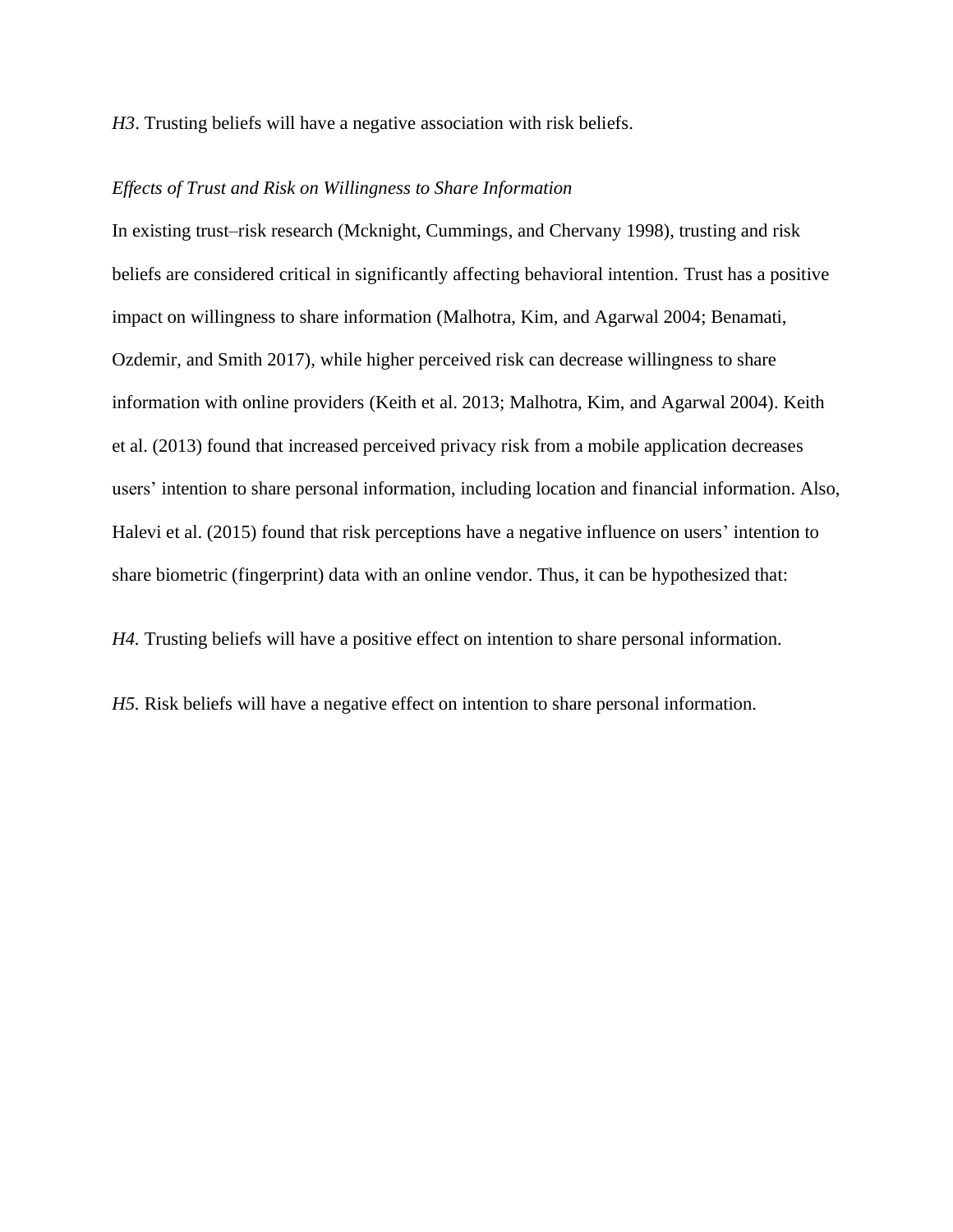#### **Methodology**

In order to investigate travelers' online privacy concerns and their willingness to disclose personal information with online travel providers, this study was conducted in two stages. Stage 1 included a pretest by pooling a set of initial items identified from a comprehensive literature review, refining the measurement instrument, and evaluating its validity and reliability in actual conditions in a pilot test. A cross-validation study was conducted to establish the generalizability of the developed instrument in a new sample. The aim of Stage 2 was to establish the predictive validity of the adapted instrument in a nomological network by investigating the effect of online privacy concerns of travelers on willingness to disclose information using the trust–risk framework. Details of measurement items, data collection, and data analysis will be provided in the following subsections.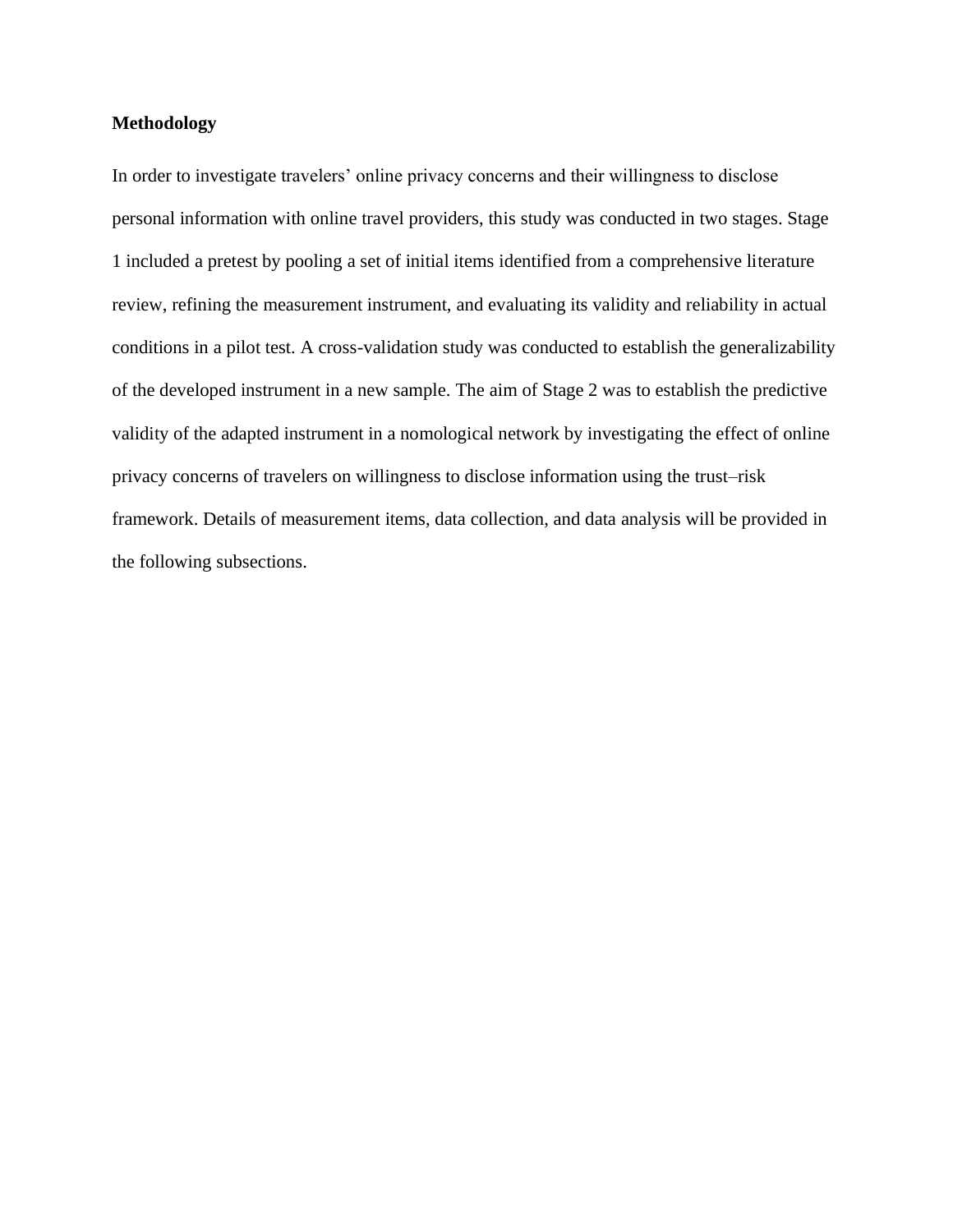#### **Stage 1. Measuring Travelers' Online Privacy Concerns (TOPC)**

The aim of Stage 1 of the study was to identify the measurement of privacy concerns befitting those of travelers interacting with providers in an online environment/setting. Various existing scales were reviewed to develop a reliable and valid scale of online privacy concerns in the context of travel. Following best practices of scale development (Mackenzie et al. 2011; Carpenter 2018), this stage was conducted through the following three consecutive steps: a pretest, a pilot test, and a cross-validation study.

#### *Pre-test*

The objective of the pre-test was to refine a pool of potential items to measure online privacy concerns in the context of travel. The pre-test process followed the recommendations and guidance of existing literature on scale development (Worthington and Whittaker 2006; DeVellis 2016). First, a comprehensive literature review in relevant disciplines (i.e., Information Systems, Business, and Tourism Management) was conducted to identify existing measures of privacy concerns. This resulted in the identification of several instruments, including CFIP and IUIPC, as well as self-developed measures adapted for the purposes of specific research study (Stewart and Segars 2002; Malhotra, Kim, and Agarwal 2004; Xu et al. 2008; Wozniak et al. 2018; Huang et al. 2017; Preibusch 2013; Li 2014). The item selection process was conducted by identifying common themes, considering the established privacy concerns dimensions, such as collection, secondary use, and improper access of data (Smith, Milberg, and Burke 1996). Duplicate items or slightly differently worded items were removed, resulting in an initial pool of 51 items. Next, the selected items were adapted to the online travel context by modifying words that represent the context of use, such as replacing "online company" with "online travel company."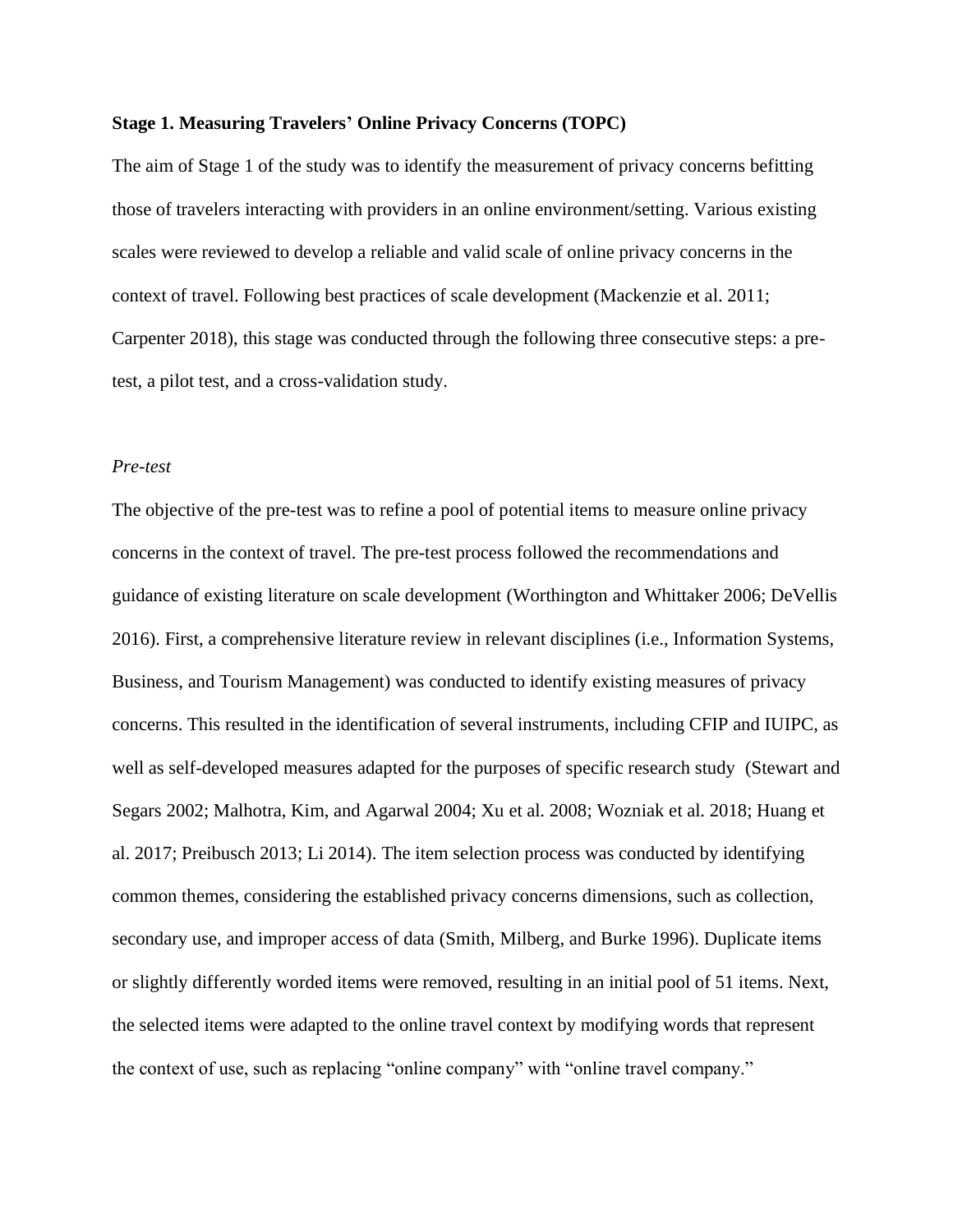An online questionnaire was developed to include the 51 items and distributed to experts in travel and information technologies (i.e., academics affiliated with a public university in the UK working with expertise in the field of Tourism) in order to test how well each item represents online privacy concerns of travelers, thus testing the face validity and content validity of the items. Extant research has recommended having knowledgeable people (expert judges) review the initial pool of items for the development of a scale and it is widely adopted as a crucial step in the scale development process (Worthington and Whittaker 2006; Hardesty and Bearden 2004; DeVellis 2016). The experts were asked to rate each item with a three-point scale:  $1 =$  "not" representative,"  $2 =$  "somewhat representative," and  $3 =$  "clearly representative." For an item to be retained for the following steps, all experts should have rated it with no less than 2 ("somewhat representative"). The pre-test study received a total of 18 answers from expert judges, refining the total number of items in the proposed scale from 51 to 22 items.

#### *Pilot Test*

A pilot study was carried out to test the instrument and further refine its items. An online survey was distributed to a panel of UK residents who have traveled and transacted with an online travel company within the past six months (i.e., a set of screening questions regarding previous travelling experience as well as frequency of booking tickets and accommodation services online during the last six months was included in the survey). A total of 330 participants completed the survey and after removing missing data and disqualified participants, the sample size was reduced to 277. The majority of participants were female (53.4%), mostly between the ages of 26-45 years old (44%), and achieved a high school qualification (49%) (see Table A1 in Appendix A).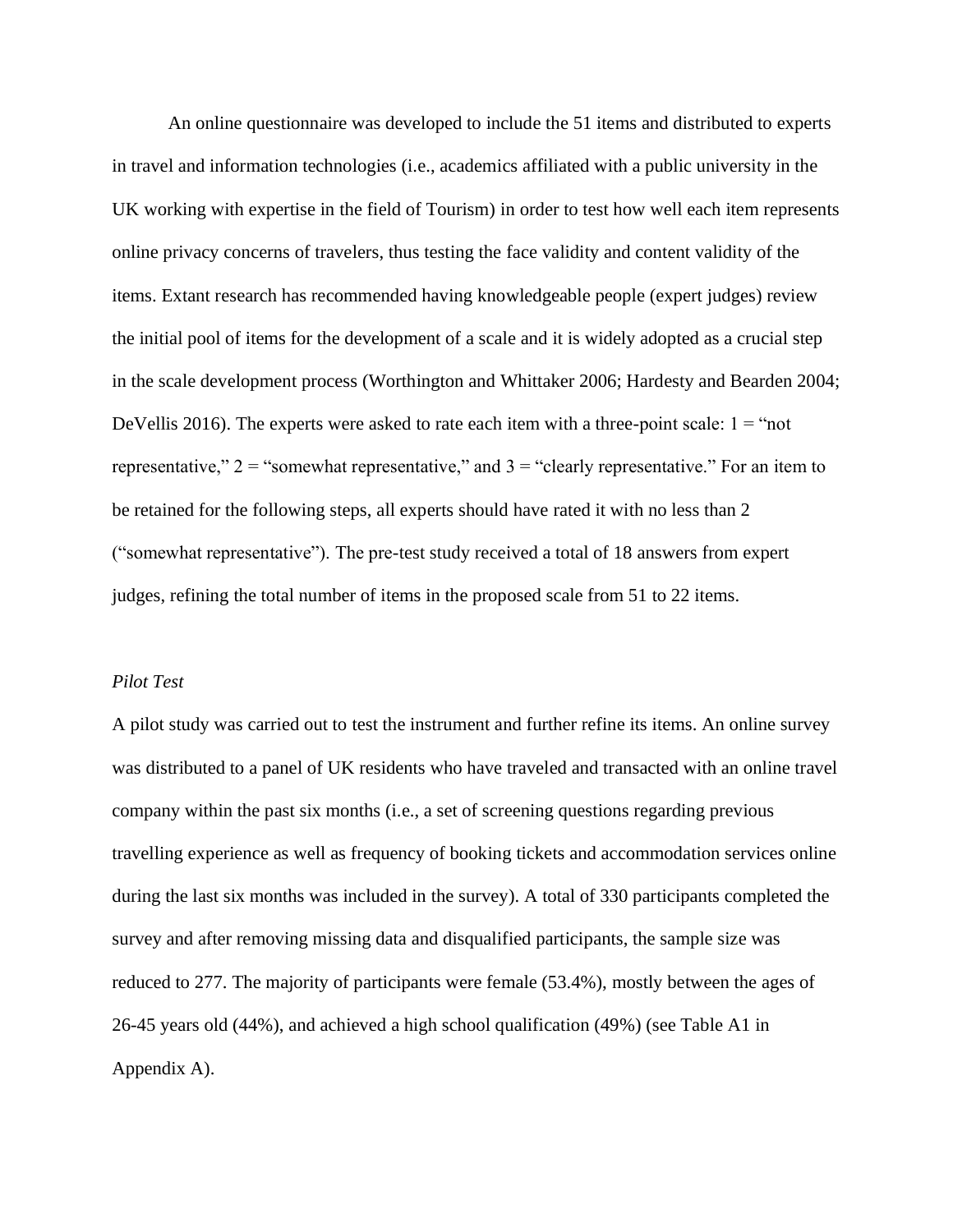Exploratory Factor Analysis (EFA) was performed to extract and identify latent variables from the manifest variable (Carpenter 2018). Maximum Likelihood (ML) with Promax rotation based on eigenvalues more than one was used as the factor extraction method. According to Carpenter (2018), ML results are more generalizable than other methods. Promax rotation was selected in order to allow for the likelihood of correlations among the factors (Belanger, Hiller, and Smith 2002).

After inspecting the communalities and pattern matrix (see Table 1), items with factor loadings less than 0.5 as well as items with high cross loadings  $(>0.3)$  were discarded in order to determine a simple factor structure. Bartlett's test of sphericity demonstrated significant correlation between the original variables ( $\chi$ <sub>2</sub>=4006.126, *p*<0.001) while Kaiser-Meyer-Olkin (KMO) measure of sampling adequacy is close to 1 (KMO=0.912); together they indicate that the data is suitable for factor analysis.

#### Table 1 about here

The results of EFA show a final solution of two factors consisting of 17 items, confirming the multidimensionality of the scale. Variance explained was 43.5% for the first factor and 20.7% for the second factor (see Table A2 in Appendix A). Emerging factors were interpreted as representing: (1) Self-privacy concerns (SPC) and (2) Normative privacy concerns (NPC) (see Table 2). The reliability of the new adapted scale was tested by checking the value of Cronbach's alpha. Alpha values above 0.8 are considered a good result, while those above 0.9 demonstrate excellent reliability (George and Mallery 2003). The results show that Cronbach's Alpha of 0.949 for the first factor and 0.886 for the second factor, confirming very good reliability of the new adapted scale.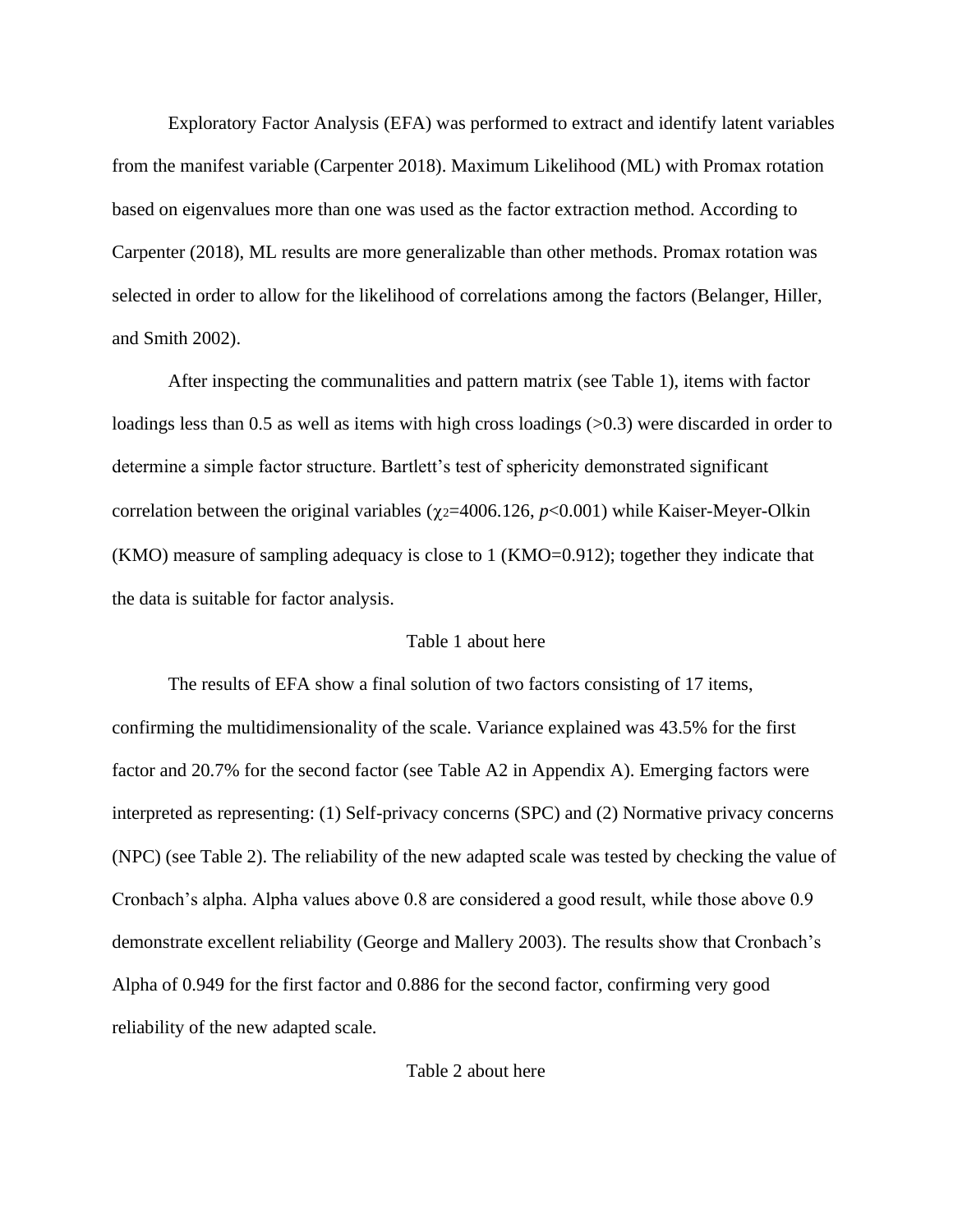The next step was to evaluate the latent structure of the instrument as well as the goodness of fit of the measurement by performing Confirmatory Factor Analysis (CFA) (Mackenzie, Podsakoff, and Podsakoff 2011). Different plausible representations of the phenomenon of Travelers' Online Privacy Concerns (TOPC) were tested to establish the dimensionality of the scale. Various models were estimated: a two-factor first order model, a three-factor model, as well as second-order models with two and three factors, respectively. Results of the CFA showed that a two-factor model (Chi-square Mean/Degree of Freedom (*CMIN/DF*)=2.688 [<3 and >2], Comparative Fit Index (*CFI*)=0.953, Root Mean Square Error of Approximation (*RMSEA*)=0.078 [<0.08]) (see Figure 1) fits the data better.

Figure 1 about here

#### *Cross-validation*

To establish whether the findings of the pilot test regarding the validity and reliability of the scale would be generalized in a new sample, an online survey was conducted to cross-validate the instrument using a new sample following Mackenzie et al. (2011). An online questionnaire was distributed to a consumer panel in the US. The survey included the final 17-item instrument resulted from the pilot and the same qualifying questions aiming to identify relevant participants (i.e., those who have traveled and transacted with an online travel company within the past six months). Data were collected from 300 participants. After removing missing data, the usable dataset was 287 responses. The majority of participants were male (57.1%), mostly between the ages of 26-45 years old (72%), and achieved a highest qualification of a bachelor's degree (64%) (see Table A1 in Appendix A). It is apparent that the recruited sample of the cross-validation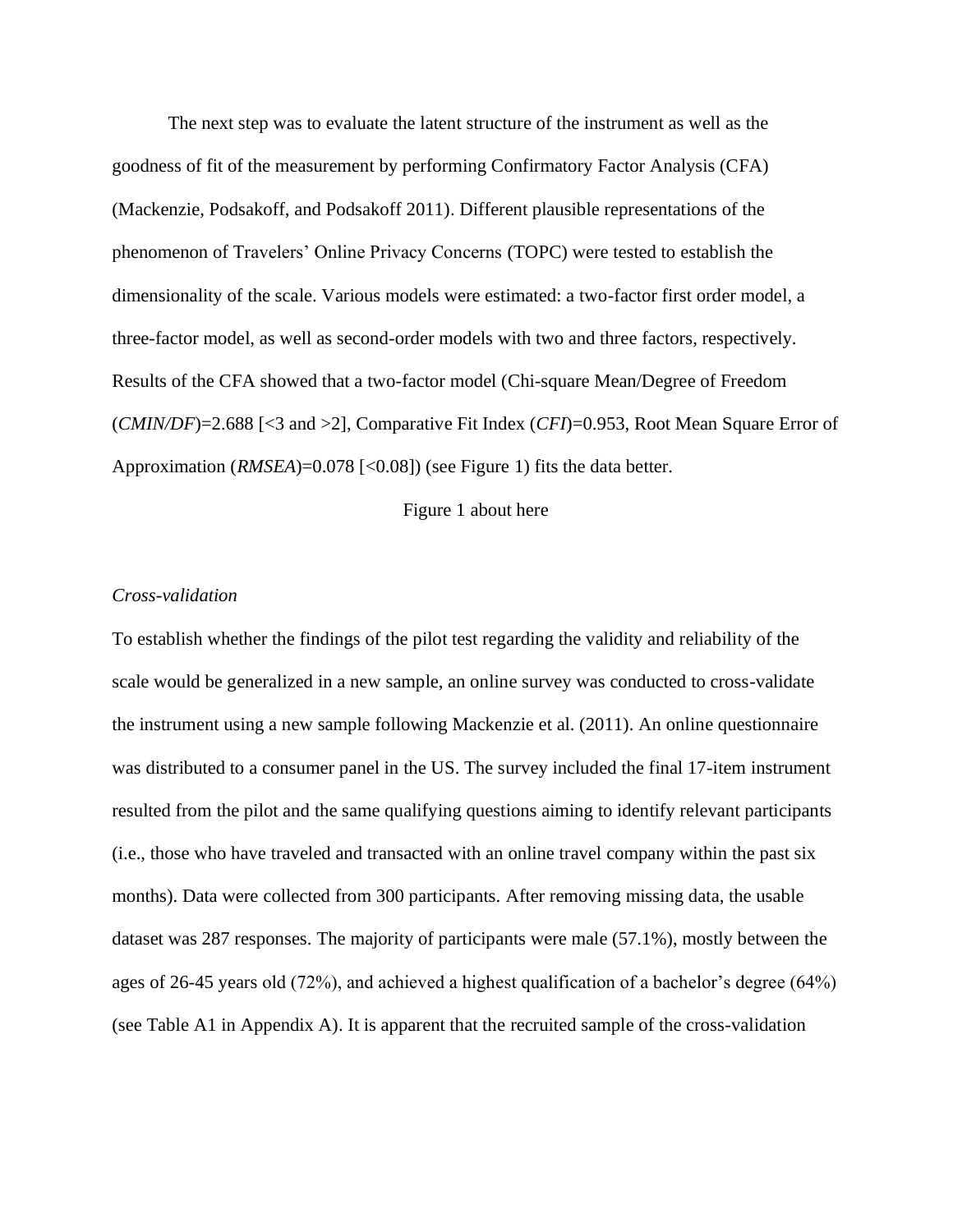study (the US) has different demographic characteristics from the sample of pilot test (the UK). Therefore, it can be concluded that the scale was tested in a different sample.

The CFA results showed that the data fits the model well; the fit indices fall between the suggested thresholds (*CMIN/DF*=2.749 [<3], *CFI*=0.948, *RMSEA*=0.078 [<0.08]). Thus, it can be suggested that the two-factor first order model (Model 1) constitutes a better conceptualization of Travelers' Online Privacy Concerns (TOPC), having been tested in two different samples, the UK and the US. Moreover, convergent and discriminant validity, as well as reliability of the scale were tested. Cronbach's Alpha value was 0.944 for the latent construct, 0.957 for the first factor, and 0.890 for the second factor, indicating excellent reliability of the newly adapted scale. Discriminant validity was assessed by conducting a chi-square difference test between two models, one in which the constructs are correlated and another without correlations. The chi-square difference test revealed a significant difference between the two models at  $p<0.001$ , with Model 1 (no correlations)  $\chi$ <sup>2=350.5</sup> and Model 2 (with correlations)  $\chi$ <sup>2=313.4.</sup> Therefore, discriminant validity was established. Discriminant and convergent validity were assessed by estimating the Average Variance Extracted (AVE) and composite reliability (CR) scores, ensuring that both exceed the required thresholds: AVE>0.5 and CR>0.7 (Hair et al. 2010). Results showed for the first factor AVE=0.67 and CR=0.96 and for the second factor AVE=0.58 and CR=0.89, thus establishing both discriminant and convergent validity of the psychometric properties of the examined latent construct.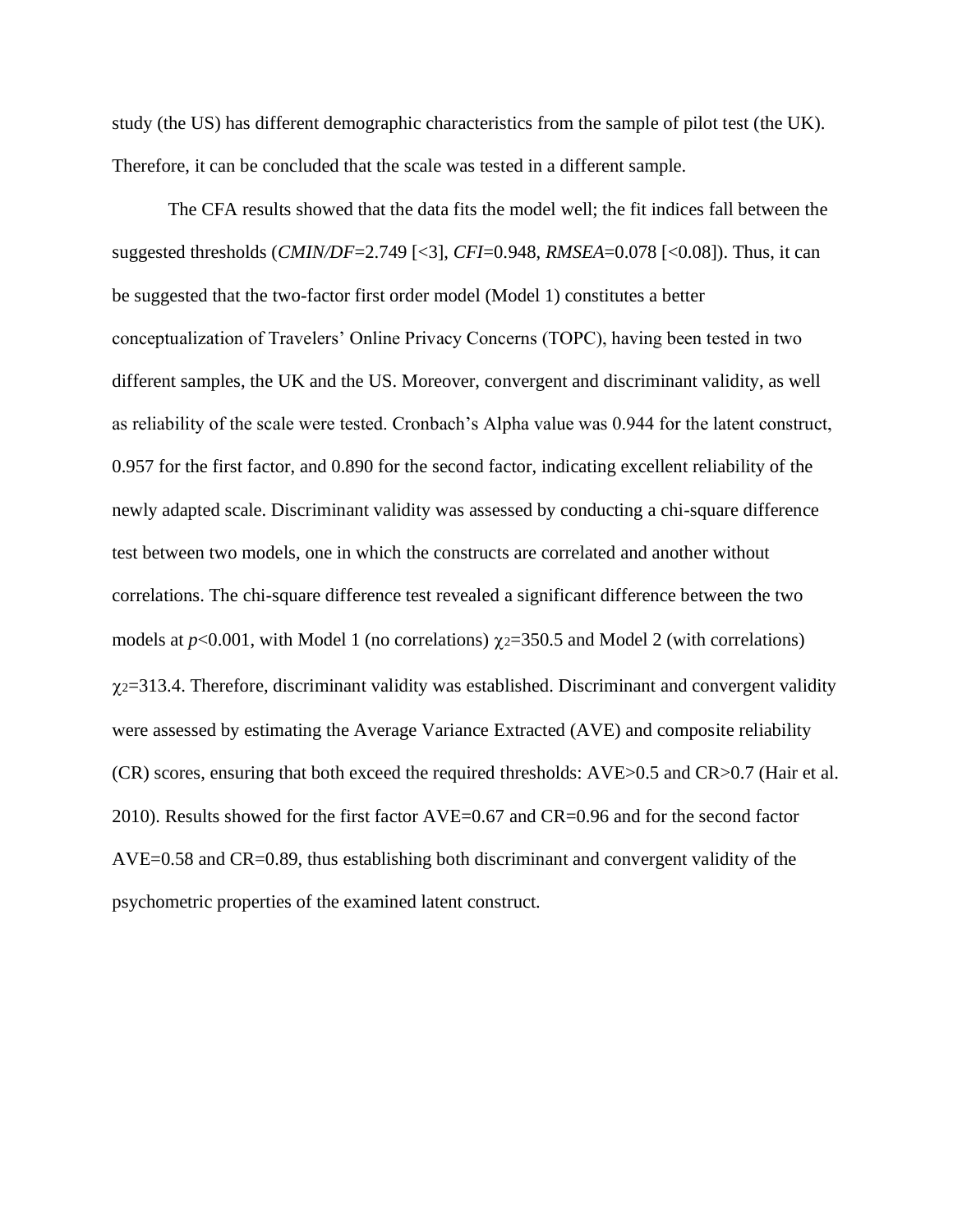#### *Discussion*

Results of the pilot test supported the validity and reliability of the proposed 17-item measurement scale identified in the pre-test, empirically demonstrating that the latent construct of privacy concerns consists of two factors: self-privacy concerns and normative privacy concerns. These represent both personal feelings towards data sharing and potential secondary use of personal information as well as normative perceptions about appropriate data sharing business practices. The results were cross-validated using a different sample, establishing the validity of the new adapted instrument and supporting that the scale constitutes a reliable multidimensional measurement scale of privacy concerns in the online travel context.

Extant privacy literature has mostly adopted an organizational perspective of privacy concerns' dimensions, focusing more on the business practices of collecting and (mis)using data and less on individual's beliefs towards data collection, sharing and use of their own personal information (Ozdemir, Jeff Smith, and Benamati 2017). This study takes on a dual perspective, focusing on both the organizational and individual dimensions of privacy concerns, highlighting the need to distinguish between individual (self) privacy concerns and normative privacy concerns, which has not been addressed by existing literature. Self-privacy concerns represent personal concerns of individuals towards the sharing and re-use of their personal information by business providers; while normative beliefs reflect normative judgements about how the world and society should be (how society should preserve others' privacy) and more specifically about how business' data sharing practices should be (Mudrack 2007).

The resulting instrument is a multidimensional (two-factor) measurement consisting of (1) normative concerns about general business practices in terms of collection and use of personal information and (2) concerns towards the collection and (re-)use of own personal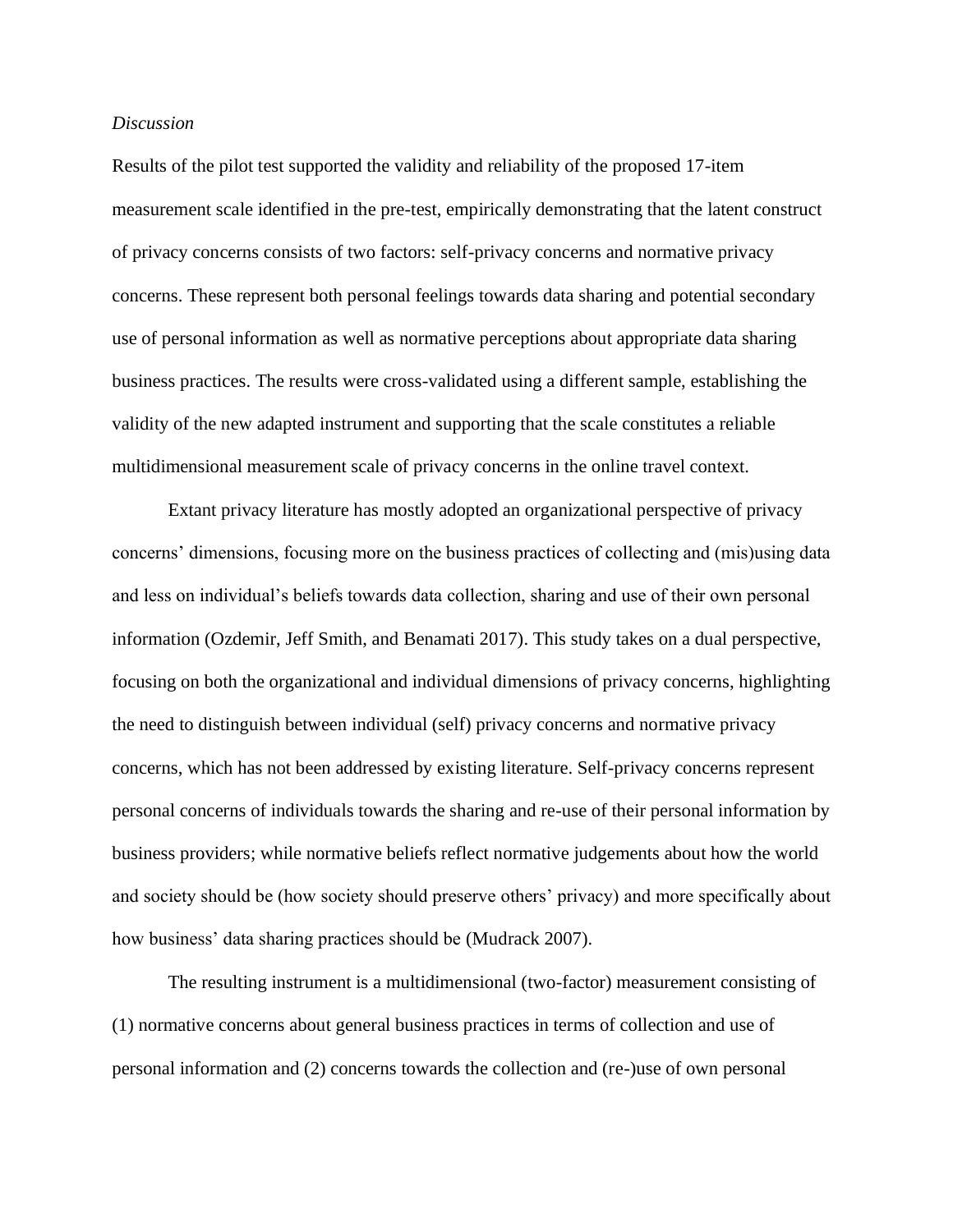information. The first dimension is akin to Malhotra et al. (2004)'s 'awareness' factor, reflecting users' awareness of business practices on collection and management of personal data. The second dimension from this study includes concerns regarding 'collection,' 'control,' 'errors,' and 'improper access' of personal information as suggested in Smith et al. (1996)'s and Malhotra et al. (2004)'s scale. Moreover, the newly adapted scale embeds new travel-specific aspects into the conceptualization of privacy concerns, considering new types of data and additional media channels, such as location data for location-based social networks, deployed throughout the customer journey. Therefore, it can be suggested that the scale reinforces the important dimensions of general online privacy concerns while more accurately assesses specific privacy concerns of travelers.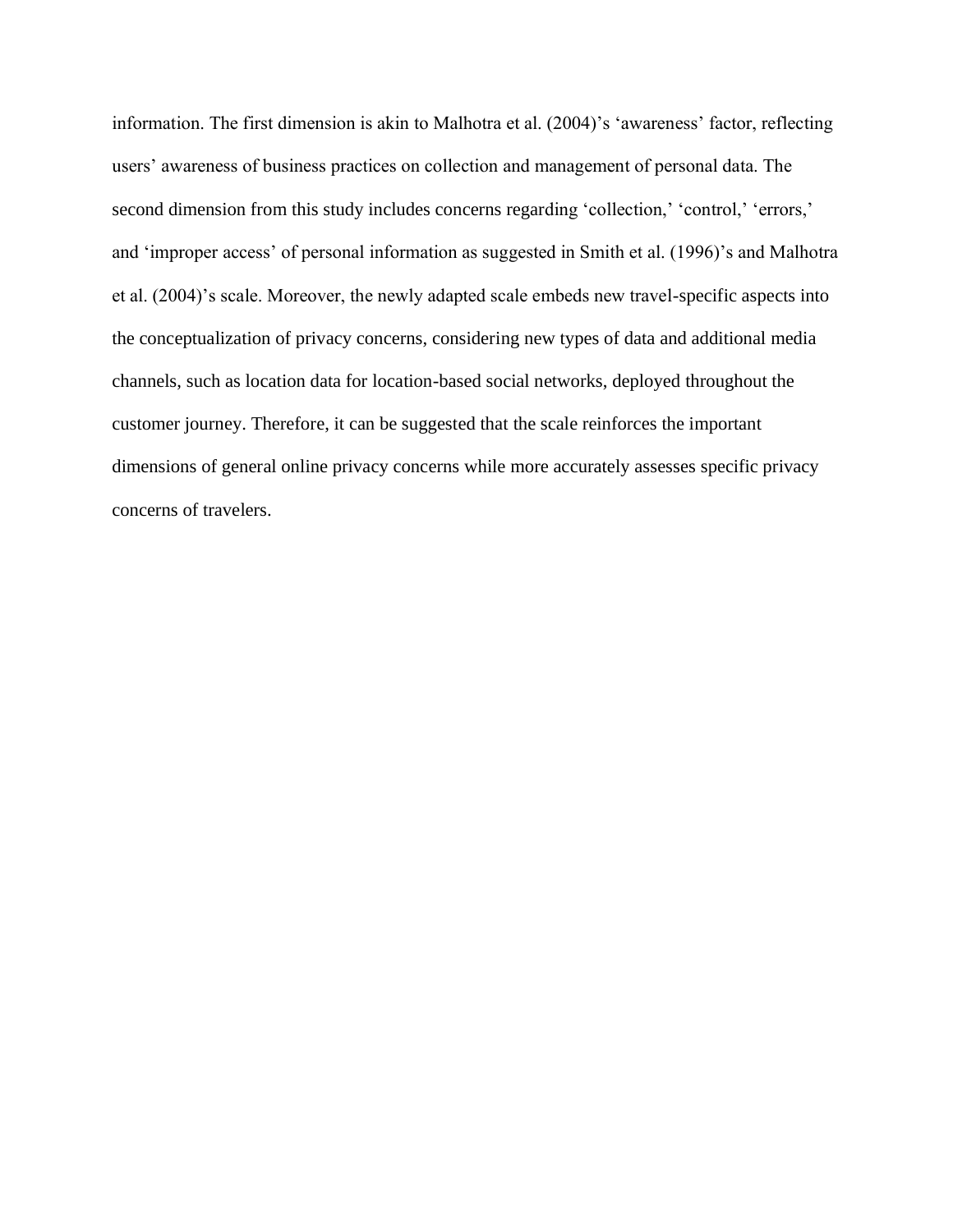# The second stage of the study aimed to investigate the effect of Travelers' Online Privacy Concerns on information disclosure, thus testing the predictive validity of the developed twofactor first order 17-item instrument of TOPC in a nomological network using the trust–risk framework (see Figure 2 for the model and Appendix B for measurement items). Particularly, it aims to understand the influence of TOPC on individual's willingness to disclose information (Malhotra, Kim, and Agarwal 2004). Similar to the pilot test, an online survey was distributed to UK residents who have traveled and transacted with an online travel company within the past six months. A total of 836 responses were collected from the panel survey. After excluding

**Stage 2. Estimating the Effect of Travelers' Online Privacy Concerns on Disclosure** 

Among the respondents, 47.2% were male, with the majority of them being between 26 and 45 years old (45%) and having finished high school (38.8%) (see Table A1 in Appendix A).

responses with missing data and disqualified participants, the usable sample size was 685.

#### Figure 2 about here

Exploratory Factor Analysis (EFA) with Maximum Likelihood (ML) and Promax rotation was performed to uncover the underlying structure of willingness to share different types of personal information. Items with factor loadings less than 0.5 and those with high cross loadings (>0.3) were discarded in order to determine a simple factor structure. Bartlett's test of sphericity demonstrated significant correlation between the original variables ( $\chi$ <sup>2</sup>=9965.325, *p*<0.001) while Kaiser-Meyer-Olkin (KMO) measure of sampling adequacy is close to 1 (KMO=0.9), thus indicating that the data are suitable for factor analysis. Four factors with 19 out of 23 items were retained, explaining 61% of the total variance. The four factors were labelled after the characteristics of the data types: biometric information, biographical information, behavioral data and identifiers (see Table 3). Variance explained was 34.4% for biographic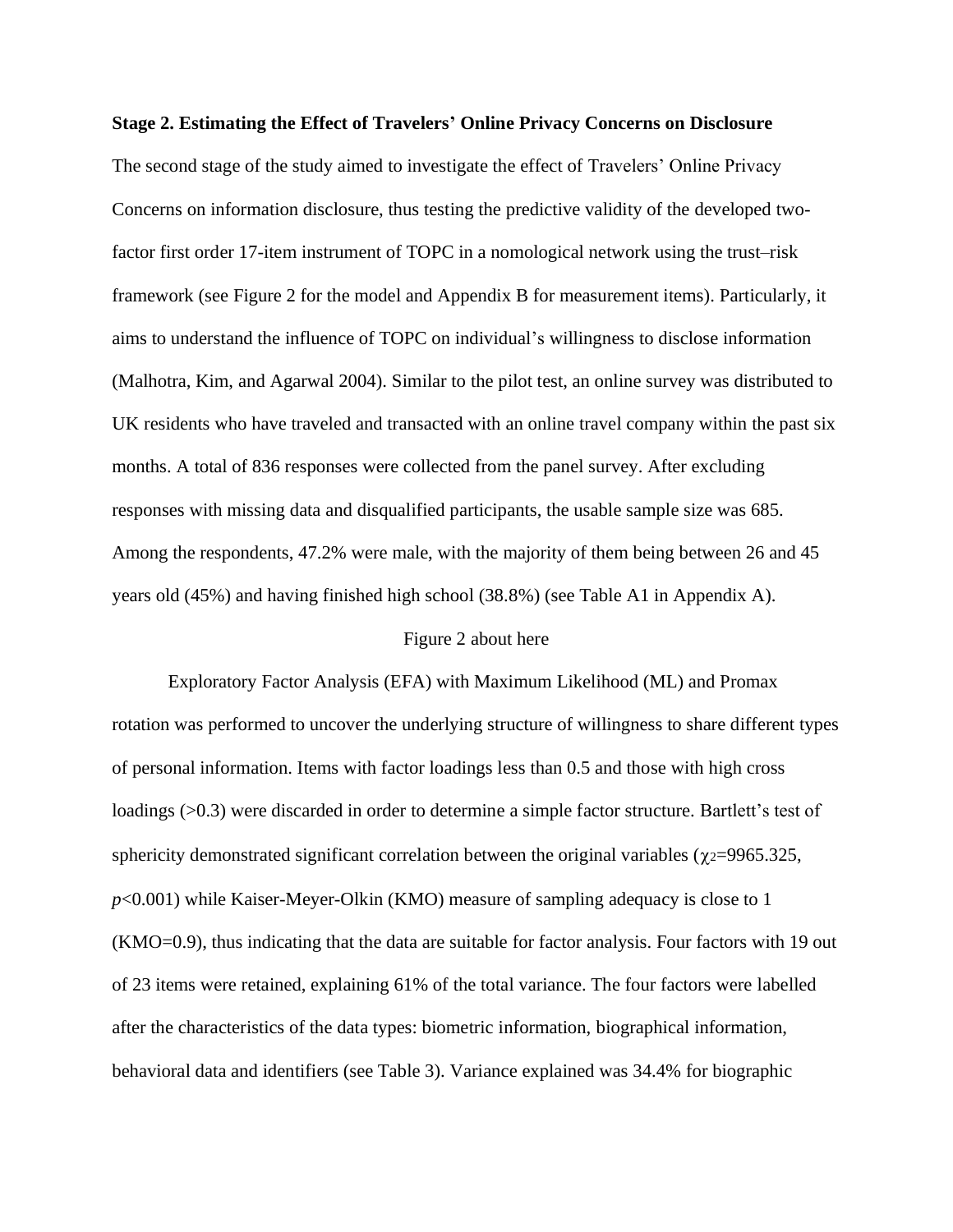information, 21.8% for biometric information, 6.6% for behavioral data, and 4.4% for identifiers (see Table A2 in Appendix A).

#### Table 3 about here

Biometric information refers to sensitive personal information about a person's physical characteristics that can be used to determine his/her identity. Items loading on this factor are fingerprint, voice sample, face scan, and iris/retina image. Identifiers refer to sensitive personal information of a person including financial information such as credit card number, bank account number, as well as identification information such as passport and driver's license number. Biographic information refers to a person's basic personal information describing the demographics of a person such as name and date of birth, email and home address, and phone number. Behavioral data refer to the information about the behavioral patterns of individuals including hobbies and personal interests, personal preferences such as room selection in a hotel and dietary requirements, real time position, smartphone search history (cookies), activity data sensor (body movements, number of steps, floors), specific expenses in places they have travelled, and services they have purchased. The reliability for each factor was calculated; Cronbach's Alpha values were: biometric information (0.917), identifiers (0.869), biographic information (0.849), and behavioral data (0.838); indicating reliability.

In order to assess the model, covariance-based structural equation modeling (CB-SEM) was performed by first conducting a CFA to evaluate the reliability and validity of the constructs and then testing the proposed hypotheses by evaluating the structural model and the path coefficients. CB-SEM was determined to be the most appropriate choice for establishing the validity and reliability of the model in a nomological network (Hair et al. 2019). In the first stage, the measurement model is estimated to gauge how well the proposed model fits the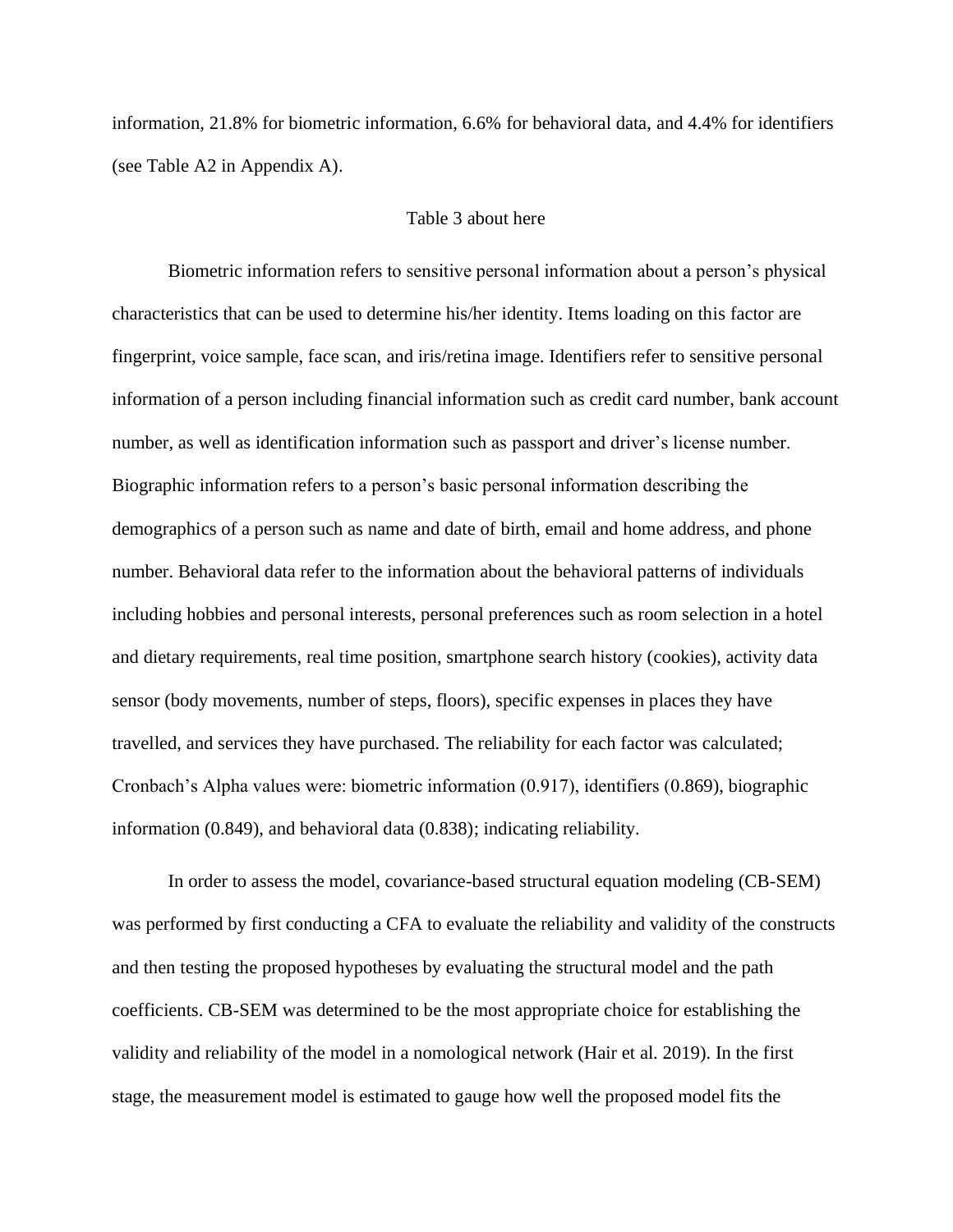collected data. This includes the evaluation of the convergent and discriminant validity, as well as reliability of the latent constructs. To assess reliability, all outer loadings of items on their respective latent constructs were checked to ensure they exceed 0.5. One item with very low outer loadings (<0.5) was removed to allow for better indicator reliability; the rest were retained. Moreover, Cronbach's Alpha values were larger than 0.8, indicating excellent reliability. Discriminant and convergent validity were assessed by estimating the AVE and CR scores, ensuring that both exceed the required thresholds, AVE>0.5 and CR>0.7 (Hair et al. 2010). Results showed that both discriminant and convergent validity were established, confirming the psychometric properties of the examined latent constructs. Table 4 presents the CR, Cronbach Alpha, AVE, as well as mean and standard deviation values for all constructs in the measurement model. Tables 5 shows the results of the discriminant validity assessment using the Fornell– Larcker criterion.

#### Tables  $4 - 5$  about here

In order to assess the fit of the model, several goodness-of-fit indices were checked. Results showed that the data fit the final model well; the fit indices fall between the suggested thresholds (*CMIN/DF*=3.077 [3-5], *CFI*=0.927, *RMSEA*=0.055 [<0.08]) (Hair et al. 2010). Furthermore, two popular tests were conducted in order to check for Common Method Variance (CMV) on the observed relationships among the measured variables (Mackenzie, Podsakoff, and Podsakoff 2011; Podsakoff et al. 2003). First, Harman's single factor test was performed; results indicated that only 36% of variance in all variables can be explained by a single factor. This demonstrates that CMV is not a concern in our study. A further test was conducted to ensure that no correlations exceed 0.90, which could indicate a possible bias in the collected data (Pavlou, Liang, and Xue 2007). Results show that none of the calculated correlations exceed the suggested threshold, thus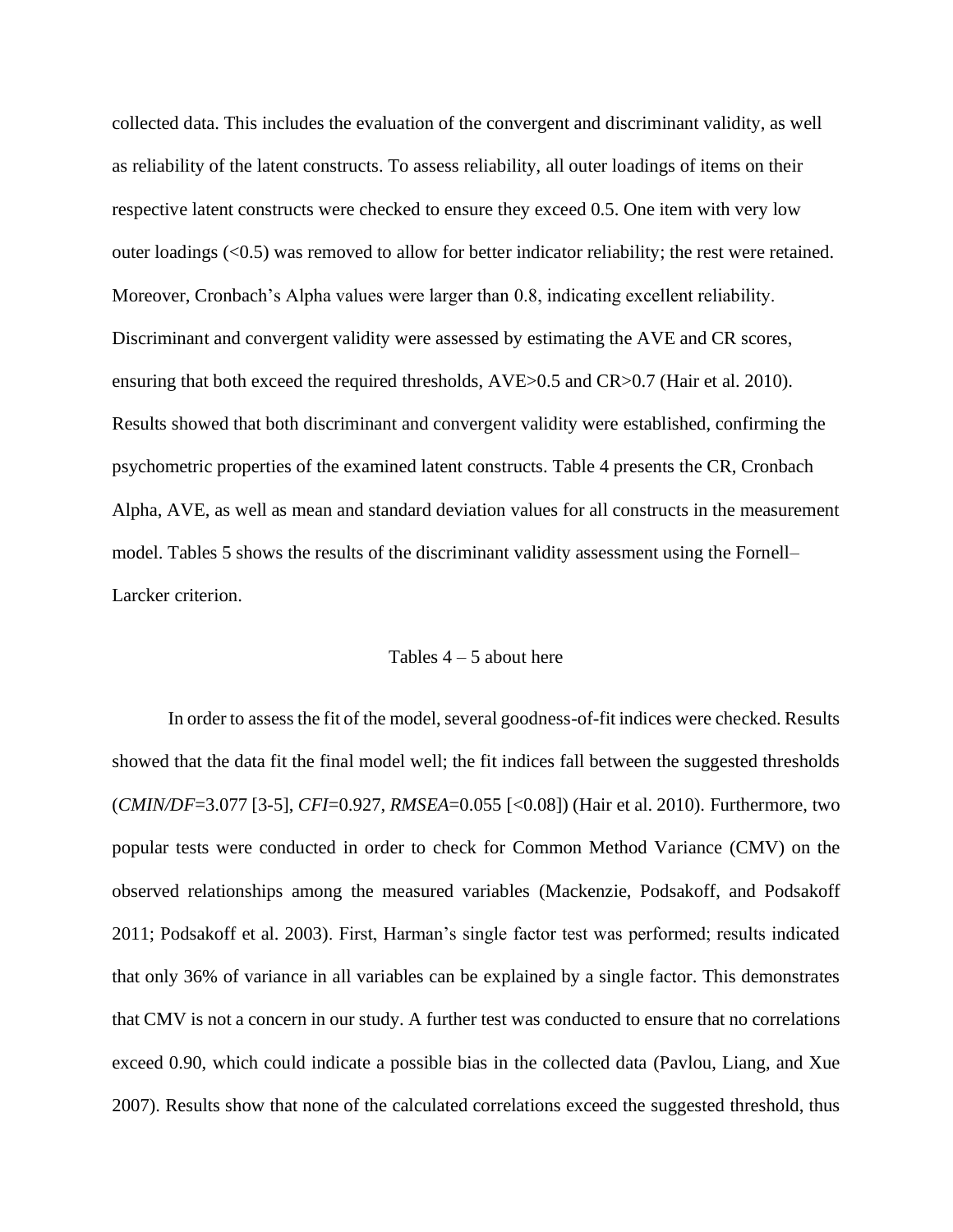CMV is not a concern in this study. Consequently, the rest of the analysis can continue without the addition of a common latent factor.

The second stage of the analysis included the evaluation of the proposed hypotheses. In order to assess the structural model, the path coefficients between the investigated variables were estimated. The goodness-of-fit indices indicate that the data fits the model well (*CMIN/DF*=3.460 [3-5], *CFI*=0.903, *RMSEA*=0.06 [<0.08]) (Hair et al. 2010). The results of the hypotheses testing showed that all except three of the proposed hypotheses were supported (see Table 6); normative privacy concerns are negatively associated with trust  $(b=0.100, p<0.05)$  and risk  $(b=0.252,$  $p<0.001$ ), while self-privacy concerns showed a negative impact on trust ( $b=0.409$ ,  $p<0.001$ ). Moreover, trust showed a positive association with willingness to share all types of information, biographical data (*b*=0.215, *p*<0.001), behavioral data (*b*=0.317, *p*<0.001), biometric information  $(b=0.317, p<0.001)$ , and identifiers ( $b=0.257, p<0.001$ ). Risk had a negative effect on willingness to share biographical information ( $b$ =-0.395,  $p$ <0.001) and identifiers ( $b$ =0.371,  $p$ <0.001). In addition to the independent variables, gender, age, and education were incorporated as control variables to gauge whether demographic variables have an influence on willingness to share personal information. Results are shown in Table 7, demonstrating significant effects of gender on all willingness to share variables, age on all but biographic data, and education on biometric data. Table 8 shows the *R<sup>2</sup>* values for the dependent variables in the model, which also encapsulate the effects of the control variables.

#### Tables  $6 - 8$  about here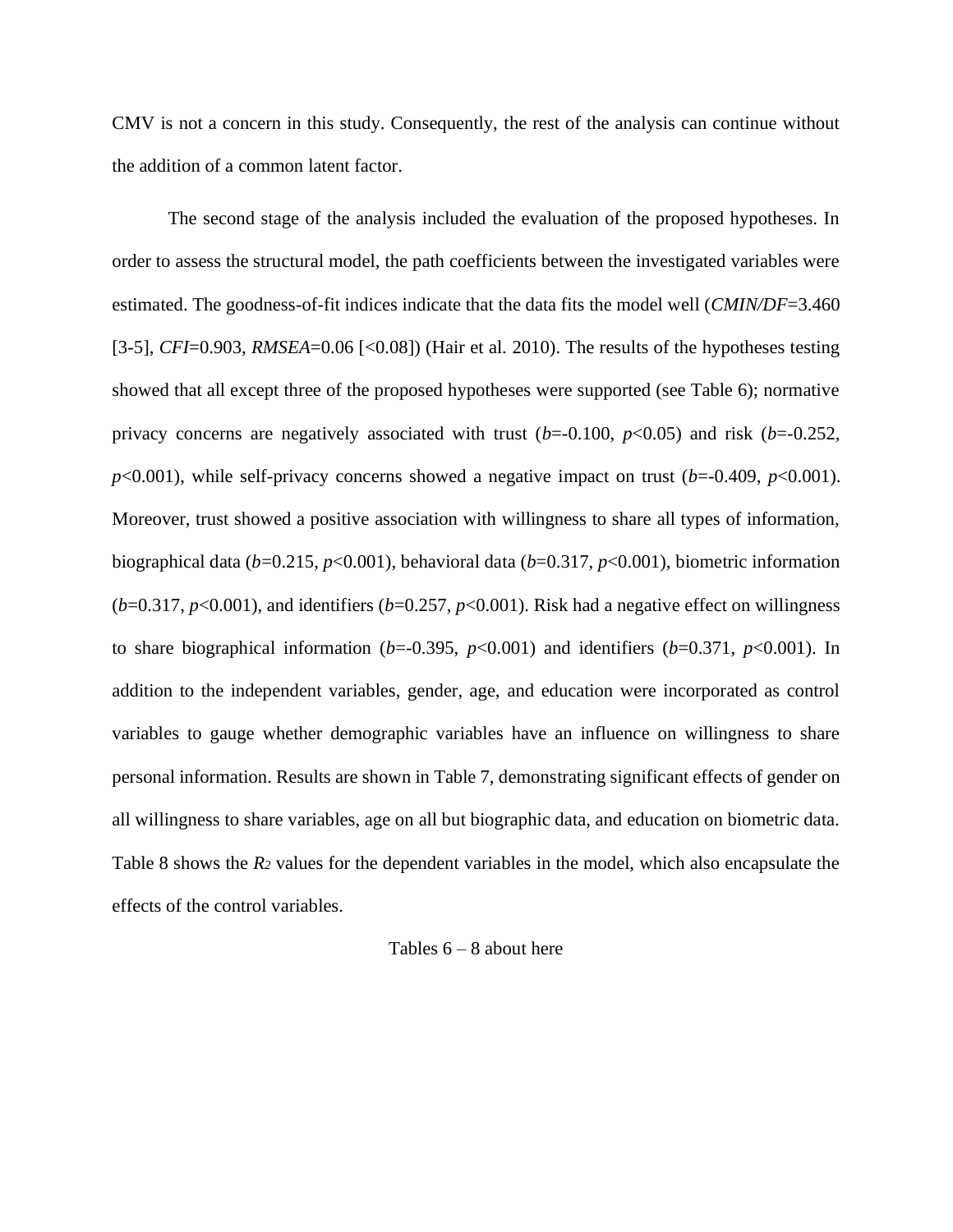#### *Discussion*

A multidimensional instrument for the measurement of privacy concerns of travelers interacting with providers in online contexts, TOPC, comprising self-privacy concerns and normative concerns, was developed in Stage 1. Stage 2 proceeded to test the effect of TOPC on the intention to share personal information with online providers. Consistent with previous studies (Ozturk et al. 2017), the results of this study demonstrated that travelers' privacy concerns have a significant negative impact on trusting beliefs and a positive impact on risk beliefs (H1 and H2). Findings suggest that travelers with elevated privacy concerns are more likely to have lower levels of trust in online travel providers and higher levels of perceived risk associated with data disclosure.

Moreover, the results revealed that trust has a significant and negative relationship with risk thus demonstrating the important role of trust in acting as a mitigator when a traveler is asked to disclose personal information (H3). However, the study results revealed that normative privacy concerns, the concerns of how business providers deal with travelers' personal data, show a negative association with risk beliefs, showing the opposite direction to what was expected (H2b). One possible reason for this unexpected result is that strong normative beliefs regarding privacy protection (i.e., what travelers believe the service providers ought to do when handling travelers' personal data), independent of concerns for the privacy of self, will lower the perception of risk during interactions and transactions with online travel providers.

Furthermore, the results indicated that trusting beliefs positively influence willingness to share four types of personal information: biometric, identifiers, biographic, and behavioral data. These confirm that higher levels of trust in online travel providers increase travelers' willingness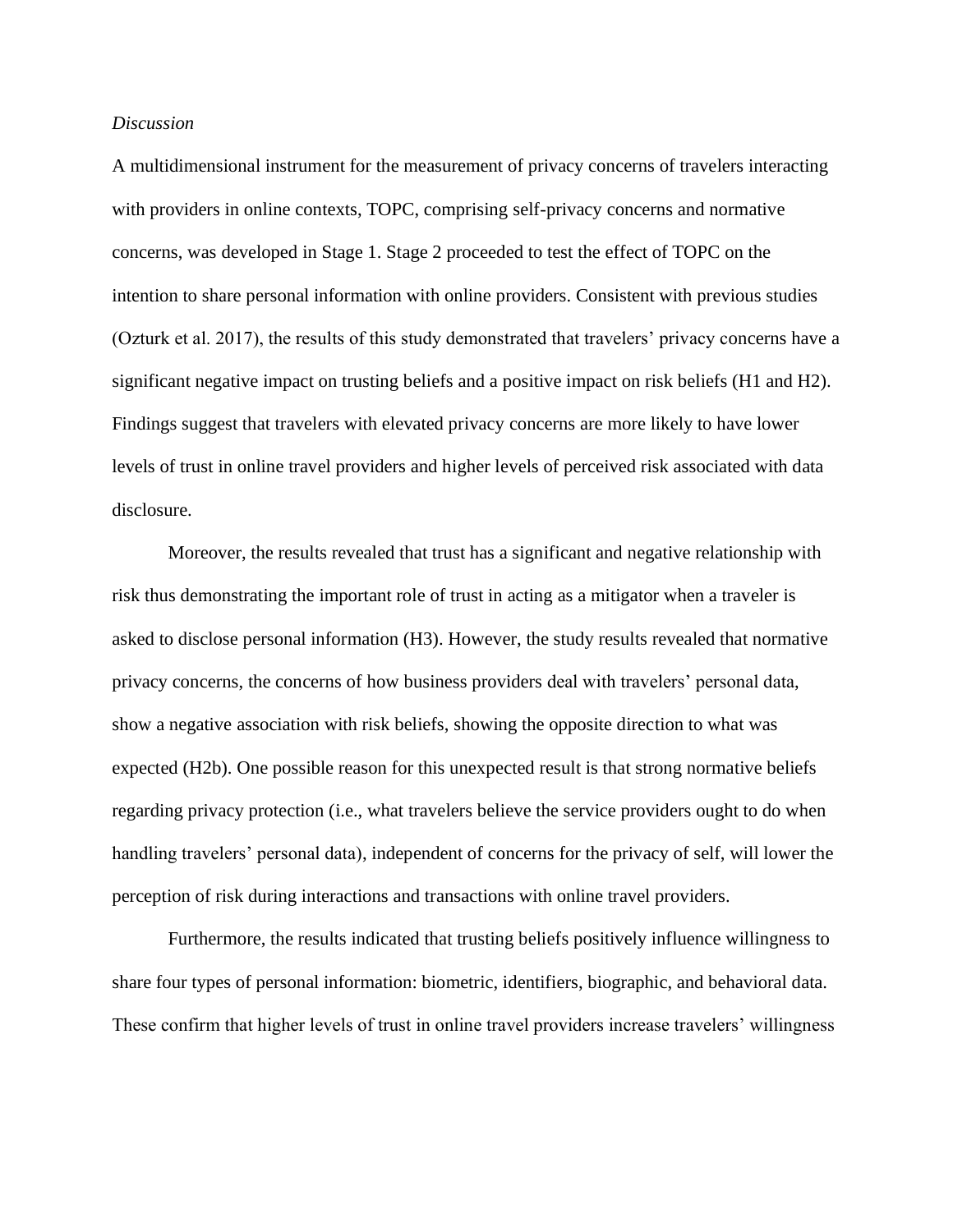to share various types of information with the providers, as suggested in the findings from Benamati, Ozdemir, and Smith (2017).

The results showed the negative impact of risk beliefs on travelers' willingness to share biographic information and identifiers with online travel providers. This indicates that when travelers perceive interacting with an online travel provider as risky, they are less likely to share biographical and identifying information (e.g., financial and passport data). However, there is no impact of risk beliefs on travelers' willingness to share behavioral data (H5d). It can be suggested that travelers are very protective of basic personal information, such as name, email address, financial, and passport information, when they perceive the sharing of information is risky. According to GDPR (2020), biographic information and identifiers alone can be considered identifiable information, while behavioral data alone (when decoupled with identifiers) cannot. It can be suggested that travelers might perceive the sharing of behavioral data to be of less significant weight in disclosure decision involving risky interactions with travel providers. Also, the hypothesized negative relationship between risk and willingness to share biometric information was not supported. Considering biometric information had the lowest level of disclosure intention (*Mean*=1.680, *St. Dev*=1.060), an explanation for this result lies in the overall novelty of biometric data sharing practice, which may cause consumers to reject the sharing of biometric data as a form of heuristic decision making (e.g., relying more on emotions rather than reasoning). Although biometric authentication is currently gaining momentum (e.g., using Face ID to unlock the latest generation iPhone), its implementation in travel is still in its early stages. Another possible reason is that travelers associate the disclosure of biometric information more with the physical environments (e.g., at airports), rather than the online platforms (e.g., on airline's mobile apps). Travelers might not fully comprehend the risk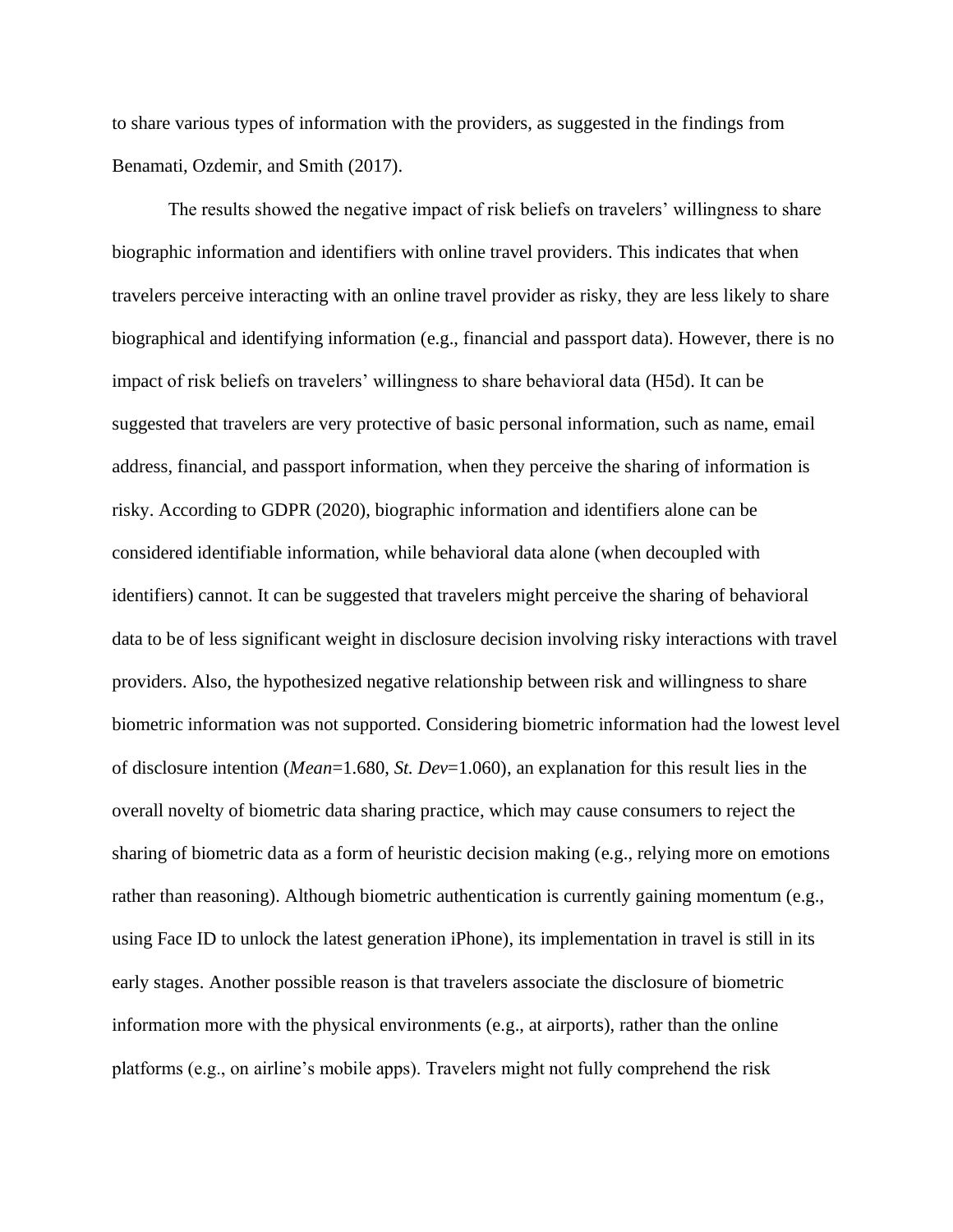associated with sharing this type of information online. To better explain the link between perceived risk and willingness to share biometric information, participants in lowest perceived risk group (*N*=342) were compared with those in highest perceived risk group (*N*=343) (i.e., highest/lowest quartiles based on the median value). However, the mean difference of willingness to share biometric data between these groups is not statistically significant (low group: *Mean*=1.652, *St. Dev*=1.041; high group: *Mean*=1.724, *St. Dev*=1.086). Consequently, further research is necessary to investigate in more depth the impact of various antecedents on the intention to disclose biometric information in online travel environments.

In order to assess whether travelers' willingness to share personal information varies across demographic characteristics, gender, age, and education were incorporated as control variables. Results show that gender has a significant effect on willingness to share all four types of information, demonstrating that male travelers tend to have higher intention to share personal information with online travel companies. Further, age has been shown to significantly influence willingness to share personal data, except for biographic information. The older the travelers, the less likely they are to disclose identifiers, biometric, and behavioral data. Finally, education levels have a significant effect on willingness to share biometric information, with highly educated travelers less willing to disclose. This might be due to highly educated travelers being better informed about the nature of biometric data sharing and/or the risk associated with it. Further research incorporating these variables in a moderating or mediating role within the relationships in the model is encouraged to further explicate the roles of personal characteristics in disclosure behavior among travelers.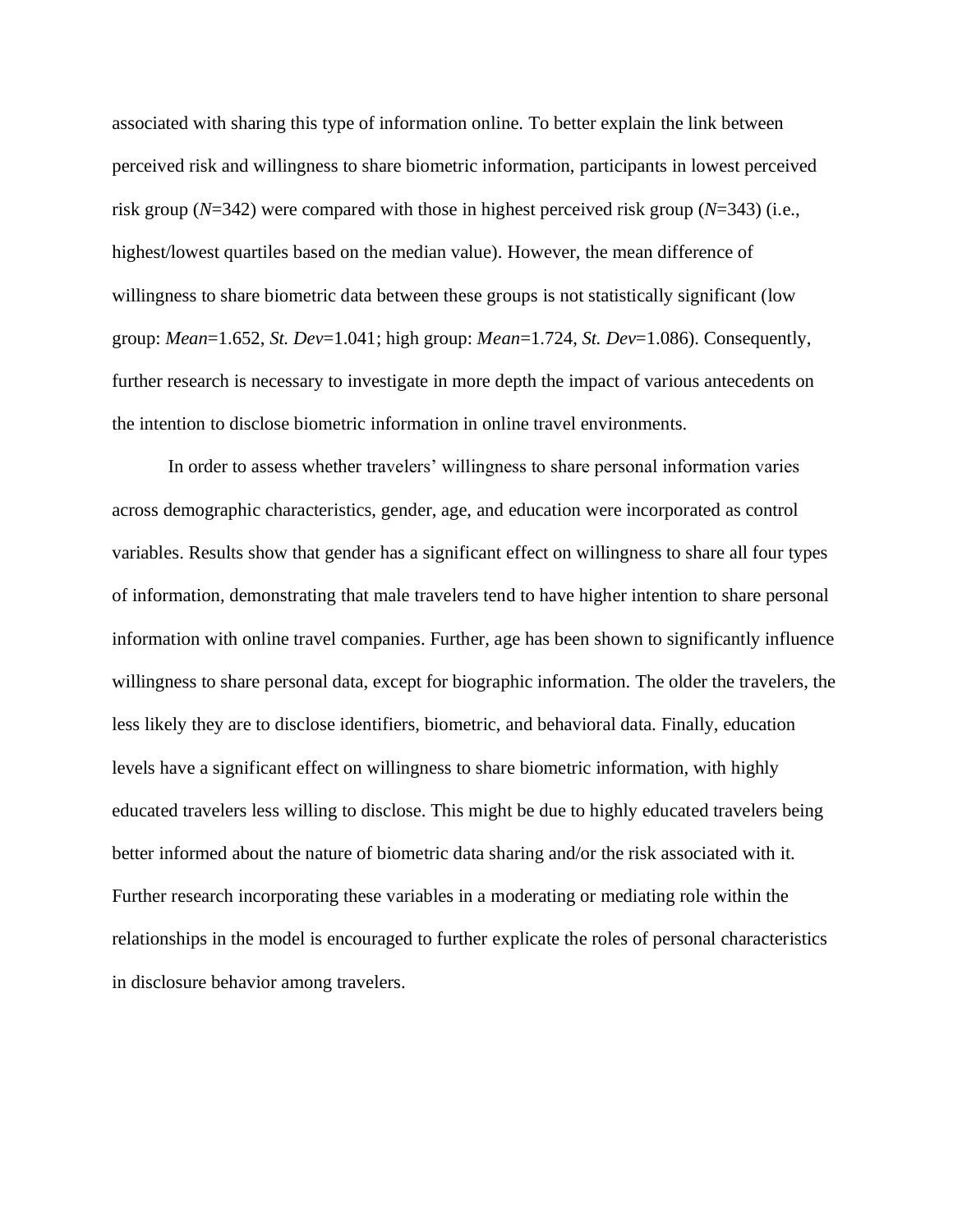#### **Conclusion and Implications**

Information privacy has been one of the most central topics of interest among researchers in various disciplines as well as amongst users and industry practitioners (Smith et al. 2011). The implications of travel companies collecting and sharing vast amounts of data with numerous business partners have manifested in increasing users' privacy concerns, with consumers demonstrating less trust in providers and very often opting out of data sharing for personalized services (Kim et al. 2018). Although privacy has been widely investigated and various instruments have been developed to measure privacy concerns, most privacy studies have focused on privacy in generic online environments, failing to recognize contexts of use that encompass new aspects of privacy. This study addresses the gap by investigating privacy concerns in online travel environments. By doing so, this study makes important theoretical contributions in two areas: identifying and measuring privacy concerns in the travel context and providing empirical support to explicate the relationships between travelers' online privacy concerns, trust, risk, and willingness to share personal information with travel service providers online.

First, this study contributes to existing literature by enhancing current understanding of online privacy concerns of travelers. This is among the very few studies to investigate privacy of travel consumers in the context of online environments by developing a context specific measurement scale called 'Travelers' Online Privacy Concerns' (TOPC). This research provides empirical evidence to present TOPC as a valid and appropriate instrument quantifying the key dimensions of travelers' privacy concerns: self-privacy concerns and normative privacy concerns. Therefore, both researchers and practitioners can deploy the scale in future studies to capture privacy concerns of consumers within online travel environments. With respect to the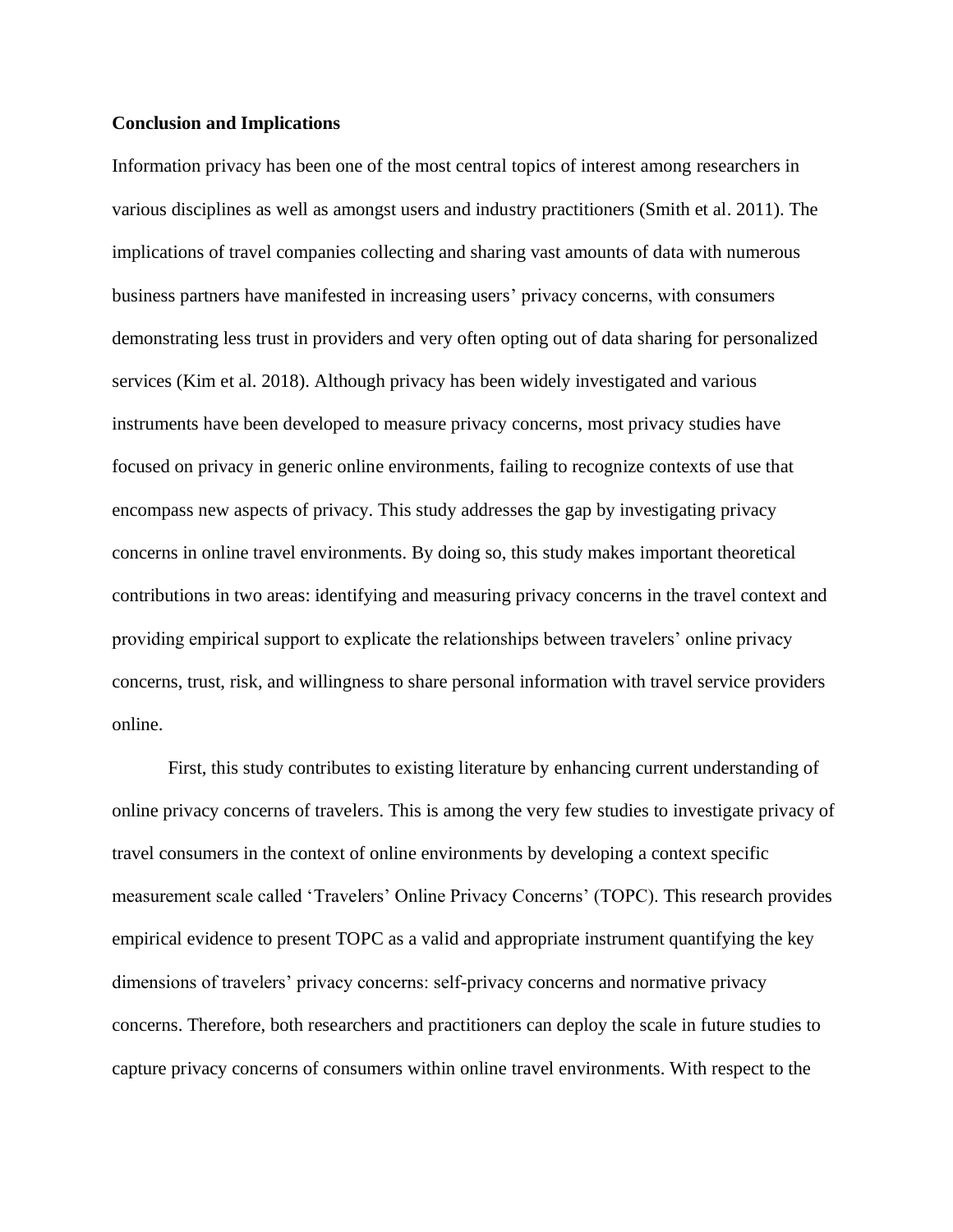broader privacy literature, the study findings suggest that a context specific instrument of privacy is able to explain, relate, and reflect better privacy concerns of consumers that are using a wide range of technologies for travel.

Secondly, as privacy is highly context dependent (Acquisti, Brandimarte, and Loewenstein 2015), this study contextualizes privacy in travel by investigating the effects of privacy concerns on trust, risk, and willingness to share four distinct types of personal information relevant to travel and tourism: biometric information, identifiers, biographic information, and behavioral data. While biographic information and identifiers have been widely investigated in previous privacy studies, the inclusion of biometric information and behavioral data in this study constitutes an important contribution. Biometric information and behavioral data reflect important aspects of information sharing that are significant to travel but have not been thoroughly investigated in previous research.

As hypothesized, travelers' privacy concerns have significant effects on trust and risk, except for the relationship between normative privacy concerns and perceived risk (H2b), which showed significant effect with the opposite direction. As previously explained, the normative privacy concerns constitute people's beliefs in what companies *should* or *ought to* do to protect the privacy and personal data of travelers. Hence, this may represent people's beliefs in the 'existence of the norm' within the travel industry, thus helps decrease the perception of risk of sharing personal data with online travel providers. A further investigation to explicate this relationship is suggested for future research.

Further, our findings suggest that the online travel context encompasses distinct complexities when it comes to data privacy. These are derived from the amount as well as the range of types of data being requested simultaneously (e.g., activity and fingerprint, facial image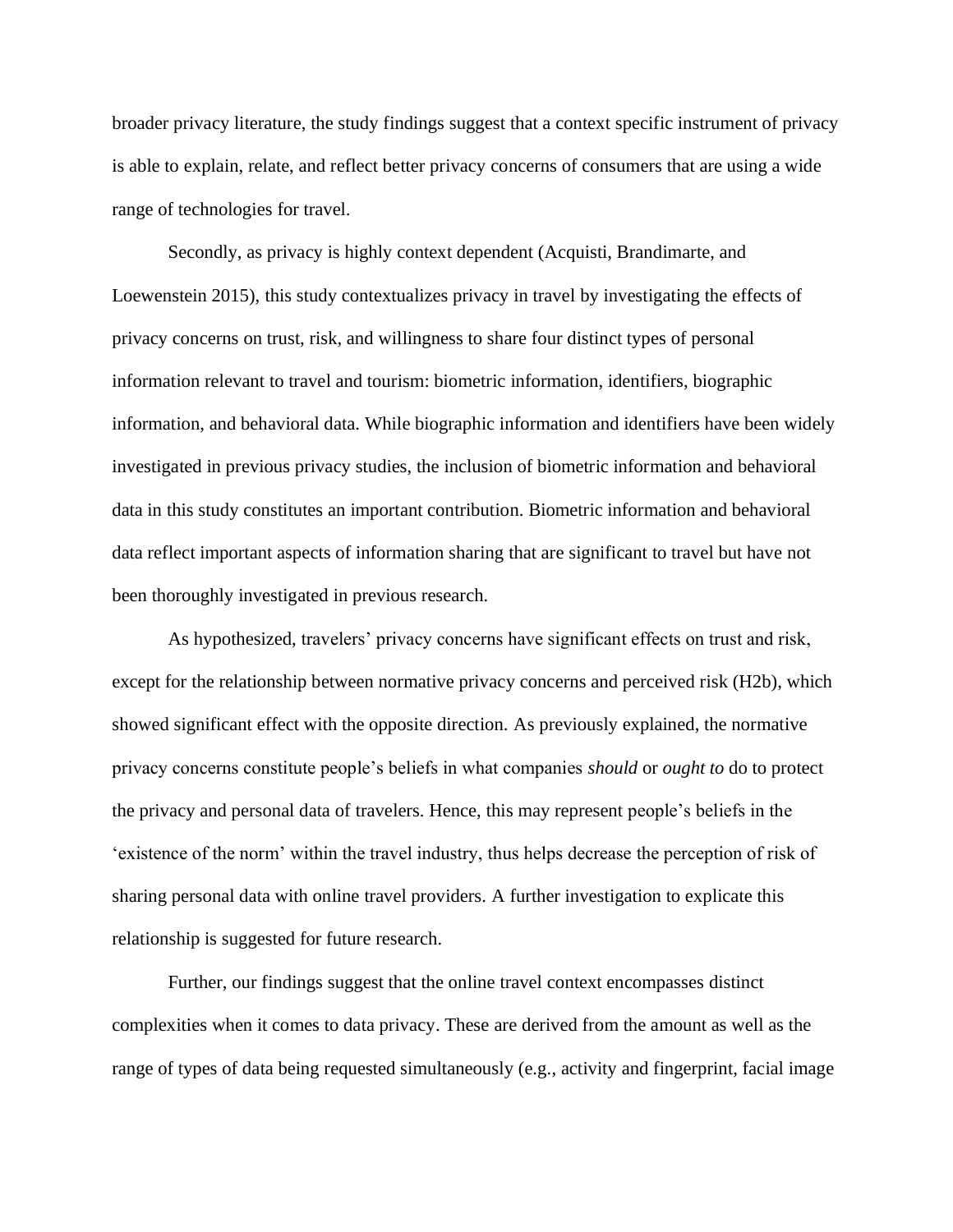and demographics) while past research has mostly focused on specific data type requests rather than a bundle. Regarding the disclosure of basic information such as biographic and identifiers, travelers seem to report similar privacy behaviors with previously studied generic populations. For example, similar behaviors were observed amongst undergraduate students in the US when disclosing basic membership sign up information (i.e., name, gender, e-mail address, phone) to a commercial website (H. Li, Sarathy, and Xu 2010) as well as household respondents sharing financial information with an online discount store (Malhotra, Kim, and Agarwal 2004). In these studies, respondents were less willing to share such information when they believed releasing the information to a provider constitutes high risk.

This study did not find a significant effect of perceived risk on disclosure intention of behavioral information, while perceived risk was found to positively affect disclosure intention of biometric information. In terms of behavioral data, Xu et al. (2009) found that mobile phone users are less willing to disclose their location information to LBS service providers when feeling that their personal information is not effectively protected. While their study focused only on location data, behavioral data in this study encompasses other types of data (i.e., expenses during travel, activity sensor data, smartphone search history, real time position, personal preferences, hobbies), which may prompt different reactions. In their study with academics in the US, Halevi et al. (2015) argue that users who perceive high risk during an online interaction are less willing to share their fingerprint data with commercial websites. Investigating consumers' intention to disclose their facial image to facial recognition systems (FRS) in hotels, Morosan (2019) found that disclosure intention is impeded by privacy concerns, although these concerns have a low impact as they are overridden by the value of disclosure. The positive relationship between perceived risk and disclosure intention of biometric information found in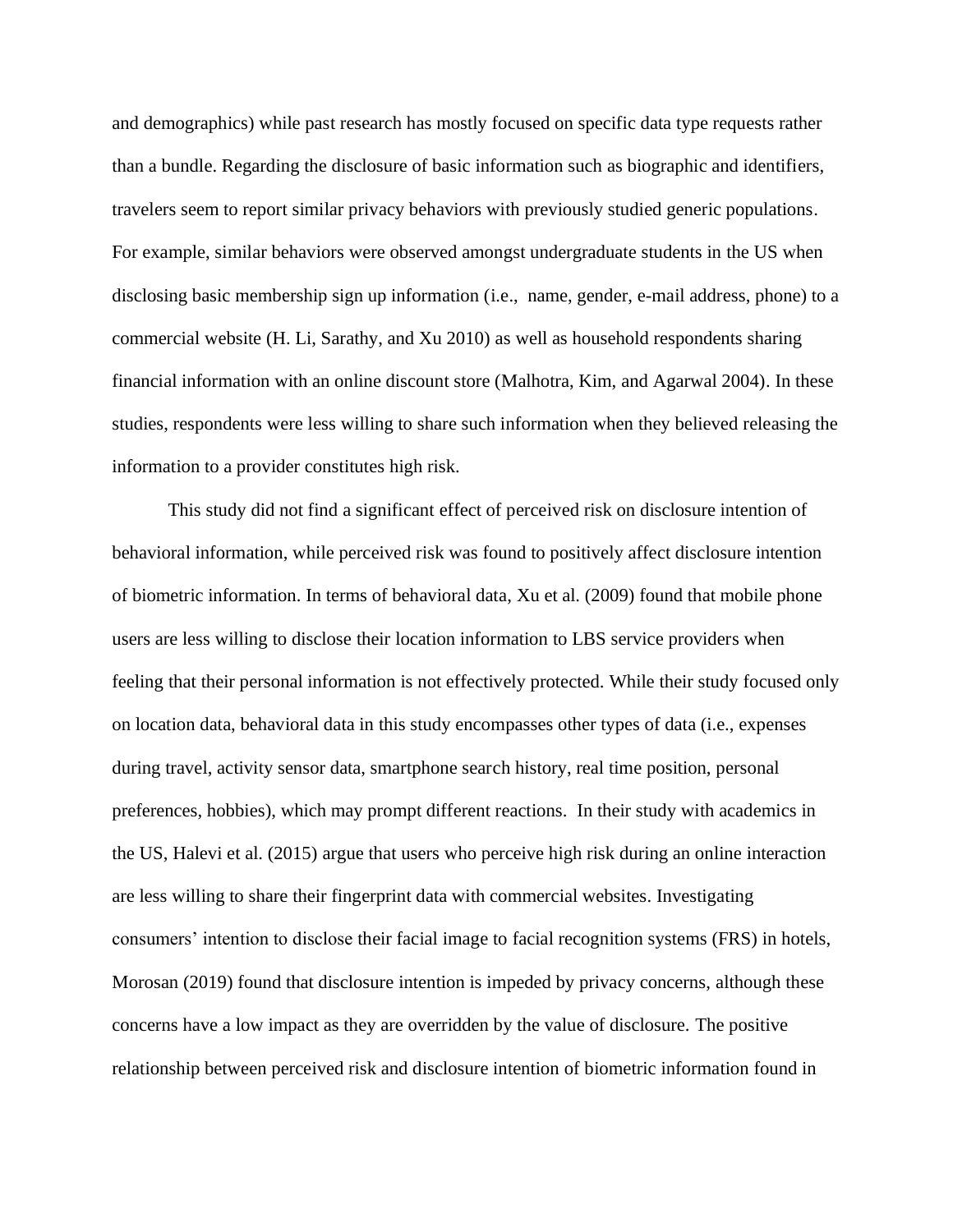this study may be due to the context (i.e., travel vs. general commerce [Halevi et al., 2015]; online vs. on-site/hotels [Morosan, 2019]) or an indication of different attitudes toward, and thus the perception of risk of, each of the aggregated types of information (i.e., fingerprint, voice sample, face scan, iris/retina pattern), as previous studies only focused on one type (i.e., fingerprint [Halevi et al., 2015] and facial image [Morosan, 2019]). Finally, these unexpected results may be due to the measurements of perceived risk (generic: personal data) and willingness to share (specific: biometric or behavioral) used in this study, in that attitudes toward personal data in general do not translate the same way to specific personal information.

In practice, this study offers an enhanced understanding of travelers' privacy decision making process in order to inform better decisions and operations of travel companies. The availability of travelers' (personal) information enables travel companies to know their customers better, allowing them to operate more efficiently by providing services in the most effective way. For example, using behavioral data such travelers' personal preferences, a travel company can offer unique customer experiences that better serve travelers' needs. This, in turn, will improve customer satisfaction, improve loyalty, and increase revenues. Therefore, the findings of this study can enhance comprehension of user privacy concerns in order to increase consumer confidence in sharing their personal information. They will also understand privacy preferences of certain customer segments, such as older adults and younger generations, more educated individuals, and female consumers. By understanding the characteristics of their customers, companies will be able to offer more tailored, personalized privacy solutions, with engaging and relevant content while also a variety of privacy preferences options. These practical implications are relevant not only to travel and tourism firms but also in a wider range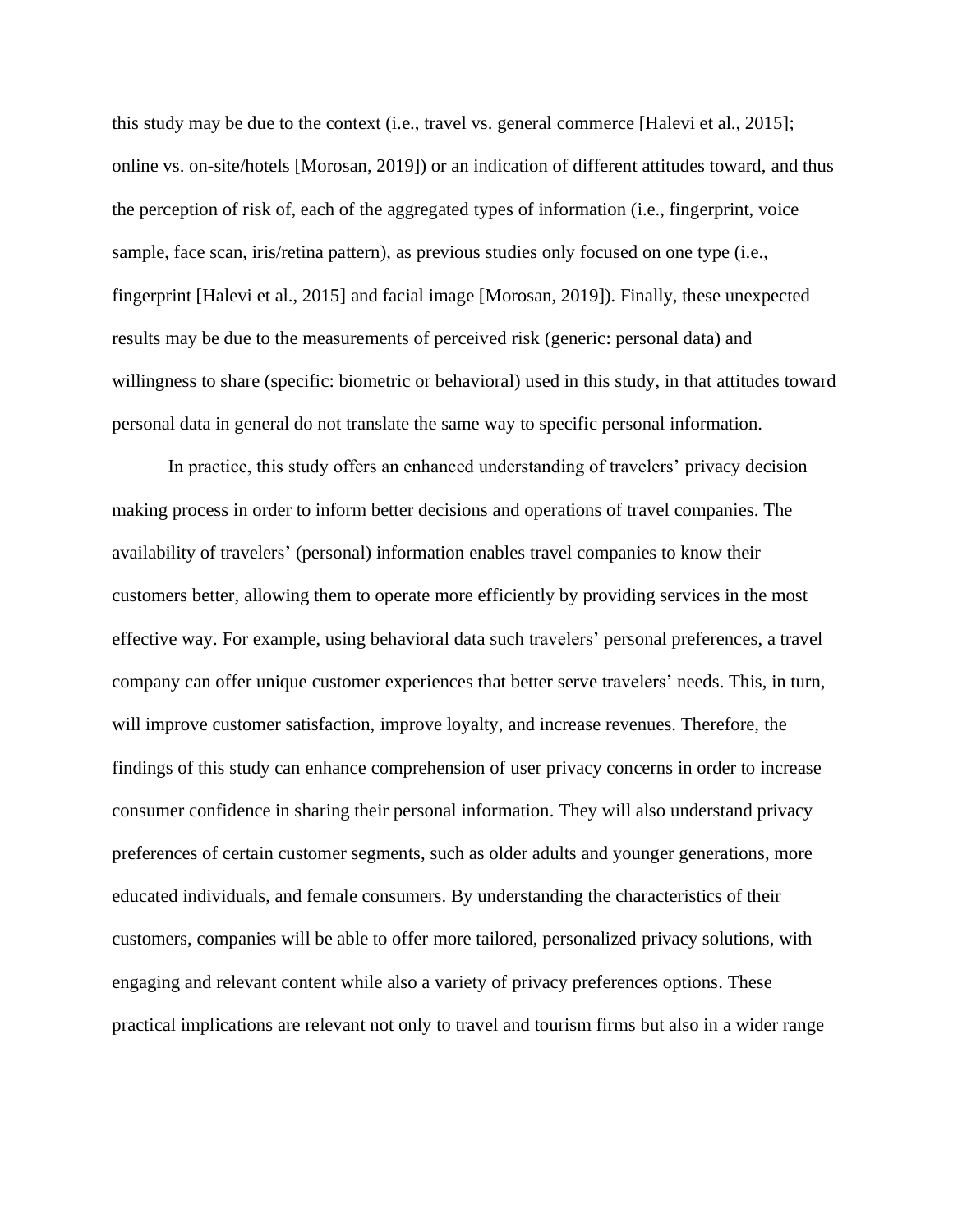of industries, such as marketing, finance, and general e-commerce (e.g., retail) that are targeting travelers in online environments.

This study links privacy concerns with personal information disclosure through trust and risk, which should further inform online travel companies and organizations with impending issues due to increased privacy concerns. As aforementioned, the collection and use of travelers' personal data have intensified with the introduction of advanced technologies such as AI, sensors, and recognition technologies, and recent events highlighting privacy breaches by firms and government initiatives regarding the collection of personal data have captured the public's attention. Consequently, there has been an increase in users' privacy concerns over the collection and handling of personal information as well as their consciousness of privacy (Micallef and Misra 2018). The results in this study reinforce the notion that increased concerns over privacy can significantly impact information disclosure, thus travel providers relying on consumers' willingness to share their data will be facing immense difficulties. Specifically, trust has been proven in this study to positively influence disclosure intention of all types of travelers' personal data. Hence, to mitigate this issue, travel providers should focus on trust-building and riskmitigating strategies and activities, including the communication of privacy policies in a clear and transparent way on their website, while also adopting privacy protection mechanisms (e.g. privacy enhancing technologies [PETS]) and relevant regulatory frameworks in collaboration with other businesses and governmental entities to ultimately reduce privacy concerns.

As with all empirical studies, this study has limitations. The first stage of this study involved multiple steps with respondents from two different countries (UK and US) in an attempt to establish the validity and reliability of the TOPC instrument. Then, a UK-based sample was used for the examination of TOPC's impact on trust, risk, and disclosure behavioral intention.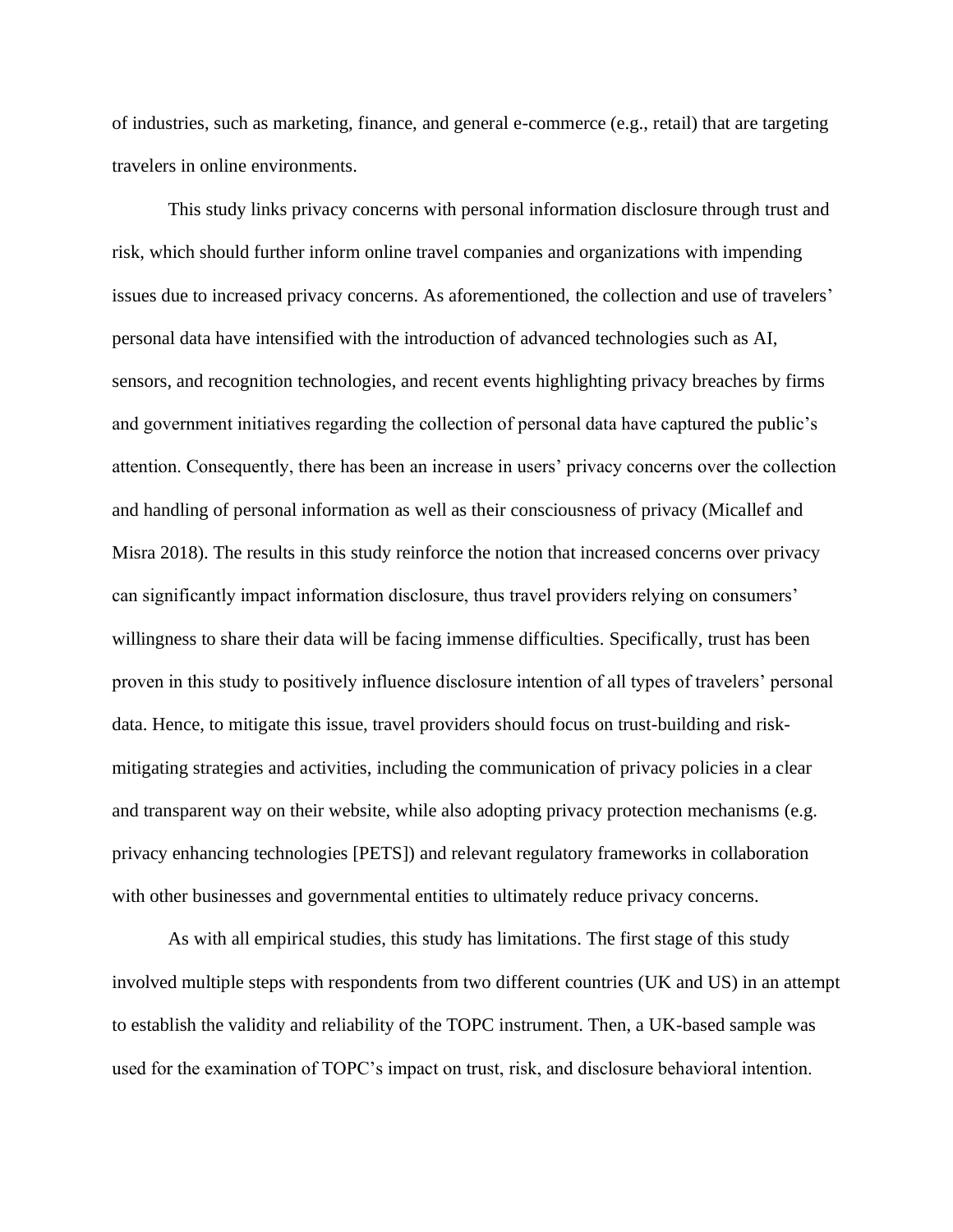Users perceptions of privacy concerns, trust, and risk might differ between countries and cultures. Thus, future studies should consider more diverse cross-cultural samples, such as a wider range of countries and people from diverse populations in order to replicate this study and generalize the results. Moreover, this study recruited participants from a wide range of ages and educational backgrounds, aiming to achieve a representation of generic travelers using online platforms. Future research should consider recruiting more specific groups with different travel preferences, such as youth or senior travelers, as well as specific travel segments who might have distinct privacy concerns with additional aspects that were not considered in this study. Also, this study used self-reported measures in order to capture travelers' online privacy concerns; individuals might sometimes misreport behaviors due to cognitive constraints or desire for selfjustification. As a result, inferences to causality should be made with caution and further research is essential to validate the results using potentially different measures for privacy concerns (i.e., observations and experiments). This study measured privacy concerns, trust, and risk in terms of general personal data while willingness to disclose information was measured for specific information. Future studies should attempt to test the model in specific information contexts, i.e., measuring perceived risk of specific types of personal information and its effect on specific disclosure behavior. Finally, this study used age, gender and education as control variables in the SEM model to capture their impact on information disclosure. Future research should examine the impact of additional variables such as experience with online travel providers or frequency of use of online travel websites on information disclosure.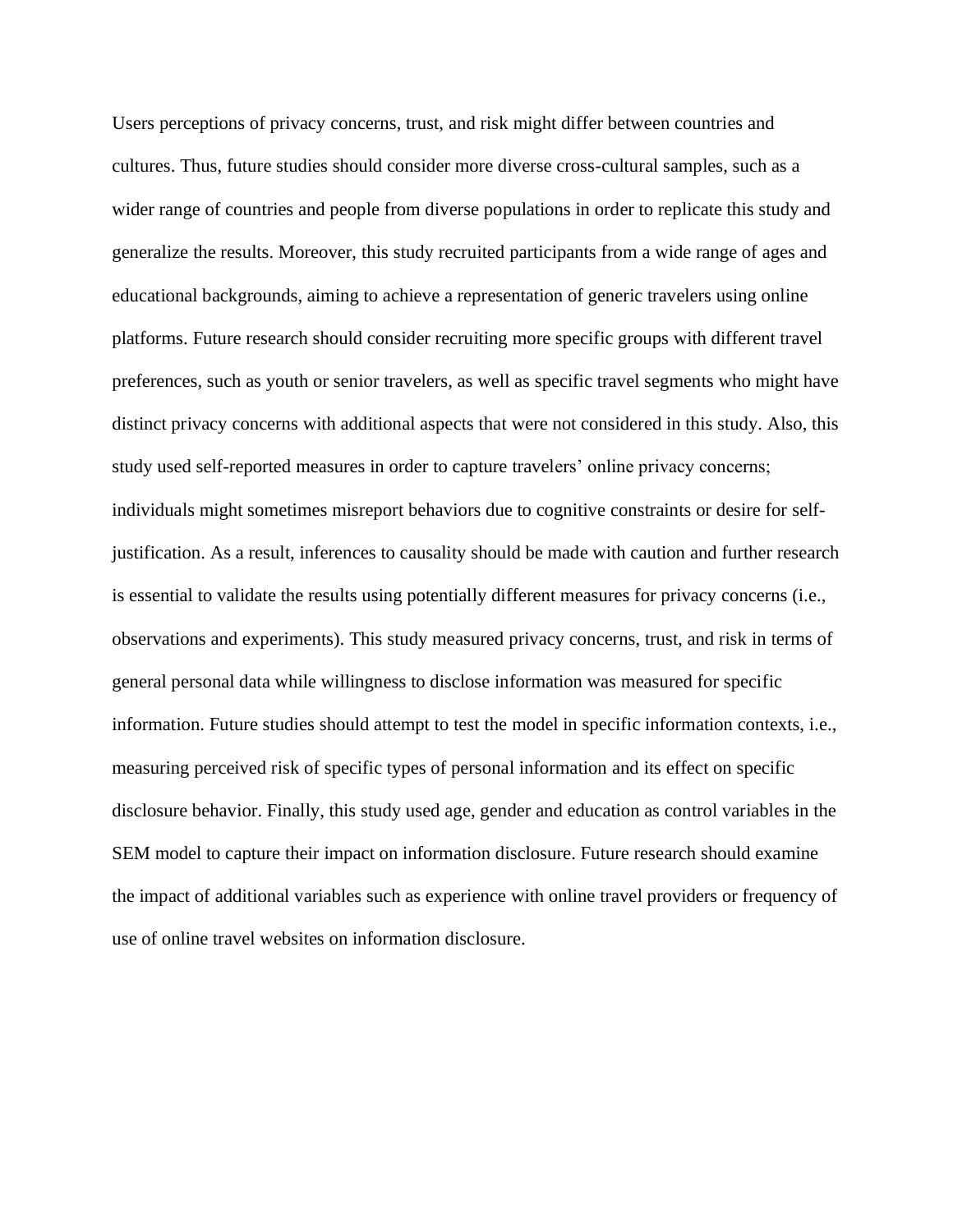#### **References**

- Acquisti, A., Brandimarte, L. and Loewenstein, G. (2015) 'Privacy and human behavior in the age of information', Science, pp. 509–514.
- Agag, Gomaa M., and Ahmed A. El-Masry. 2017. "Why Do Consumers Trust Online Travel Websites? Drivers and Outcomes of Consumer Trust toward Online Travel Websites." *Journal of Travel Research* 56 (3): 347–69. doi:10.1177/0047287516643185.
- Alba, D. 2019. "The US Government Will Use Facial Recognition In Top Airports." Buzzfeed News. https://www.buzzfeednews.com/article/daveyalba/these-documents-reveal-thegovernments-detailed-plan-for.
- Anuar, Faiz I., and Ulrike Gretzel. 2011. "Privacy Concerns in the Context of Location-Based Services for Tourism." In *ENTER 2011, Innsbruck (Austria), January 26-28*.
- Ardito, Lorenzo, Roberto Cerchione, Pasquale Del Vecchio, and Elisabetta Raguseo. 2019. "Big Data in Smart Tourism: Challenges, Issues and Opportunities." *Current Issues in Tourism* 22 (15). Taylor & Francis: 1805–9. doi:10.1080/13683500.2019.1612860.
- Bélanger, France, and Robert E Crossler. 2011. "Privacy in the Digital Age: A Review of Information Privacy Research in Information Systems." *MIS Quarterly* 35 (4): 1017–41. doi:10.1159/000360196.
- Belanger, France, Janine S Hiller, and Wanda J Smith. 2002. "Trustworthiness in Electronic Commerce: The Role of Privacy, Security, and Site Attributes." *Journal of Strategic Information Systems* 11: 245–70. doi:10.1016/S0963-8687(02)00018-5.
- Benamati, John H., Zafer D. Ozdemir, and H. Jeff Smith. 2017. "An Empirical Test of an Antecedents - Privacy Concerns - Outcomes Model." *Journal of Information Science* 43 (5): 583–600. doi:10.1177/0165551516653590.
- Bennett, C. 1995. "Bennett, C. J. 1995. The Political Economy of Privacy: A Review of the Literature." In *Hackensack, NJ: Center for Social and Legal Research*.
- Bonsón Ponte, Enrique, Elena Carvajal-Trujillo, and Tomás Escobar-Rodríguez. 2015. "Influence of Trust and Perceived Value on the Intention to Purchase Travel Online: Integrating the Effects of Assurance on Trust Antecedents." *Tourism Management*. doi:10.1016/j.tourman.2014.10.009.
- Buchanan, T, C Paine, A Joinson, and Ulf Dietrich Reips. 2007. "Development of Measures of Online Privacy Concern and Protection for Use on the Internet." *Journal Of The American Society For Information Science and Technology* 58 (2): 157–65. doi:10.1002/asi.
- Carpenter, Serena. 2018. "Ten Steps in Scale Development and Reporting: A Guide for Researchers." Communication Methods and Measures 12 (1). Routledge: 25–44. doi:10.1080/19312458.2017.1396583.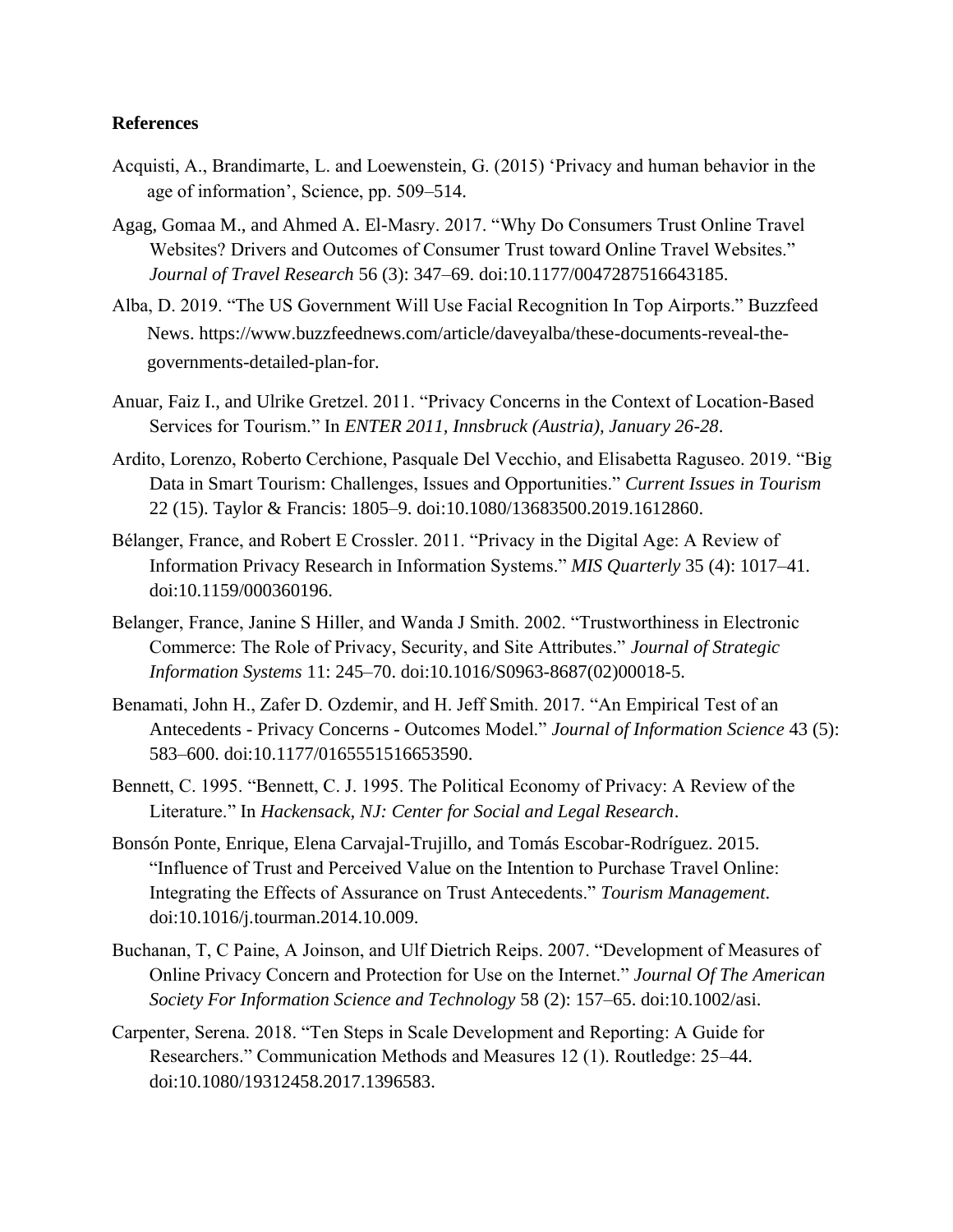- Chellapa, R., and R.G. Sin. 2005. "Personalisation vs. Privacy: An Empirical Examination of the Online Consumers' Dilemma." *Information Technology and Management* 6 (2–3): 181– 202.
- Copeland, R. 2019. "Google's 'Project Nightingale' Gathers Personal Health Data on Millions of Americans - WSJ." *WSJ*. https://www.wsj.com/articles/google-s-secret-project-nightingalegathers-personal-health-data-on-millions-of-americans-11573496790.
- DeVellis, R. 2016. *Scale Development Theory and Applications*. SAGE Publications Ltd. https://uk.sagepub.com/en-gb/eur/scale-development/book246123.
- Femenia-Serra, Francisco, José F. Perles-Ribes, and Josep A. Ivars-Baidal. 2018. "Smart Destinations and Tech-Savvy Millennial Tourists: Hype versus Reality." *Tourism Review*. doi:10.1108/TR-02-2018-0018.
- "General Data Protection Regulation (GDPR)." 2020. Accessed January 15. https://gdprinfo.eu/issues/personal-data/.
- George, Darren., and Paul. Mallery. 2003. *SPSS for Windows Step by Step : A Simple Guide and Reference*. Allyn and Bacon.
- Gerber, Nina, Paul Gerber, and Melanie Volkamer. 2018. "Explaining the Privacy Paradox: A Systematic Review of Literature Investigating Privacy Attitude and Behavior." *Computers and Security*. doi:10.1016/j.cose.2018.04.002.
- Hair, Joseph F., William Black, Barry Babin, Rolph Anderson, and Ronald Tatham. 2010. Multivariate Data Analysis. 6th ed. Pearson Prentice Hall
- Hair, Joseph F., Jeffrey J. Risher, Marko Sarstedt, and Christian M. Ringle. 2019. "When to Use and How to Report the Results of PLS-SEM." *European Business Review* 31 (1). Emerald Publishing Limited: 2–24. doi:10.1108/EBR-11-2018-0203.
- Halevi, Tzipora, Trishank Karthik Kuppusamy, Meghan Caiazzo, and Nasir Memon. 2015. "Investigating Users' Readiness to Trade-off Biometric Fingerprint Data." In *2015 IEEE International Conference on Identity, Security and Behavior Analysis, ISBA 2015*. doi:10.1109/ISBA.2015.7126366.
- Hardesty, David M., and William O. Bearden. 2004. "The Use of Expert Judges in Scale Development. Implications for Improving Face Validity of Measures of Unobservable Constructs." *Journal of Business Research* 57 (2): 98–107. doi:10.1016/S0148- 2963(01)00295-8.
- Hew, Jun Jie, Garry Wei Han Tan, Binshan Lin, and Keng Boon Ooi. 2017. "Generating Travel-Related Contents through Mobile Social Tourism: Does Privacy Paradox Persist?" *Telematics and Informatics* 34 (7). Elsevier Ltd: 914–35. doi:10.1016/j.tele.2017.04.001.
- Hinson, T. 2019. "Ocean Medallion: Fun Gimmick or Invasion of Privacy? The New Device That Means Cruise Lines Can Track Their Passengers." *Telegraph*. https://www.telegraph.co.uk/travel/cruises/articles/testing-princess-cruises-ocean-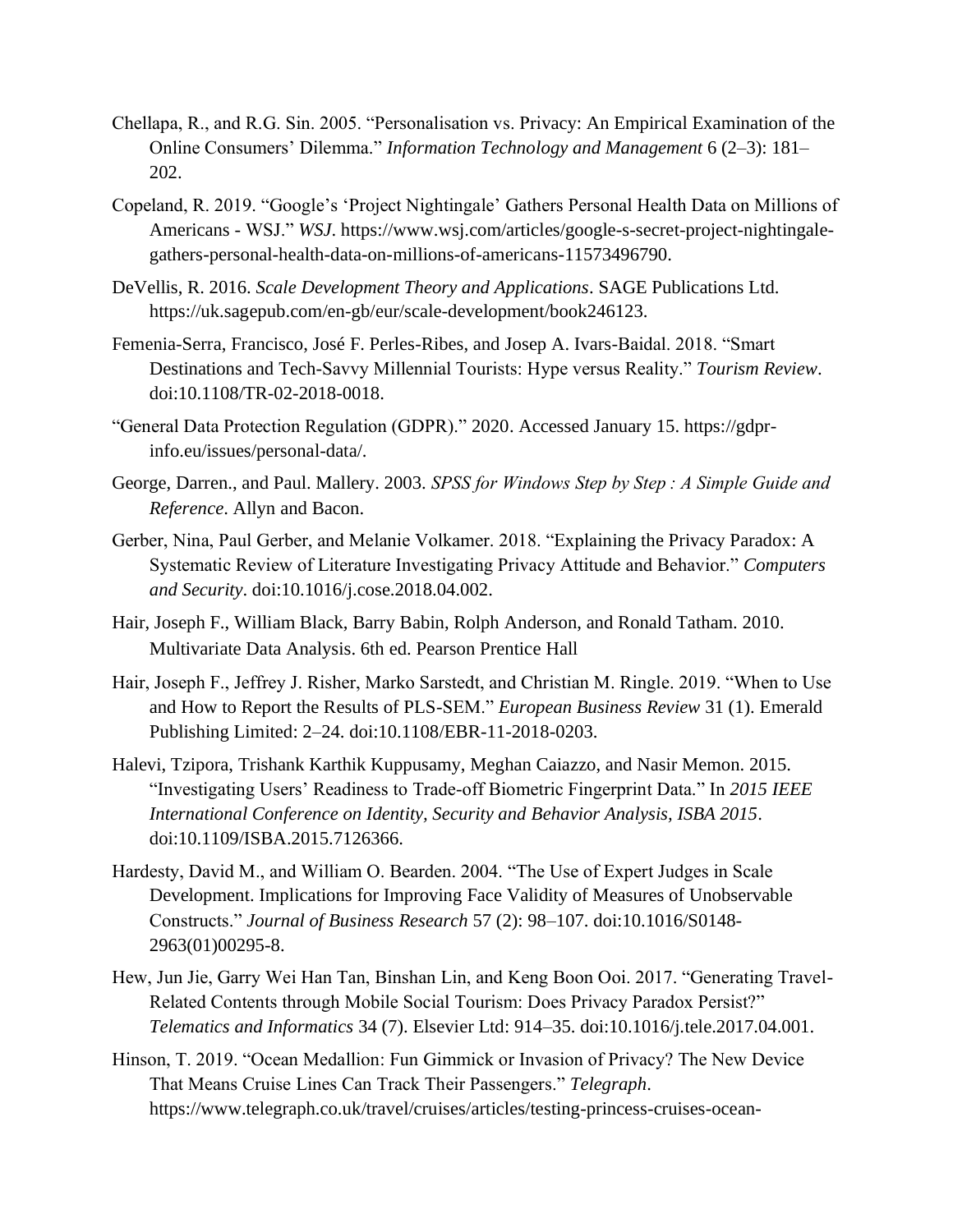medallion/.

- Huang, C. Derrick, Jahyun Goo, Kichan Nam, and Chul Woo Yoo. 2017. "Smart Tourism Technologies in Travel Planning: The Role of Exploration and Exploitation." *Information and Management* 54 (6). Elsevier B.V.: 757–70. doi:10.1016/j.im.2016.11.010.
- Karwatzki, Sabrina, Olga Dytynko, Manuel Trenz, and Daniel Veit. 2017. "Beyond the Personalization–Privacy Paradox: Privacy Valuation, Transparency Features, and Service Personalization." *Journal of Management Information Systems* 34 (2). Routledge: 369–400. doi:10.1080/07421222.2017.1334467.
- Keith, Mark J., Samuel C. Thompson, Joanne Hale, Paul Benjamin Lowry, and Chapman Greer. 2013. "Information Disclosure on Mobile Devices: Re-Examining Privacy Calculus with Actual User Behavior." *International Journal of Human Computer Studies* 71 (12). Elsevier: 1163–73. doi:10.1016/j.ijhcs.2013.08.016.
- Kim, Min Sung, and Seongcheol Kim. 2018. "Factors Influencing Willingness to Provide Personal Information for Personalized Recommendations." *Computers in Human Behavior* 88 (December 2017). Elsevier: 143–52. doi:10.1016/j.chb.2018.06.031.
- Kokolakis, Spyros. 2017. "Privacy Attitudes and Privacy Behaviour: A Review of Current Research on the Privacy Paradox Phenomenon." *Computers and Security* 64. Elsevier Ltd: 122–34. doi:10.1016/j.cose.2015.07.002.
- Lee, Chung Hun, and David A. Cranage. 2011. "Personalisation-Privacy Paradox: The Effects of Personalisation and Privacy Assurance on Customer Responses to Travel Web Sites." *Tourism Management*. doi:10.1016/j.tourman.2010.08.011.
- Li, Yuan. 2011. "Empirical Studies on Online Information Privacy Concerns: Literature Review and an Integrative Framework." *Communications of the Association for Information Systems* 28 (28): 453–96. doi:http://aisel.aisnet.org/cais/vol28/iss1/28.
- Li, Y. (2014) 'The impact of disposition to privacy, website reputation and website familiarity on information privacy concerns', Decision Support Systems. Elsevier B.V., 57(1), pp. 343– 354. doi: 10.1016/j.dss.2013.09.018.
- Mackenzie, Scott B, Philip M Podsakoff, and Nathan P Podsakoff. 2011. "Construct Measurement and Validation Procedures in MIS and Behavioral Research : Integrating New and Existing Techniques." *MIS Quarterly* 35 (2): 293–334. doi:10.2307/23044045.
- Malhotra, Naresh K., Sung S. Kim, and James Agarwal. 2004. "Internet Users' Information Privacy Concerns (IUIPC): The Construct, the Scale, and a Casual Model." *Information Systems Research* 15 (4): 336–55. doi:10.1287/isre.l040.0032.
- Mcknight, D Harrison, Larry L Cummings, and Norman L Chervany. 1998. "Initial Trust Formation In New Organizational Relationships." *Academy of Management. The Academy of Management Review* 23 (3): 473–90.

Micallef, Nicholas, and G Misra. 2018. "Towards Designing a Mobile App That Creates Avatars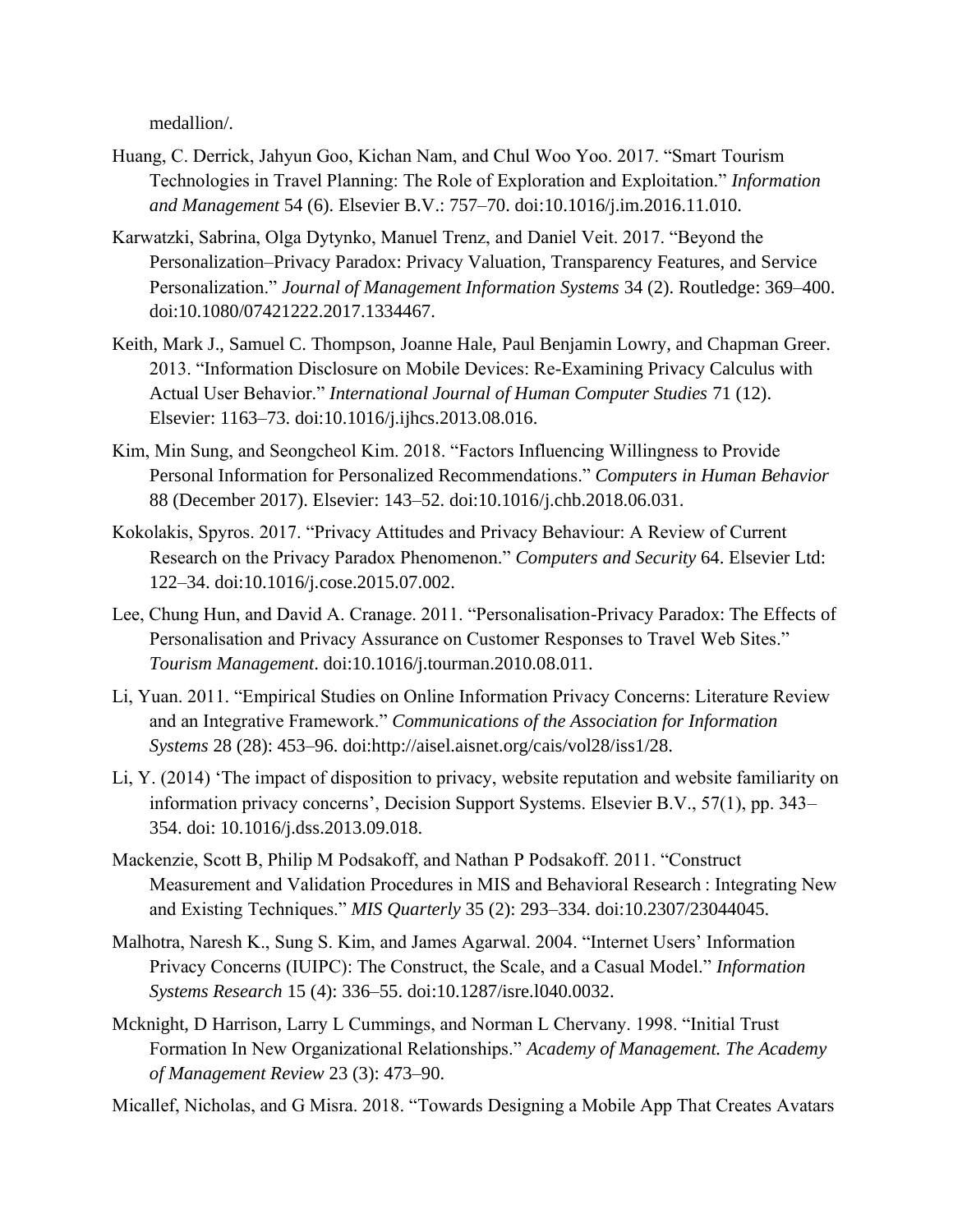for Privacy Protection." In *MobileHCI '18 Adjunct, September 3–6, 2018,* 79–86.

- Morosan, Cristian. 2018. "Information Disclosure to Biometric E-Gates: The Roles of Perceived Security, Benefits, and Emotions." *Journal of Travel Research* 57 (5): 644–57. doi:10.1177/0047287517711256.
- Morosan, C. (2019) 'Disclosing facial images to create a consumer's profile', International Journal of Contemporary Hospitality Management, ahead-of-p(ahead-of-print), pp. 3149– 3172. doi: 10.1108/ijchm-08-2018-0701.
- Mudrack, P. 2007. "Individual Personality Factors That Affect Normative Beliefs About the Rightness of Corporate Social Responsibility." *Business & Society* 46 (1): 33–62. https://curriculum.gov.bc.ca/competencies/social-responsibility.
- Ozdemir, Zafer D., H. Jeff Smith, and John H. Benamati. 2017. "Antecedents and Outcomes of Information Privacy Concerns in a Peer Context: An Exploratory Study." *European Journal of Information Systems* 26 (6). Palgrave Macmillan UK: 642–60. doi:10.1057/s41303-017- 0056-z.
- Ozturk, Ahmet Bulent, Khaldoon Nusair, Fevzi Okumus, and Dipendra Singh. 2017. "Understanding Mobile Hotel Booking Loyalty: An Integration of Privacy Calculus Theory and Trust-Risk Framework." *Information Systems Frontiers* 19 (4). Information Systems Frontiers: 753–67. doi:10.1007/s10796-017-9736-4.
- Pavlou, Paul, H Liang, and Y Xue. 2007. "Understanding And Mitigating Uncertainty In Onine Exchange Relationships: A Principal Agent Perspective." *MIS Quarterly* 31 (1): 105–36.
- Podsakoff, Philip M., Scott B. MacKenzie, Jeong Yeon Lee, and Nathan P. Podsakoff. 2003. "Common Method Biases in Behavioral Research: A Critical Review of the Literature and Recommended Remedies." *Journal of Applied Psychology* 88 (5): 879–903. doi:10.1037/0021-9010.88.5.879.
- Preibusch, Sören. 2013. "Guide to Measuring Privacy Concern: Review of Survey and Observational Instruments." *International Journal of Human Computer Studies* 71 (12). Elsevier: 1133–43. doi:10.1016/j.ijhcs.2013.09.002.
- Sigala, Marianna. 2018. "New Technologies in Tourism: From Multi-Disciplinary to Anti-Disciplinary Advances and Trajectories." *Tourism Management Perspectives* 25 (December 2017). Elsevier: 151–55. doi:10.1016/j.tmp.2017.12.003.
- Smith, H. Jeff, Tamara Dinev, and Heng Xu. 2011. "Information Privacy Research: An Interdisciplinary Review." *MIS Quarterly* 35 (4): 1063–78. doi:10.2307/41409970.
- Smith, H. Jeff, Sandra J. Milberg, and Sandra J. Burke. 1996. "Information Privacy: Measuring Individuals' Concerns about Organizational Practices." *MIS Quarterly* 20 (2): 167. doi:10.2307/249477.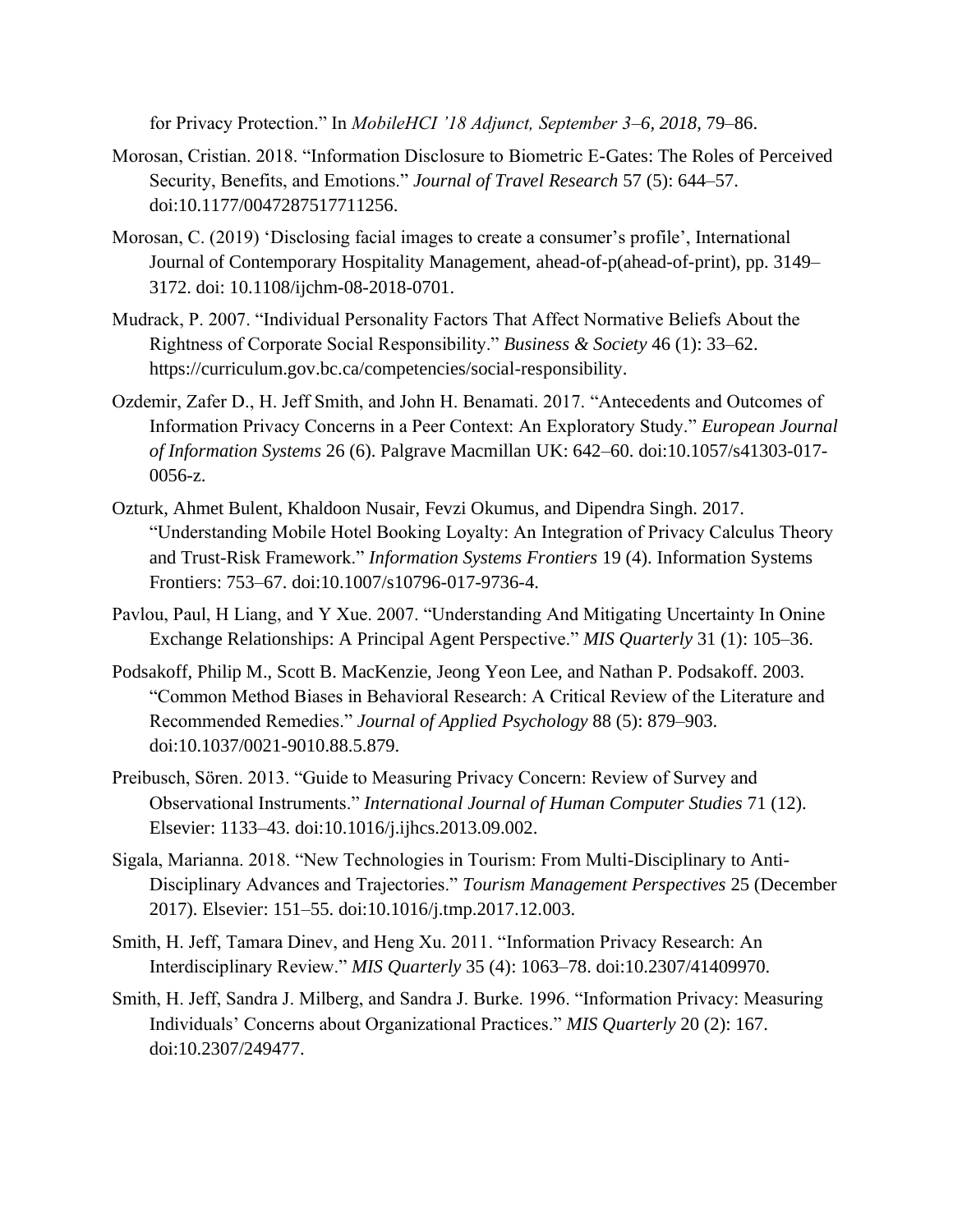- Sorrells, M. (2019) 'Could digital ID be the key to achieving a frictionless travel experience?', *PhocusWire*. Available at: https://www.phocuswire.com/GBTA-convention-digitalidentity-frictionless-travel (Accessed: 2 June 2020).
- Stewart, Kathy A, and Albert H Segars. 2002. "An Empirical Examination of the Concern for Information Privacy Instrument." *Information Systems Research* 13 (1): 36–49. doi:DOI 10.1287/isre.13.1.36.97.
- Street, Francesca. 2019. "How facial recognition is taking over airports." CNN. https://edition.cnn.com/travel/article/airports-facial-recognition/index.html
- Taddicken, Monika Michaela Martina. 2010. "Measuring Online Privacy Concern and Protection in the (Social) Web: Development of the APCP and APCP-18 Scale." In *International Communication Association, Suntec Singapore International Convention & Exhibition Centre, Suntec City, Singapore, Jun 22, 2010*.
- Tussyadiah, Iis, Shujun Li, and Graham Miller. 2019. "Privacy Protection in Tourism: Where We Are and Where We Should Be Heading For." In *Pesonen J., Neidhardt J. (Eds) Information and Communication Technologies in Tourism 2019*, 278–90. doi:10.1007/978- 3-7091-1142-0.
- Vinod, Ben. 2016. "Big Data in the Travel Marketplace." In *Journal of Revenue and Pricing Management*, 15:352–59. Palgrave Macmillan Ltd. doi:10.1057/rpm.2016.30.
- Vu, Huy Quan, Rob Law, and Gang Li. 2018. "Breach of Traveller Privacy in Location-Based Social Media." *Current Issues in Tourism* 0 (0). Taylor & Francis: 1–16. doi:10.1080/13683500.2018.1553151.
- Warren, Samuel D, and Louis D Brandeis. 1890. "The Right to Privacy." *Law Review* 4 (5): 193–220.

WEF. (2018). The Known Traveller Unlocking the potential of digital identity for secure and seamless travel. Retrieved from

http://www3.weforum.org/docs/WEF\_The\_Known\_Traveller\_Digital\_Identity\_Concept.pdf

Westin, Alan F. 1967. *Privacy And Freedom*. New York: Atheneum. doi:https://doi.org/10.1177/000271626837700157.

World Tourism Organization (2019), International Tourism Highlights, 2019 Edition, UNWTO, Madrid. DOI: <https://doi.org/10.18111/9789284421152>

- Worthington, Roger L., and Tiffany A. Whittaker. 2006. "Scale Development Research: A Content Analysis and Recommendations for Best Practices." *The Counseling Psychologist* 34 (6): 806–38. doi:10.1177/0011000006288127.
- Wozniak, T., Schaffner, D., Stanoevska-Slabeva, K. and Lenz-Kesekamp, V. (2018) 'Psychological antecedents of mobile consumer behaviour and implications for customer journeys in tourism', Information Technology and Tourism. Springer Berlin Heidelberg, 18(1–4), pp. 85–112. doi: 10.1007/s40558-017-0101-8.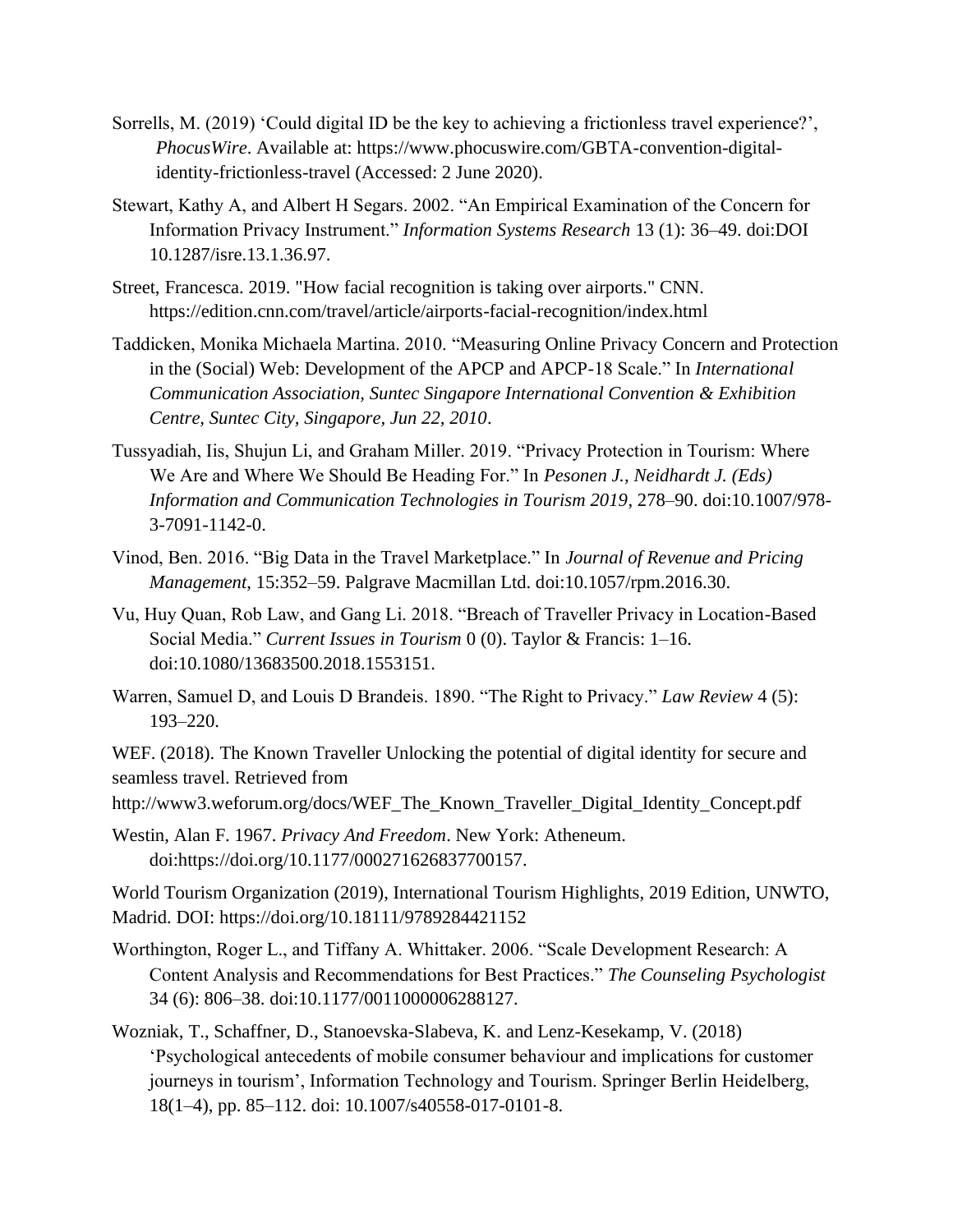- Xiang, Z., D. Wang, J.T. O'Leary, and D.R. Fesenmaier. 2015. "Adapting to the Internet: Trends in Travelers' Use of the Web for Trip Planning." *Journal of Travel Research* 54 (4): 511– 27. doi:10.1177/0047287514522883.
- Xu, Heng, Tamara Dinev, H. Jeff Smith, and Paul Hart. 2008. "Examining the Formation of Individual's Privacy Concerns: Toward an Integrative View." *International Conference on Information Systems (ICIS)*, no. October: 1–16. doi:citeulike-article-id:5770148.
- Xu, Heng, Tamara Dinev, Jeff Smith, and Paul Hart. 2011. "Information Privacy Concerns : Linking Individual Perceptions with Institutional Privacy Assurances." *Journal of the Association for Information Systems* 12 (12): 798–824.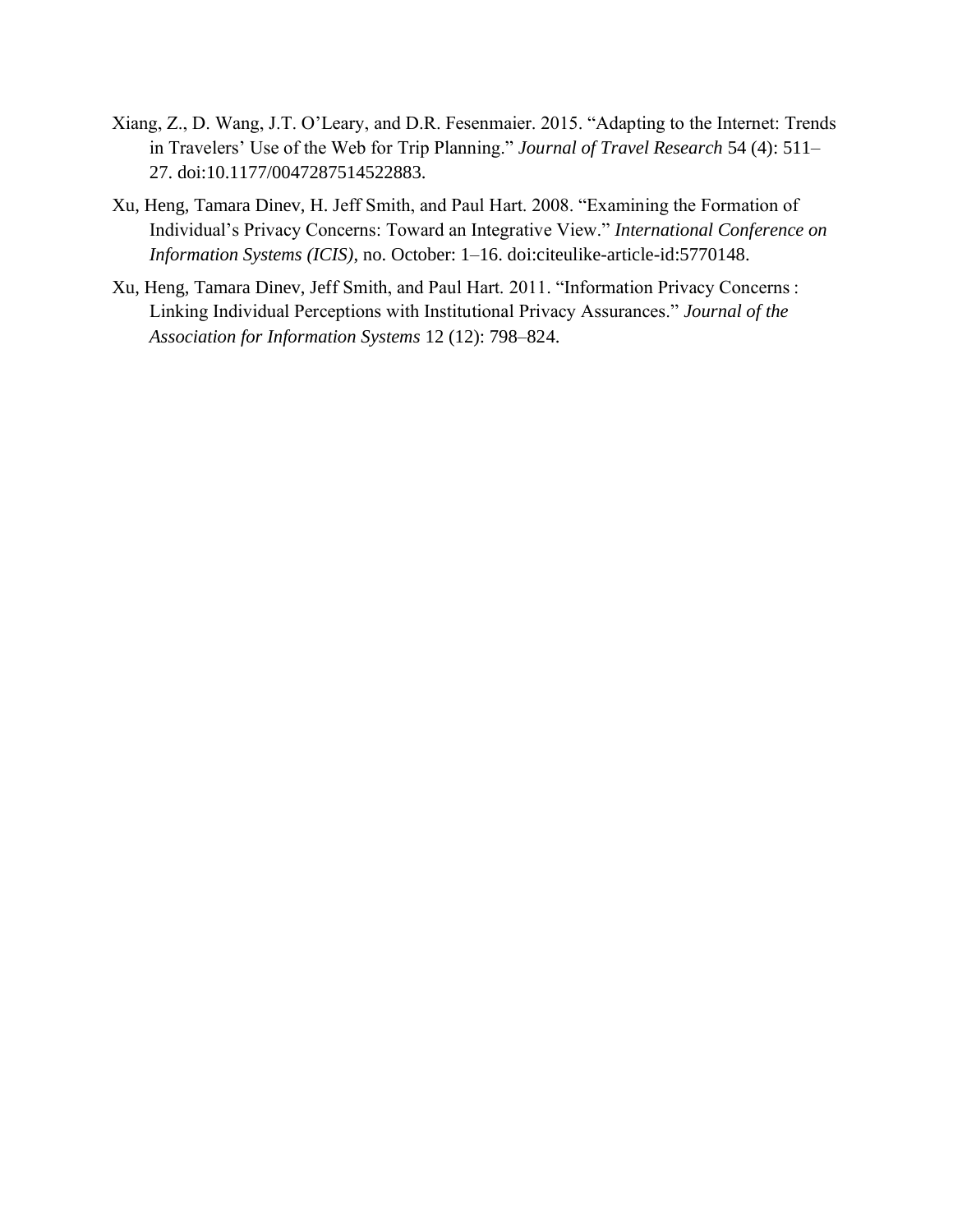| <b>Step</b> | Item deleted | <b>Reason for deletion</b>  | Number of remaining factors |
|-------------|--------------|-----------------------------|-----------------------------|
|             | Q11 2        | poor loading $< 0.5$        |                             |
|             | Q53          | high cross loadings $> 0.3$ |                             |
|             | Q5 7         | high cross loadings $> 0.3$ |                             |
|             | Q5_5         | poor loading $< 0.5$        |                             |
|             | Q56          | poor loading $< 0.5$        |                             |

Table 1. Exploratory Factor Analysis (EFA) refinement steps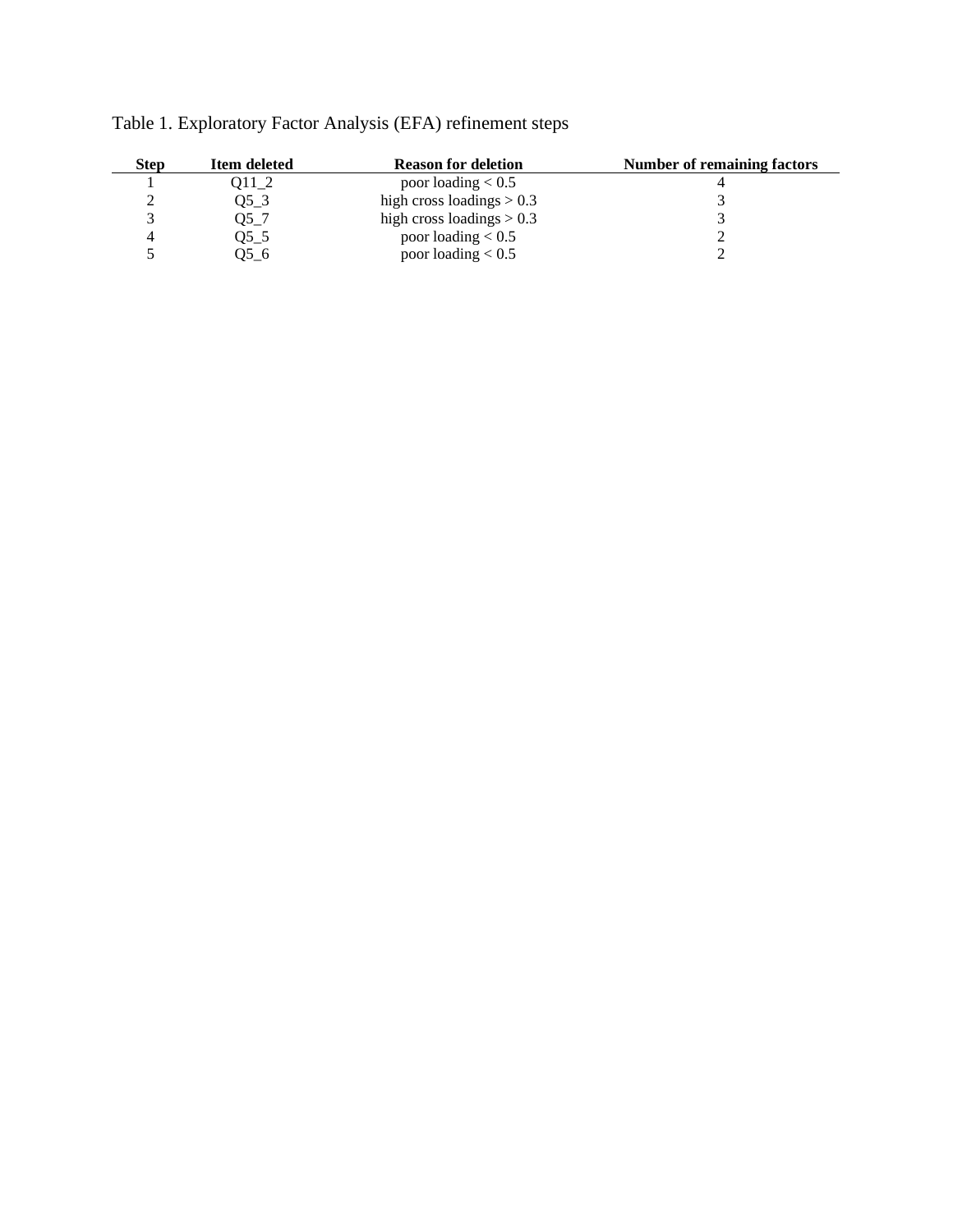|          | <b>Item</b>                                                                                                                                                                                | Factor 1 | Factor 2 |
|----------|--------------------------------------------------------------------------------------------------------------------------------------------------------------------------------------------|----------|----------|
| $SPC_1$  | I am concerned that the information I submit to online travel companies<br>could be misused.                                                                                               | 0.850    |          |
| $SPC_2$  | I am concerned that others can find private information about me from<br>online travel companies.                                                                                          | 0.883    |          |
| $SPC_3$  | I am concerned about providing personal information to online travel<br>companies, because it could be used in a way I did not foresee.                                                    | 0.894    |          |
| $SPC_4$  | I don't feel comfortable when I do not have control over personal data I<br>disclose to online travel companies.                                                                           | 0.782    |          |
| $SPC_5$  | I don't feel comfortable when I do not have control or autonomy over<br>decisions about how my personal information is collected, used, and<br>possibly shared by online travel companies. | 0.731    |          |
| $SPC_6$  | It usually bothers me when online travel companies ask me for personal<br>information.                                                                                                     | 0.864    |          |
| $SPC_7$  | When online travel companies ask me for personal information, I<br>sometimes think twice before providing it.                                                                              | 0.771    |          |
| $SPC_8$  | It bothers me to give personal information to so many online travel<br>companies.                                                                                                          | 0.829    |          |
| SPC_9    | I'm concerned that online companies are collecting too much information<br>about me.                                                                                                       | 0.706    |          |
| $SPC_10$ | I don't feel comfortable to share information about my current location<br>with online travel companies.                                                                                   | 0.652    |          |
| $SPC_11$ | I am concerned with the security of sensitive information when I use<br>online travel companies.                                                                                           | 0.716    |          |
| $NPC_1$  | When people give personal information to an online travel company for<br>some reason, the online company should never use the information for<br>any other reason.                         |          | 0.835    |
| $NPC_2$  | Online travel companies should never sell the personal information in<br>their computer databases to companies.                                                                            |          | 0.816    |
| $NPC_3$  | Online travel companies should never share personal information with<br>other companies unless it has been authorized by the individuals who<br>provided the information.                  |          | 0.861    |
| $NPC_4$  | Online travel companies should devote more time and effort to<br>preventing unauthorized access to personal information.                                                                   |          | 0.607    |
| $NPC_5$  | Computer databases that contain personal information should be<br>protected from unauthorized access no matter how much it costs.                                                          |          | 0.825    |
| $NPC_6$  | Online travel companies should take more steps to make sure that<br>unauthorized people cannot access personal information in their<br>computers.                                          |          | 0.795    |

Table 2. Exploratory Factor Analysis (EFA) results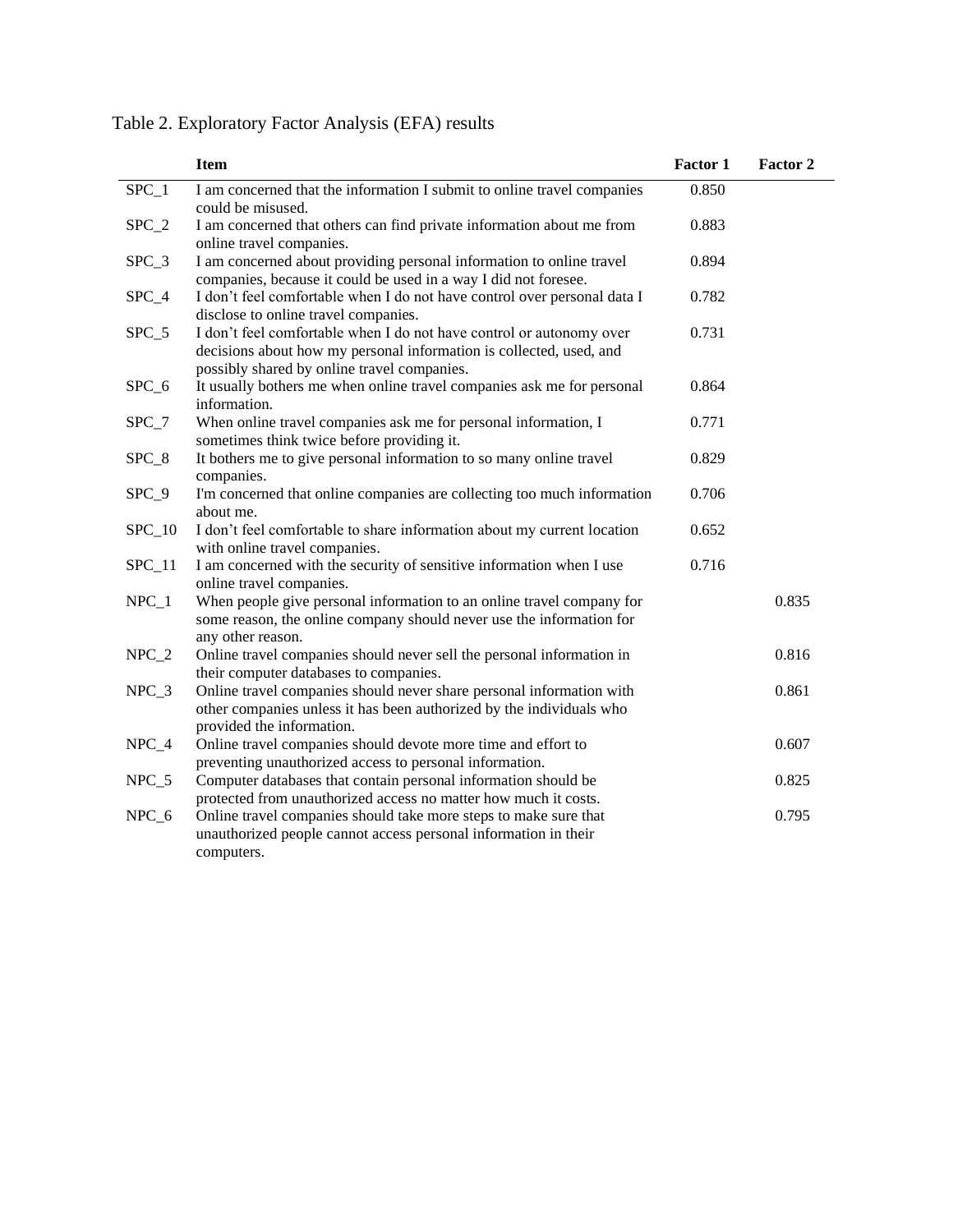|  | Table 3. Types of personal information |  |
|--|----------------------------------------|--|
|  |                                        |  |

| <b>Item</b>                     | <b>Factor 1</b><br><b>Biometric</b><br><b>Information</b> | Factor 2<br><b>Identifiers</b> | Factor 3<br><b>Biographic</b><br><b>Information</b> | <b>Factor 4</b><br><b>Behavioral</b><br>Data |
|---------------------------------|-----------------------------------------------------------|--------------------------------|-----------------------------------------------------|----------------------------------------------|
| Iris/retina pattern             | 0.981                                                     |                                |                                                     |                                              |
| Face scan/image                 | 0.889                                                     |                                |                                                     |                                              |
| Voice sample                    | 0.853                                                     |                                |                                                     |                                              |
| Fingerprint                     | 0.644                                                     |                                |                                                     |                                              |
| Credit card information         |                                                           | 0.938                          |                                                     |                                              |
| Bank account information        |                                                           | 0.928                          |                                                     |                                              |
| Passport number                 |                                                           | 0.681                          |                                                     |                                              |
| Driver license number           |                                                           | 0.564                          |                                                     |                                              |
| Name                            |                                                           |                                | 0.814                                               |                                              |
| Date of birth                   |                                                           |                                | 0.753                                               |                                              |
| Home address                    |                                                           |                                | 0.730                                               |                                              |
| Email address                   |                                                           |                                | 0.696                                               |                                              |
| Phone number                    |                                                           |                                | 0.576                                               |                                              |
| Specific expenses during travel |                                                           |                                |                                                     | 0.853                                        |
| Activity sensor data            |                                                           |                                |                                                     | 0.689                                        |
| Smartphone search history       |                                                           |                                |                                                     | 0.662                                        |
| Real time position              |                                                           |                                |                                                     | 0.615                                        |
| Personal preferences            |                                                           |                                |                                                     | 0.589                                        |
| Hobbies                         |                                                           |                                |                                                     | 0.528                                        |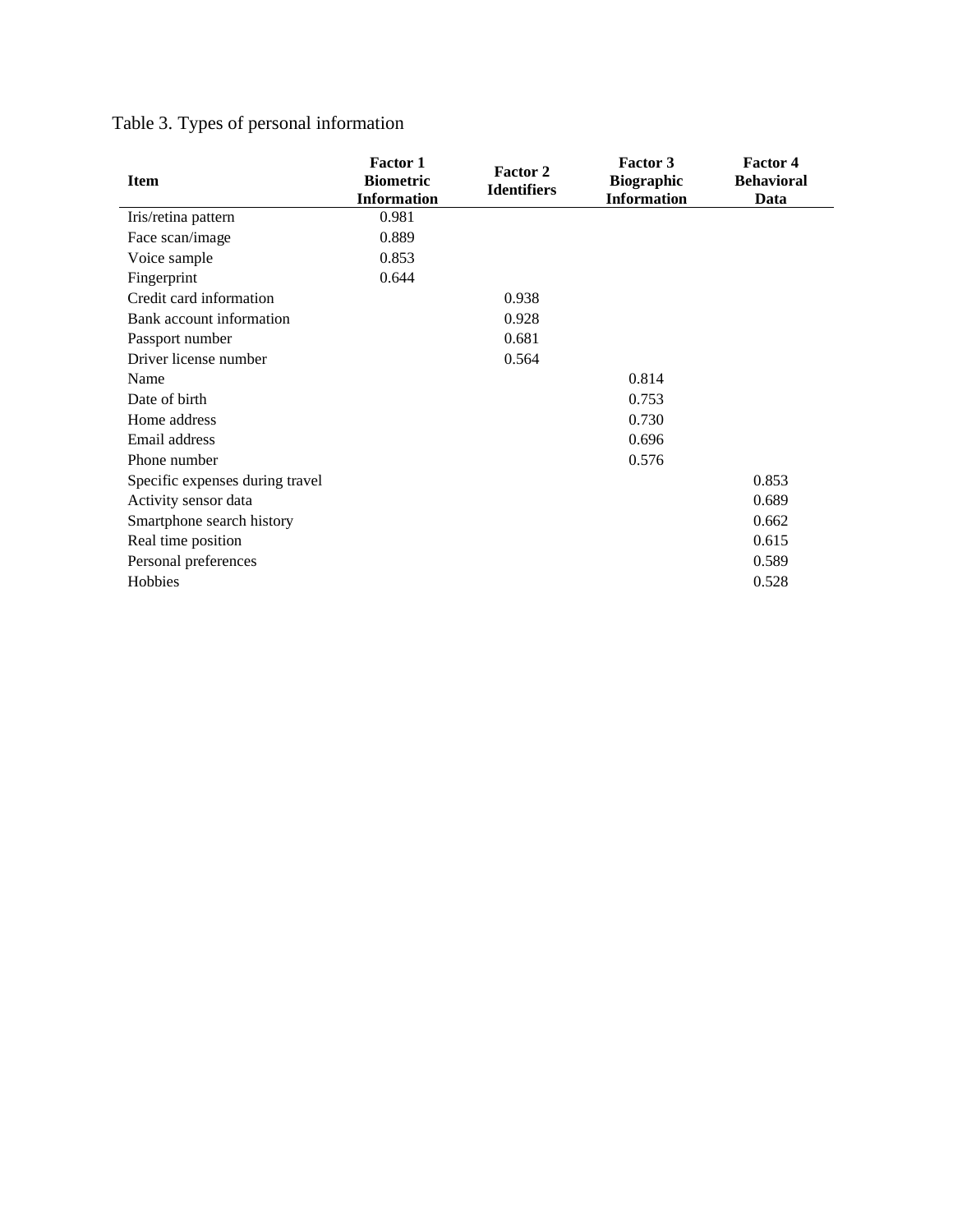Table 4. Psychometric properties of the variables

|                                                                                                             | Cronbach's Alpha   | <b>CR</b> | <b>AVE</b> | <b>Mean</b> | <b>Std. Dev</b> |
|-------------------------------------------------------------------------------------------------------------|--------------------|-----------|------------|-------------|-----------------|
| Self-privacy concerns                                                                                       | 0.949              | 0.950     | 0.633      | 3.310       | 0.800           |
| Normative privacy concerns                                                                                  | 0.887              | 0.886     | 0.569      | 2.390       | 0.930           |
| Trust                                                                                                       | 0.933              | 0.935     | 0.783      | 3.520       | 0.810           |
| <b>Risk</b>                                                                                                 | 0.923              | 0.922     | 0.665      | 2.860       | 0.820           |
| WTS biometric information                                                                                   | 0.973              | 0.973     | 0.902      | 1.680       | 1.060           |
| WTS identifiers                                                                                             | 0.829              | 0.832     | 0.554      | 2.420       | 1.070           |
| WTS biographic information                                                                                  | 0.902              | 0.902     | 0.650      | 3.300       | 0.920           |
| WTS behavioral data                                                                                         | 0.876              | 0.876     | 0.589      | 2.400       | 0.930           |
| <br>$\mathbf{v}$ $\mathbf{v}$ $\mathbf{v}$ $\mathbf{v}$ $\mathbf{v}$ $\mathbf{v}$ $\mathbf{v}$ $\mathbf{v}$ | $\sim$ $\sim$<br>. | 1.77      |            |             |                 |

Note: WTS = willingness to share; CR = composite reliability; AVE = average variance extracted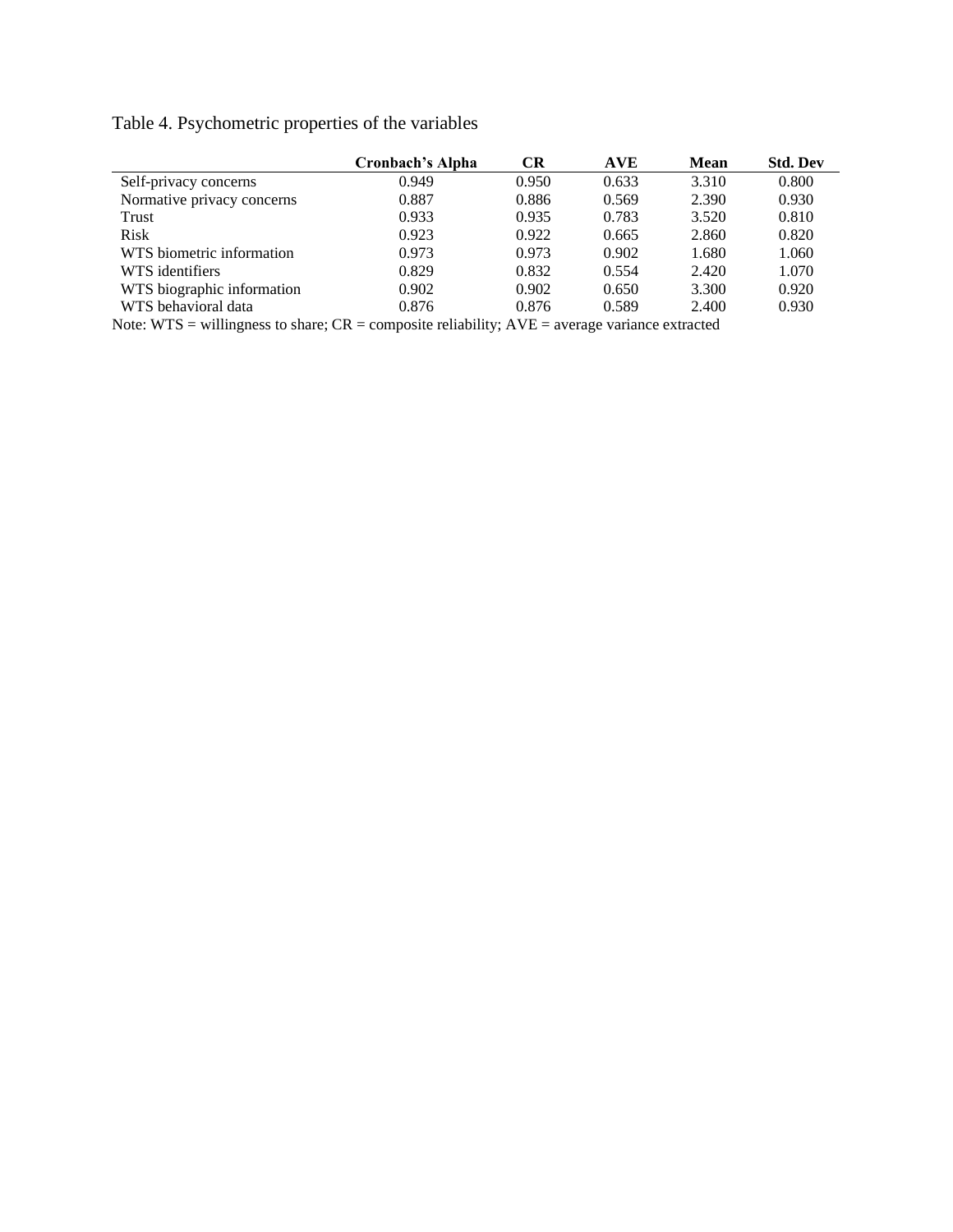|                                | $\left(1\right)$ | (2)      | (3)      | (4)      | (5)   | <b>(6)</b> | (7)   | (8)   |
|--------------------------------|------------------|----------|----------|----------|-------|------------|-------|-------|
| (1) Self-privacy concerns      | 0.754            |          |          |          |       |            |       |       |
| (2) Normative privacy concerns | 0.238            | 0.754    |          |          |       |            |       |       |
| $(3)$ Trust                    | $-0.448$         | $-0.161$ | 0.885    |          |       |            |       |       |
| $(4)$ Risk                     | 0.654            | $-0.055$ | $-0.360$ | 0.806    |       |            |       |       |
| (5) WTS biometric information  | $-0.070$         | $-0.284$ | 0.158    | 0.052    | 0.950 |            |       |       |
| (6) WTS identifiers            | $-0.358$         | $-0.165$ | 0.237    | $-0.249$ | 0.449 | 0.744      |       |       |
| (7) WTS biographic information | $-0.417$         | 0.047    | 0.260    | $-0.361$ | 0.177 | 0.654      | 0.806 |       |
| (8) WTS behavioral data        | $-0.099$         | $-0.346$ | 0.200    | 0.011    | 0.731 | 0.386      | 0.185 | 0.767 |

Table 5. Fornell-Larcker Criterion (correlation coefficients)

Note: Square roots of average variance extracted (AVE) in the diagonal; WTS = willingness to share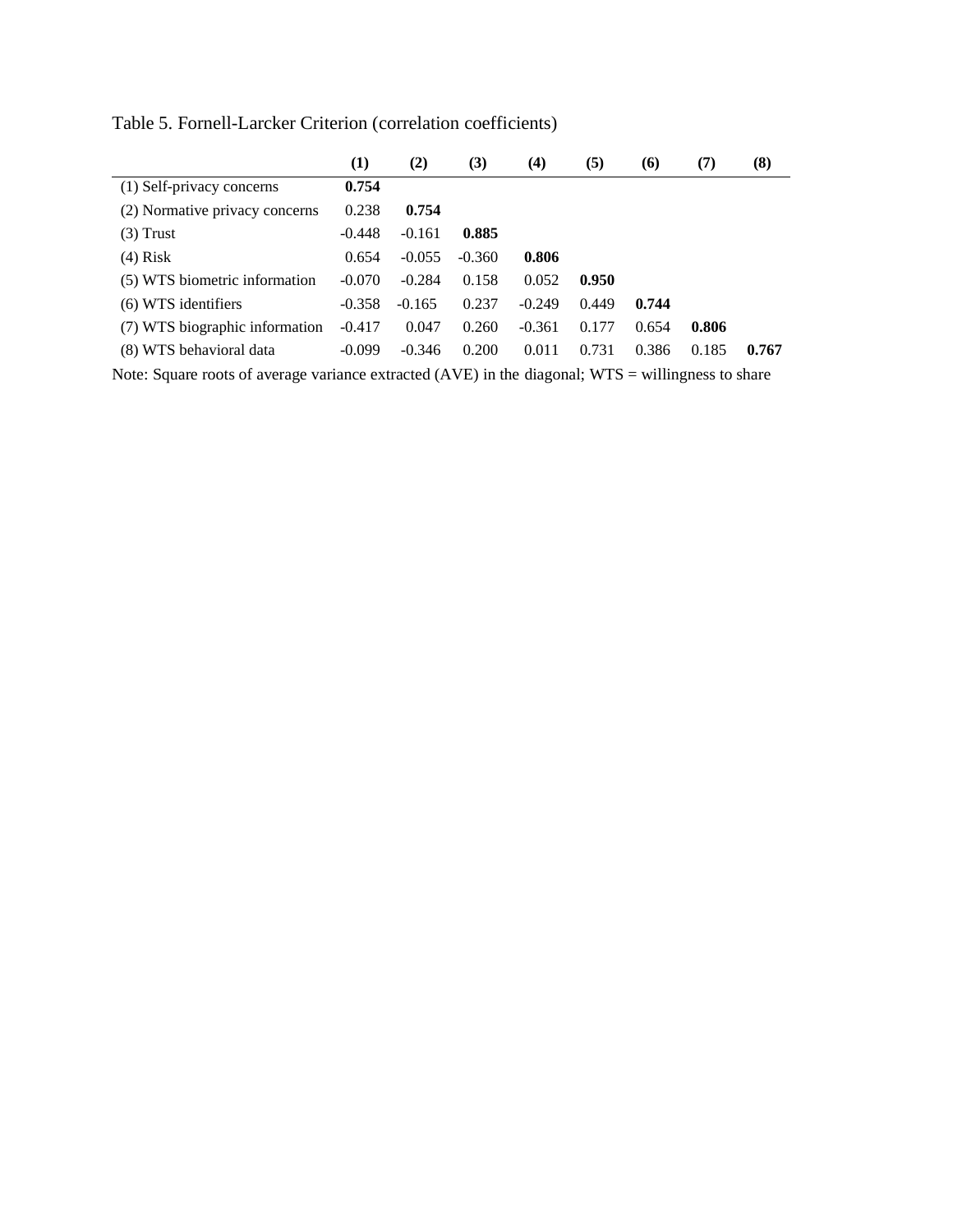Table 6. Results of hypothesis testing

| <b>Hypothesis</b>                                                       | b        | p     | <b>Result</b> |
|-------------------------------------------------------------------------|----------|-------|---------------|
| H1a: Self-privacy concerns $\rightarrow$ Trust                          | $-0.409$ | ***   | Supported     |
| H1b: Normative privacy concerns $\rightarrow$ Trust                     | $-0.104$ | 0.041 | Supported     |
| H2a: Self-privacy concerns $\rightarrow$ Risk                           | 0.588    | ***   | Supported     |
| H2b: Normative privacy concerns $\rightarrow$ Risk                      | $-0.252$ | ***   | Not Supported |
| $H3: Trust \rightarrow Risk$                                            | $-0.078$ | 0.014 | Supported     |
| H4a: Trust $\rightarrow$ Willingness to share biometric information     | 0.317    | ***   | Supported     |
| $H4b$ : Trust $\rightarrow$ Willingness to share identifiers            | 0.257    | ***   | Supported     |
| $H4c$ : Trust $\rightarrow$ Willingness to share biographic information | 0.215    | ***   | Supported     |
| $H4d$ : Trust $\rightarrow$ Willingness to share behavioral data        | 0.317    | ***   | Supported     |
| H5a: Risk $\rightarrow$ Willingness to share biometric information      | 0.186    | 0.009 | Not Supported |
| $H5b: Risk \rightarrow Williams$ ness to share identifiers              | $-0.371$ | ***   | Supported     |
| H5c: Risk $\rightarrow$ Willingness to share biographic information     | $-0.395$ | ***   | Supported     |
| $H5d: Risk \rightarrow Williamsness$ to share behavioral data           | 0.121    | 0.069 | Not Supported |
| Note: *** significant at $p<.001$                                       |          |       |               |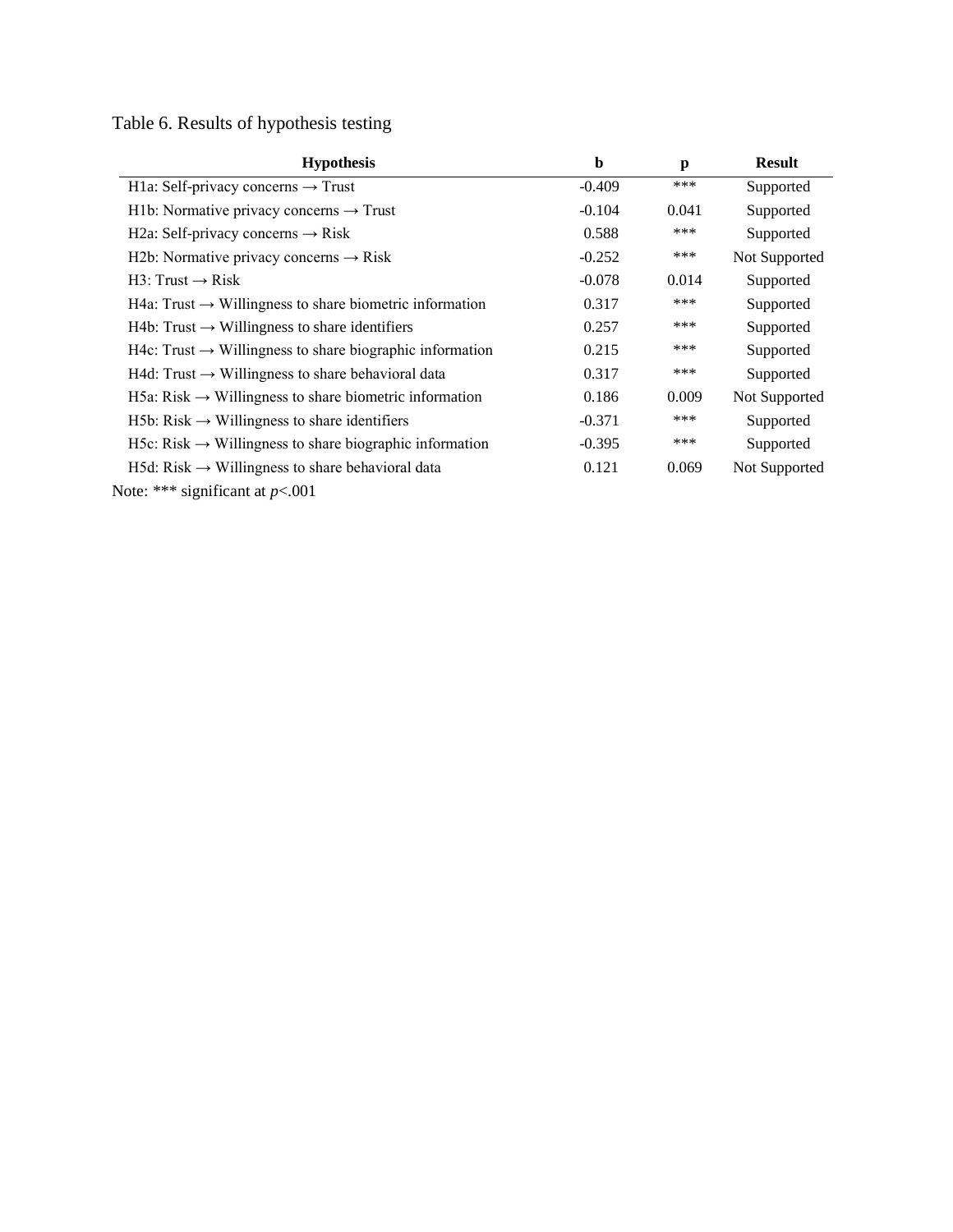|                                                                     | $\mathbf b$ | p     | <b>Results</b>  |
|---------------------------------------------------------------------|-------------|-------|-----------------|
| Gender $\rightarrow$ Willingness to share biometric information     | $-0.191$    | 0.018 | Significant     |
| Gender $\rightarrow$ Willingness to share identifiers               | $-0.312$    | $***$ | Significant     |
| Gender $\rightarrow$ Willingness to share biographic information    | $-0.140$    | 0.024 | Significant     |
| Gender $\rightarrow$ Willingness to share behavioral data           | $-0.185$    | 0.012 | Significant     |
| Age $\rightarrow$ Willingness to share biometric information        | $-0.053$    | 0.042 | Significant     |
| Age $\rightarrow$ Willingness to share identifiers                  | $-0.093$    | ***   | Significant     |
| Age $\rightarrow$ Willingness to share biographic information       | 0.014       | 0.478 | Not Significant |
| Age $\rightarrow$ Willingness to share behavioral data              | $-0.047$    | 0.049 | Significant     |
| Education $\rightarrow$ Willingness to share biometric information  | $-0.074$    | 0.034 | Significant     |
| Education $\rightarrow$ Willingness to share identifiers            | 0.070       | 0.061 | Not Significant |
| Education $\rightarrow$ Willingness to share biographic information | 0.008       | 0.756 | Not Significant |
| Education $\rightarrow$ Willingness to share behavioral data        | $-0.019$    | 0.544 | Not Significant |
| Note: *** significant at $p<.001$                                   |             |       |                 |

Table 7. The effects of demographic variables on willingness to share personal information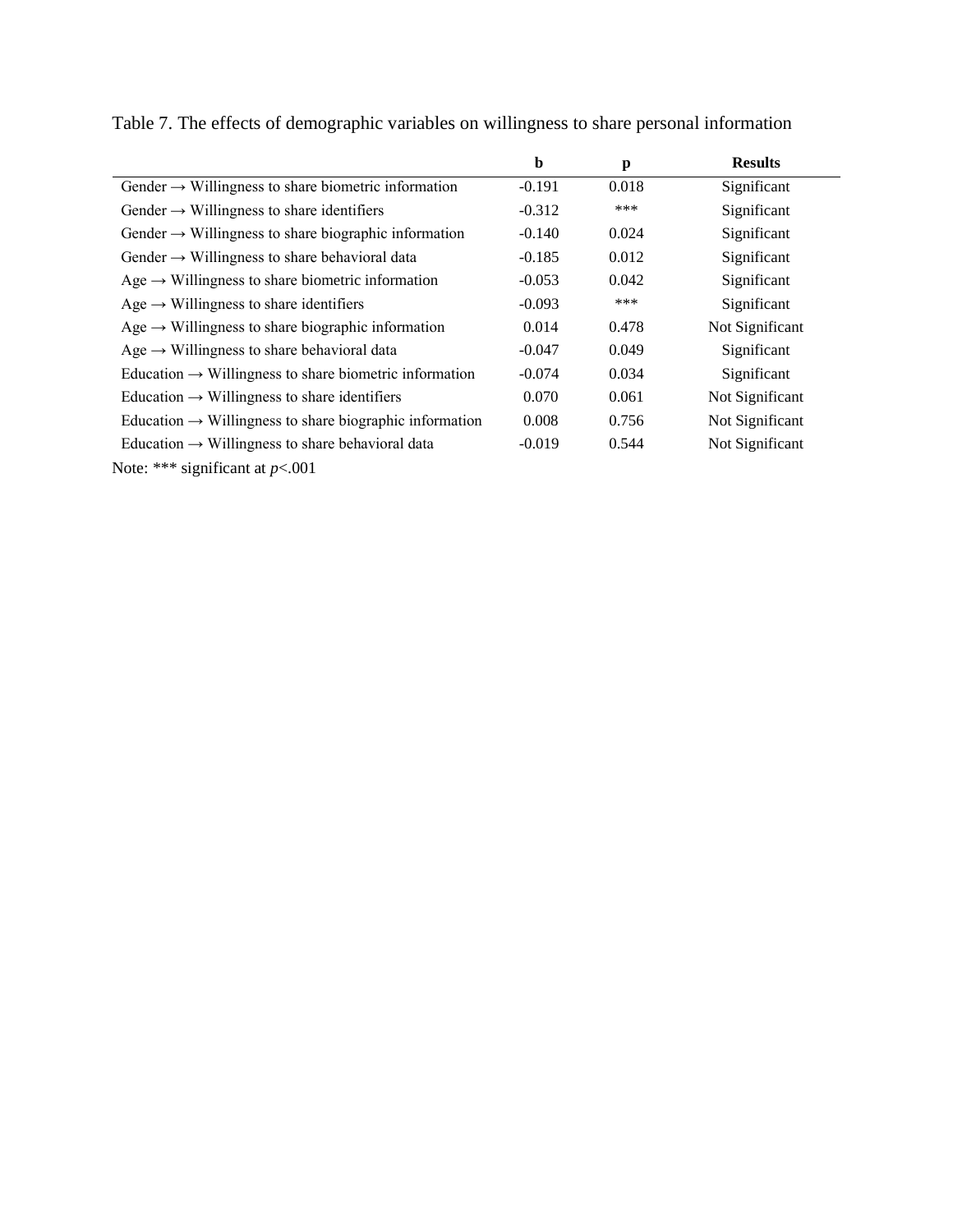|                                             | $\mathbb{R}_2$ |
|---------------------------------------------|----------------|
| Willingness to share biometric information  | 0.044          |
| Willingness to share identifiers            | 0.092          |
| Willingness to share biographic information | 0.149          |
| Willingness to share behavioral data        | 0.054          |

Table 8. R<sup>2</sup> values of endogenous variables in the structural model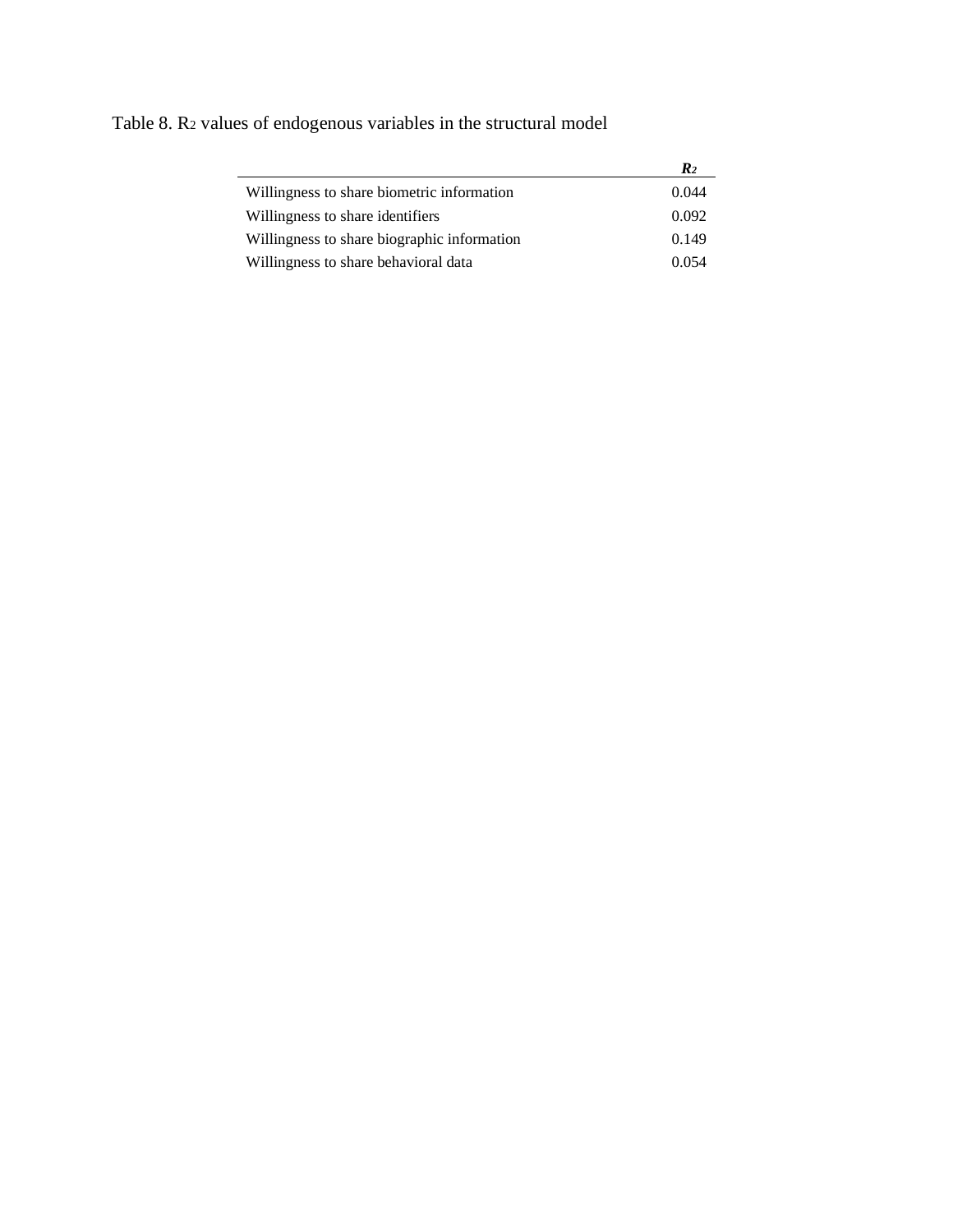

Figure 1. Two-factor first order model of TOPC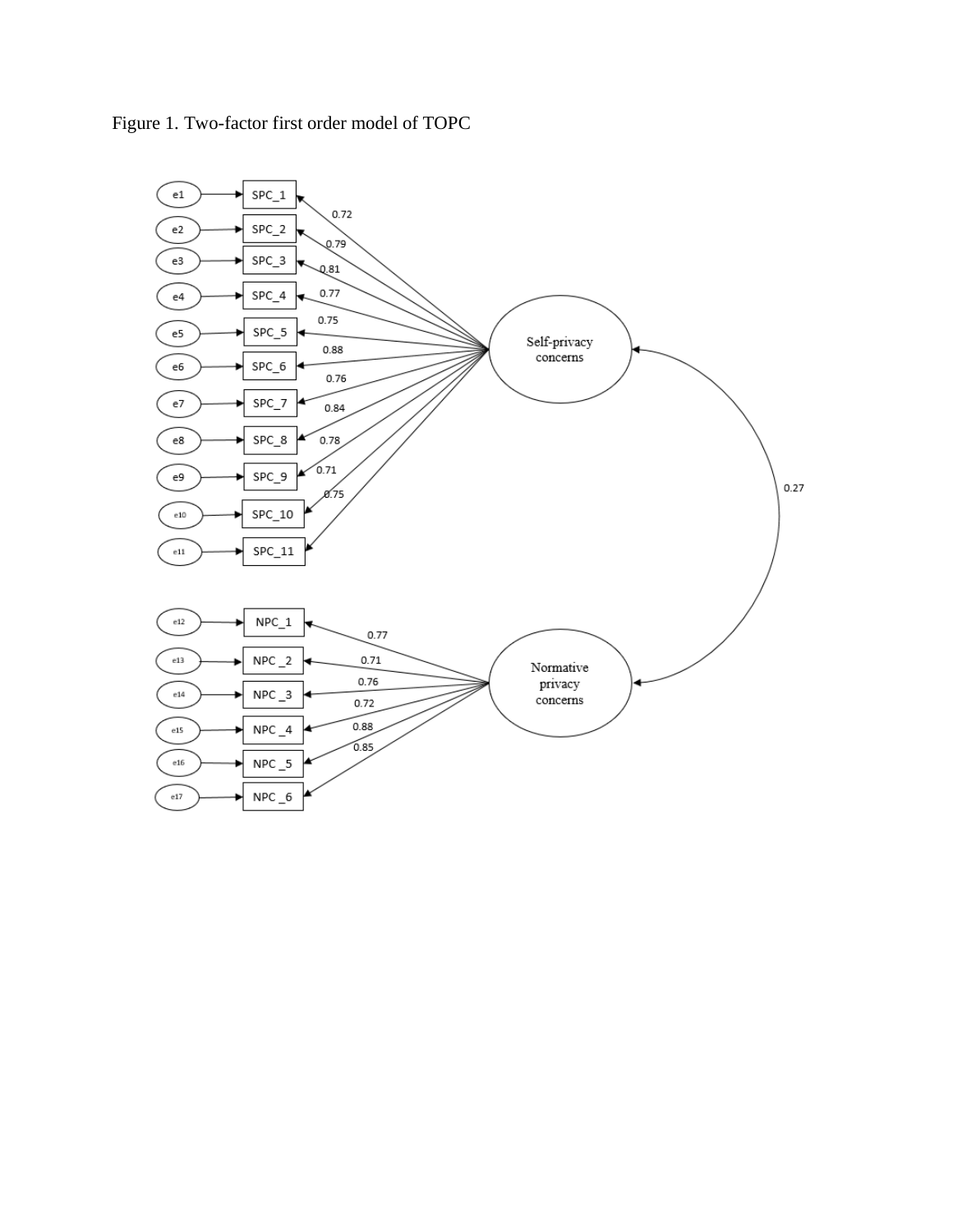

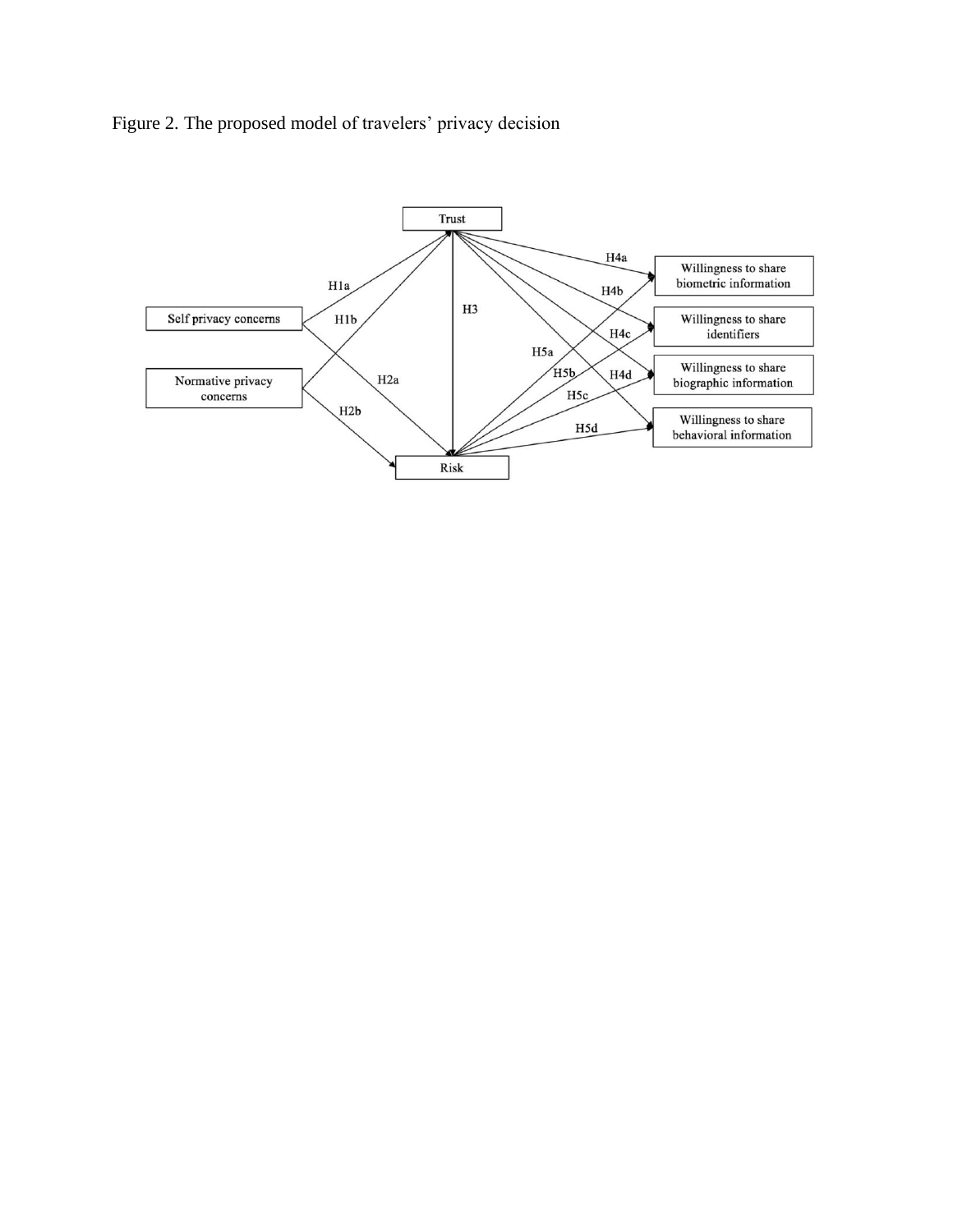# **Appendix A**

|                        |                       | <b>Stage 1: Pilot</b> | <b>Stage 1: Cross-validation</b> | <b>Stage 2</b> |
|------------------------|-----------------------|-----------------------|----------------------------------|----------------|
| <b>Characteristics</b> | <b>Items</b>          | $(N = 277)$           | $(N = 287)$                      | $(N = 685)$    |
|                        |                       | Percent $(\% )$       | Percent $(\%)$                   | Percent (%)    |
| Gender                 | Male                  | 46.6                  | 57.1                             | 47.2           |
|                        | Female                | 53.4                  | 42.9                             | 52.4           |
|                        | Other                 | -                     |                                  | 0.4            |
| Age                    | 18-25                 | 4.0                   | 13.6                             | 4.8            |
|                        | $26 - 35$             | 20.2                  | 51.6                             | 23.9           |
|                        | 36-45                 | 23.5                  | 20.9                             | 12.3           |
|                        | $46 - 55$             | 17.7                  | 10.8                             | 17.2           |
|                        | 56-65                 | 19.5                  | 2.8                              | 22.2           |
|                        | >65                   | 15.2                  | 0.3                              | 19.6           |
| Education              | Less than high school |                       |                                  | 2.9            |
|                        | <b>High School</b>    | 48.4                  | 20.6                             | 38.8           |
|                        | Bachelor              | 28.2                  | 64.5                             | 34.5           |
|                        | Master                | 15.9                  | 12.5                             | 14.3           |
|                        | Doctoral              | 2.9                   | 1.0                              | 3.9            |
|                        | Other                 | 4.0                   | 1.4                              | 5.5            |

Table A1. Demographic characteristics of participants in Stage 1 and Stage 2 studies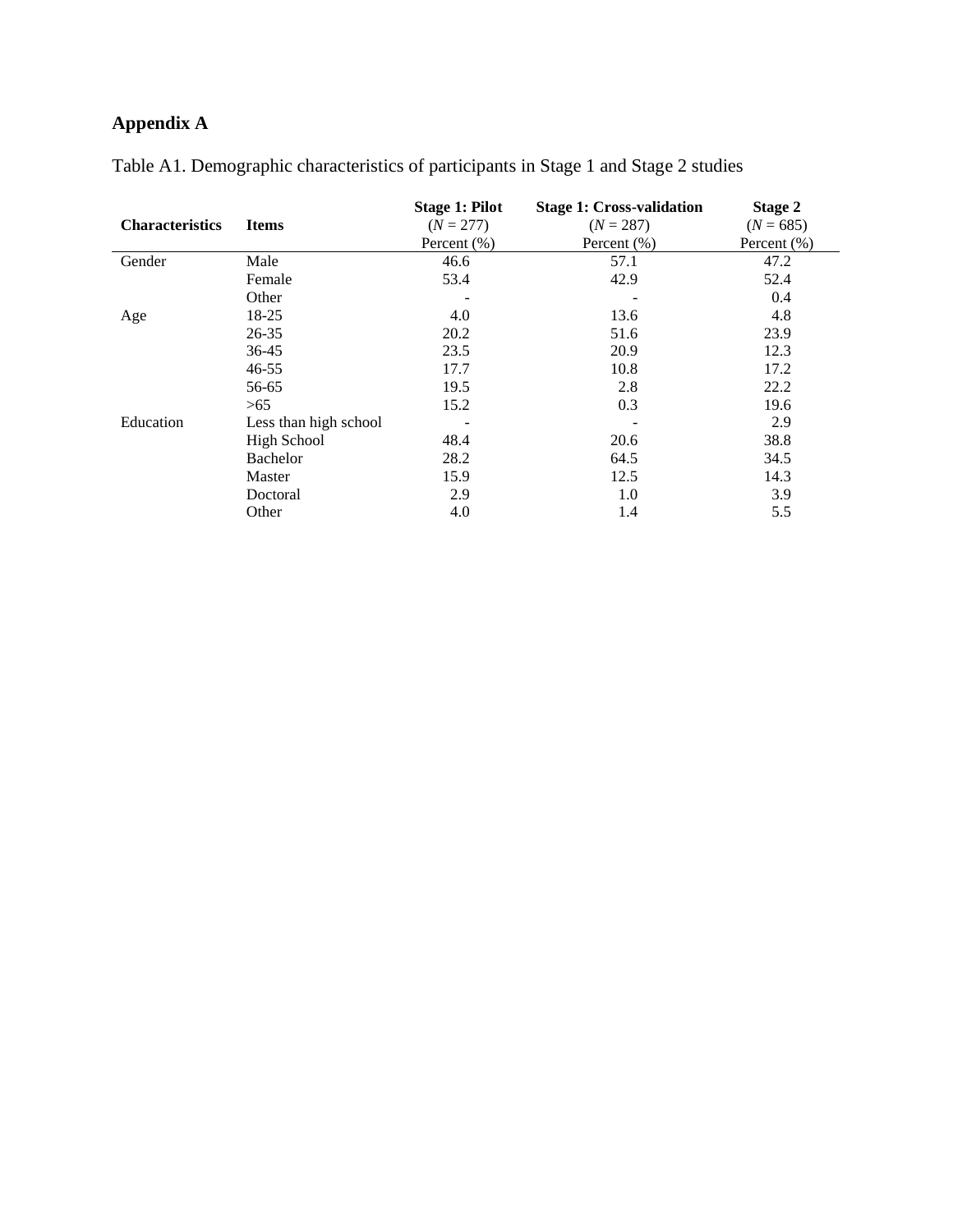|                               | <b>Stage 1: Cross-validation</b> | Stage 2                       |  |
|-------------------------------|----------------------------------|-------------------------------|--|
| Bartlett's test of sphericity | $\chi$ <sub>2</sub> =4006.126    | $\chi$ <sub>2</sub> =9965.325 |  |
|                               | p<0.001                          | p<0.001                       |  |
| Kaiser-Meyer-Olkin (KMO)      | 0.912                            | 0.900                         |  |
| % Variance                    |                                  |                               |  |
| Factor 1                      | 43.500                           | 34.300                        |  |
| Factor 2                      | 20.700                           | 21.800                        |  |
| Factor 3                      |                                  | 6.600                         |  |
| Factor 4                      |                                  | 4.400                         |  |

Table A2. Results from exploratory factor analysis in Stage 1 and Stage 2 Studies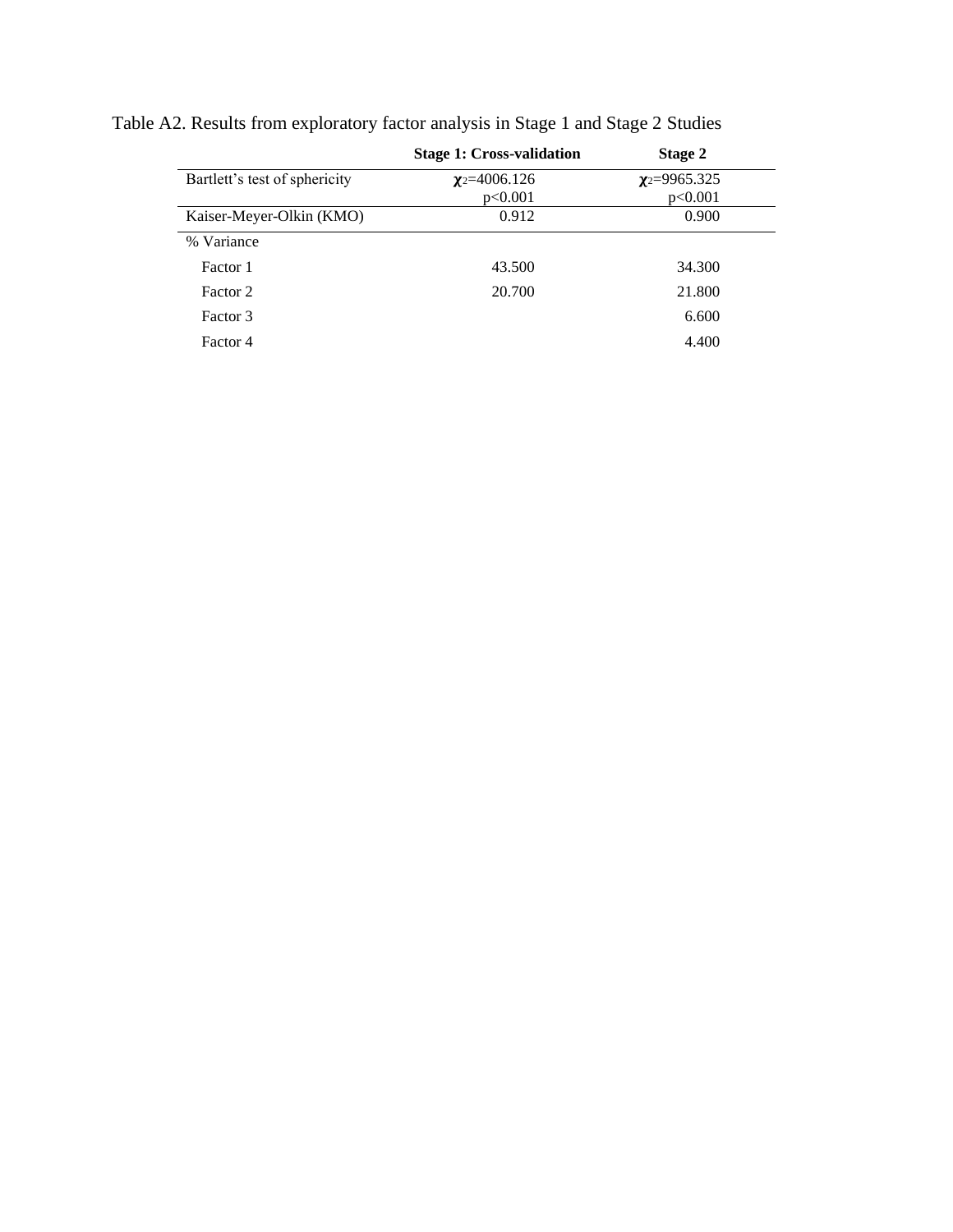#### **Appendix B. Measurement Items**

**Trust (**Benamati, Ozdemir, & Smith, 2017)

*"When it comes to sharing my personal information such as name, email address, purchase history online and knowing it will be protected...*

TRUST1 *– ... I feel comfortable with online travel companies."*

TRUST2 *– ... I can rely on online travel companies."*

TRUST3 *– ... I can count on online travel companies."*

TRUST4 *– ... I can depend on online travel companies."*

**Privacy Risk** (Keith, Thompson, Hale, Lowry, & Greer, 2013)

- RISK1 *– "Providing online travel companies with my personal information would involve many unexpected problems."*
- RISK2 *– "It would be risky to disclose my personal information to online travel firms."*
- RISK3 *– "There would be high potential for loss in disclosing my personal information to online travel companies."*
- RISK4 *– "Providing online travel companies with my location data would involve many unexpected problems."*
- RISK5 *– "It would be risky to disclose my location data to online travel firms."*
- RISK6 *– "There would be high potential for loss in disclosing my location data to online travel companies."*

**Travelers' Online Privacy Concerns** (TOPC) (Smith, Milberg, & Burke, 1996; Xu, Dinev,

Smith, & Hart, 2011;Wozniak, Schaffner, Stanoevska-Slabeva, & Lenz-Kesekamp, 2018)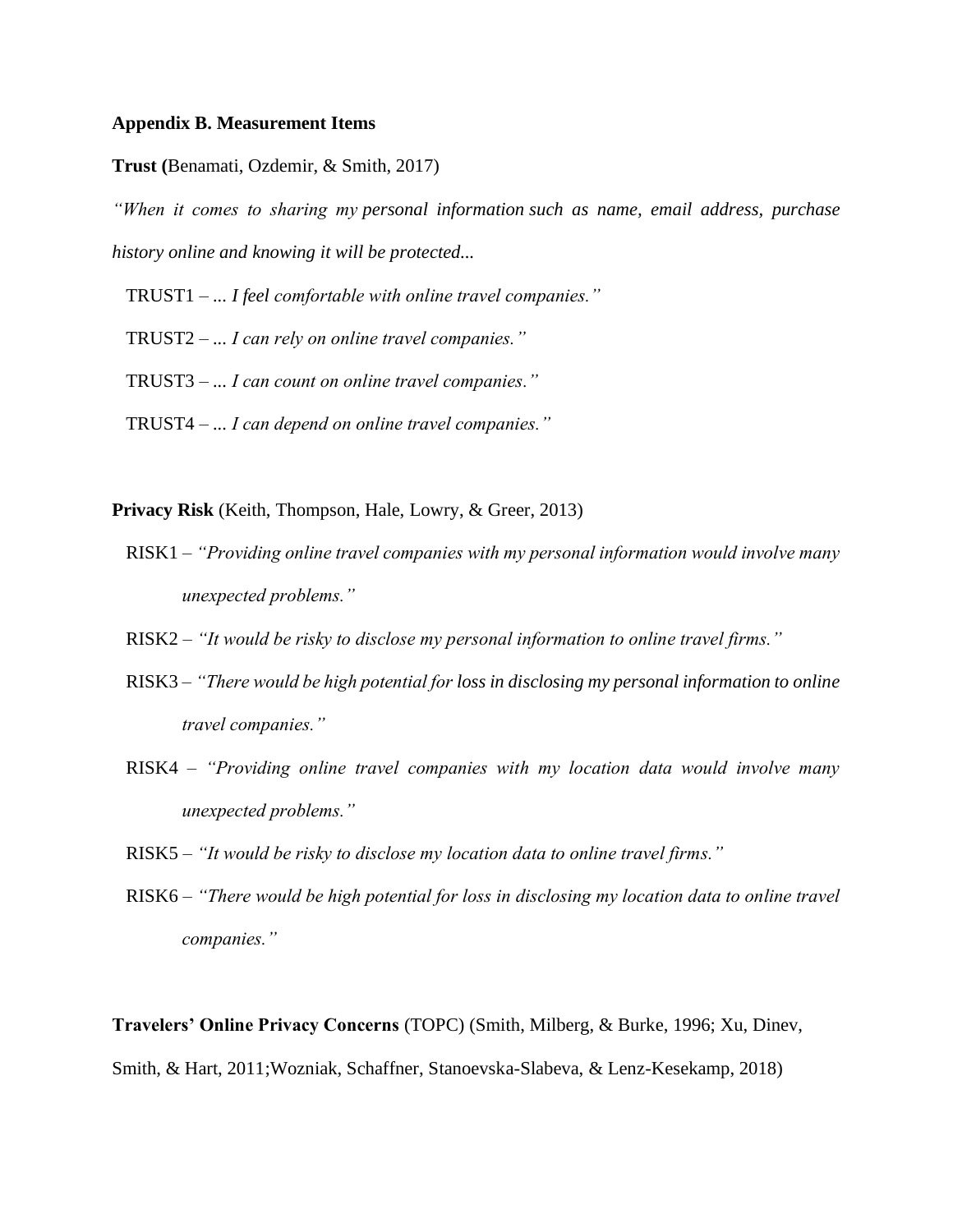#### **Self-Privacy Concerns**

- SPC1 "*I am concerned that the information I submit to online travel companies could be misused."*
- SPC2 "*I am concerned that others can find private information about me from online travel companies."*
- SPC3 "*I am concerned about providing personal information to online travel companies, because it could be used in a way I did not foresee."*
- SPC4 "*I don't feel comfortable when I do not have control over personal data I disclose to online travel companies."*
- SPC5 "*I don't feel comfortable when I do not have control or autonomy over decisions about how my personal information is collected, used, and possibly shared by online travel companies."*
- SPC6 "*It usually bothers me when online travel companies ask me for personal information."*
- SPC7 "*When online travel companies ask me for personal information, I sometimes think twice before providing it."*
- SPC8 "*It bothers me to give personal information to so many online travel companies."*
- SPC9 "*I'm concerned that online travel companies are collecting too much information about me."*
- SPC10 "*I don't feel comfortable to share information about my current location with online travel companies."*
- SPC11 "*I am concerned with the security of sensitive information when I use online travel companies."*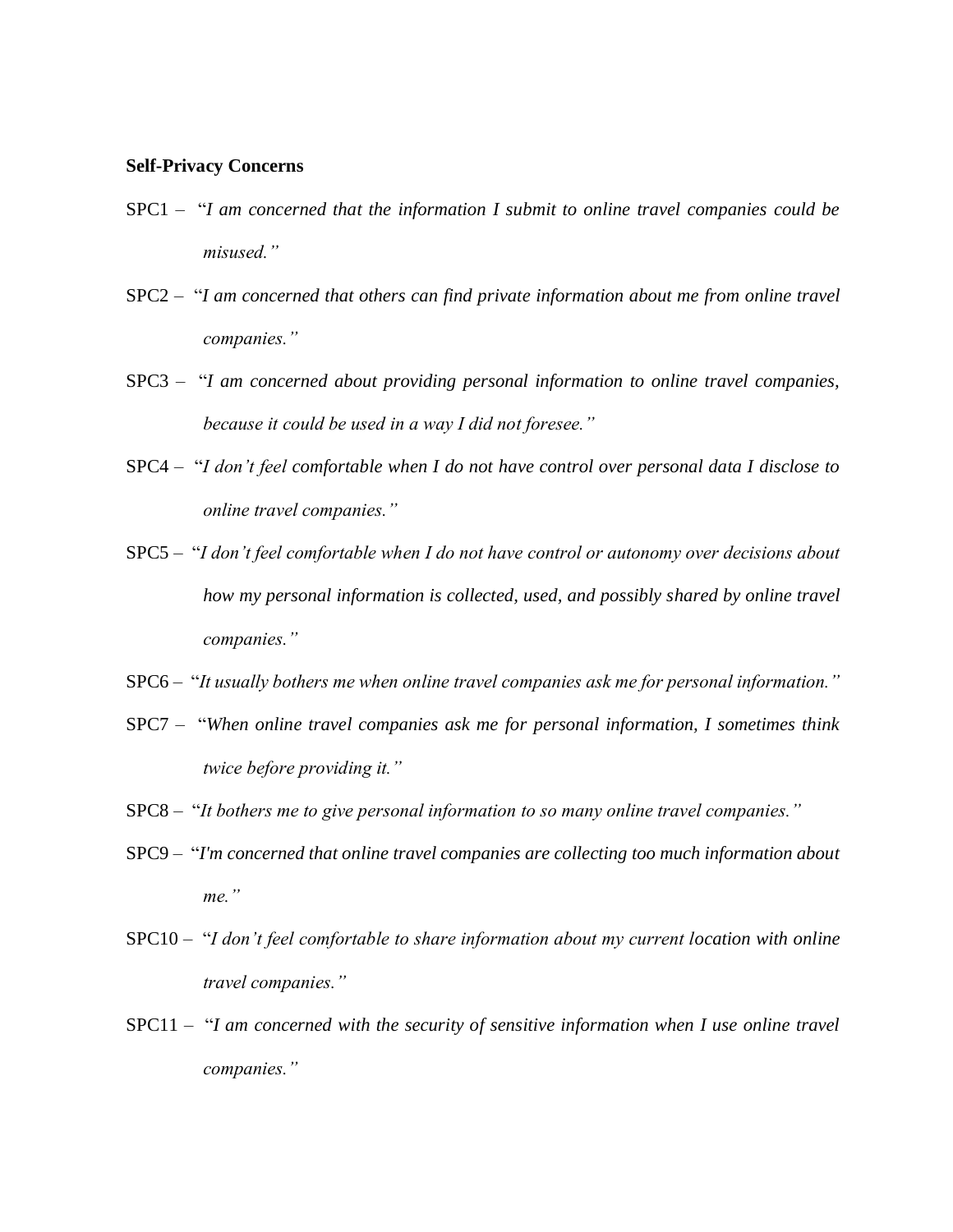#### **Normative Concerns**

- NPC1 "*When people give personal information to an online travel company for some reason, the online company should never use the information for any other reason."*
- NPC2 "*Online travel companies should never sell the personal information in their computer databases to companies."*
- NPC3 "*Online travel companies should never share personal information with other companies unless it has been authorized by the individuals who provided the information."*
- NPC4 "*Online travel companies should devote more time and effort to preventing unauthorized access to personal information."*
- NPC5 "*Computer databases that contain personal information should be protected from unauthorized access no matter how much it costs."*
- NPC6 "*Online travel companies should take more steps to make sure that unauthorized people cannot access personal information in their computers."*

#### **Willingness to Share Personal Information** *(*self-developed)

*"How willing are you to share the following information with online travel companies?"*

- WTS1 Name WTS2 – Date of birth WTS3 – Home address WTS4 – Email address WTS5 – Phone number WTS6 – Profession
- WTS7 Education
- WTS8 Credit card information
- WTS9 Bank account information
- WTS10 Contacts in address book